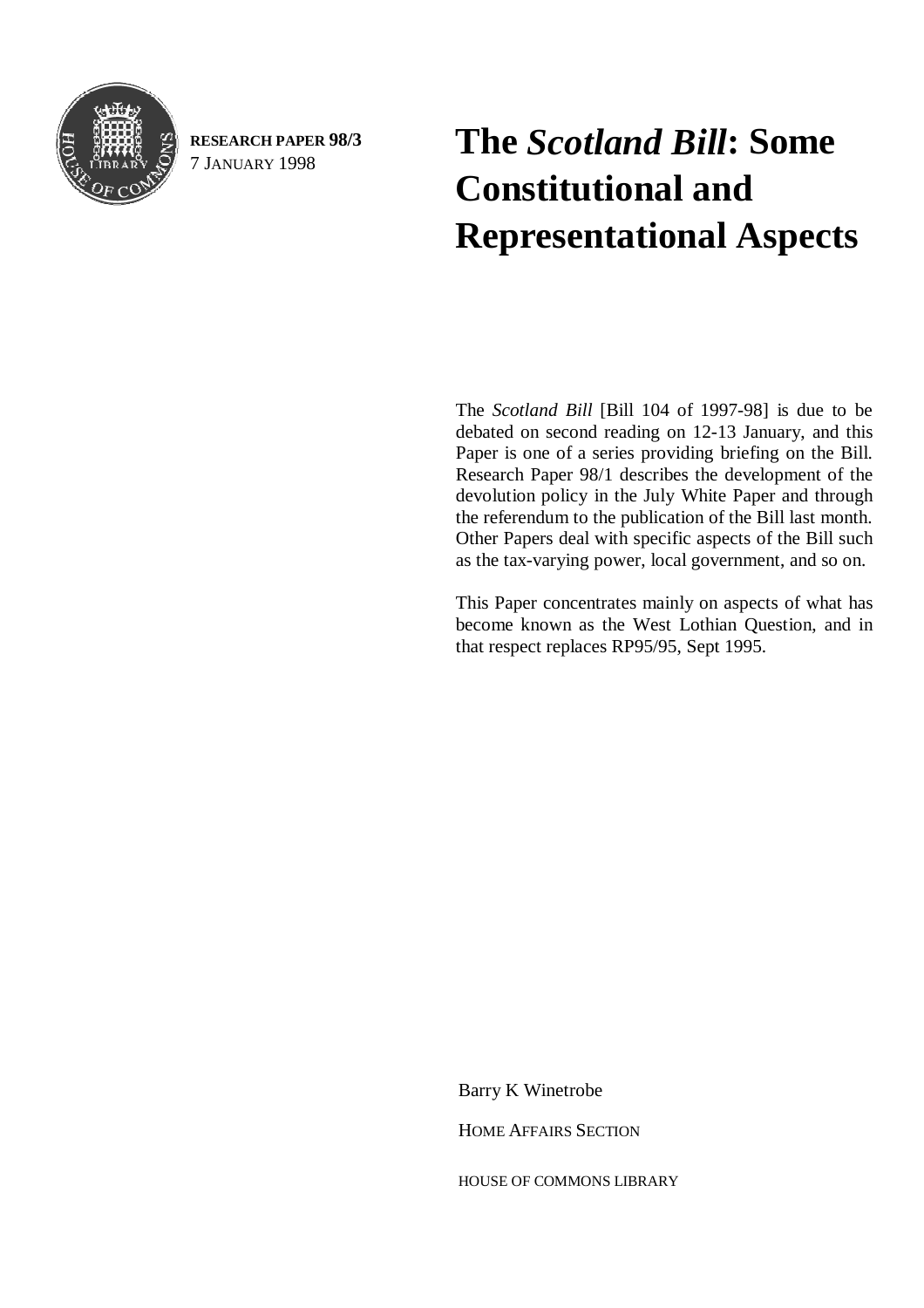#### **Related Library Research Papers include:**

| 98/1   | The Scotland Bill: Devolution and Scotland's Parliament                       |          |  |
|--------|-------------------------------------------------------------------------------|----------|--|
| 98/2   | The Scotland Bill: Some Operational Aspects of Scottish Devolution            |          |  |
| 98/4   | The Scotland Bill: Tax-Varying Powers                                         |          |  |
| 98/5   | The Scotland Bill: The Scottish Parliament and Local Government               |          |  |
| 97/132 | The Government of Wales Bill: Operational Aspects of the<br>National Assembly | 04.12.97 |  |
| 97/130 | The Government of Wales Bill: The National Assembly and its<br>partners       | 04.12.97 |  |
| 97/129 | The Government of Wales Bill: Devolution and the<br>National Assembly         | 04.12.97 |  |
| 97/126 | Devolution and Europe                                                         | 04.12.97 |  |
| 97/113 | Results of Devolution Referendums (1979 & 1997)                               | 10.11.97 |  |
| 97/97  | Time Spent on Government Bills of Constitutional Significance                 | 01.08.97 |  |
| 97/92  | Scotland and Devolution                                                       | 29.07.97 |  |
| 97/82  | The local elections of 1 May 1997                                             | 27.06.97 |  |
| 97/78  | Public Expenditure in Scotland & Wales                                        | 09.06.97 |  |
| 97/61  | The Referendums (Scotland and Wales) Bill [Bill 1 of 1997-98]                 | 20.05.97 |  |
| 97/60  | <b>Wales and Devolution</b>                                                   | 19.05.97 |  |
| 97/53  | The Commons committee stage of 'constitutional' bills                         | 20.05.97 |  |

Library Research Papers are compiled for the benefit of Members of Parliament and their personal staff. Authors are available to discuss the contents of these papers with Members and their staff but cannot advise members of the general public.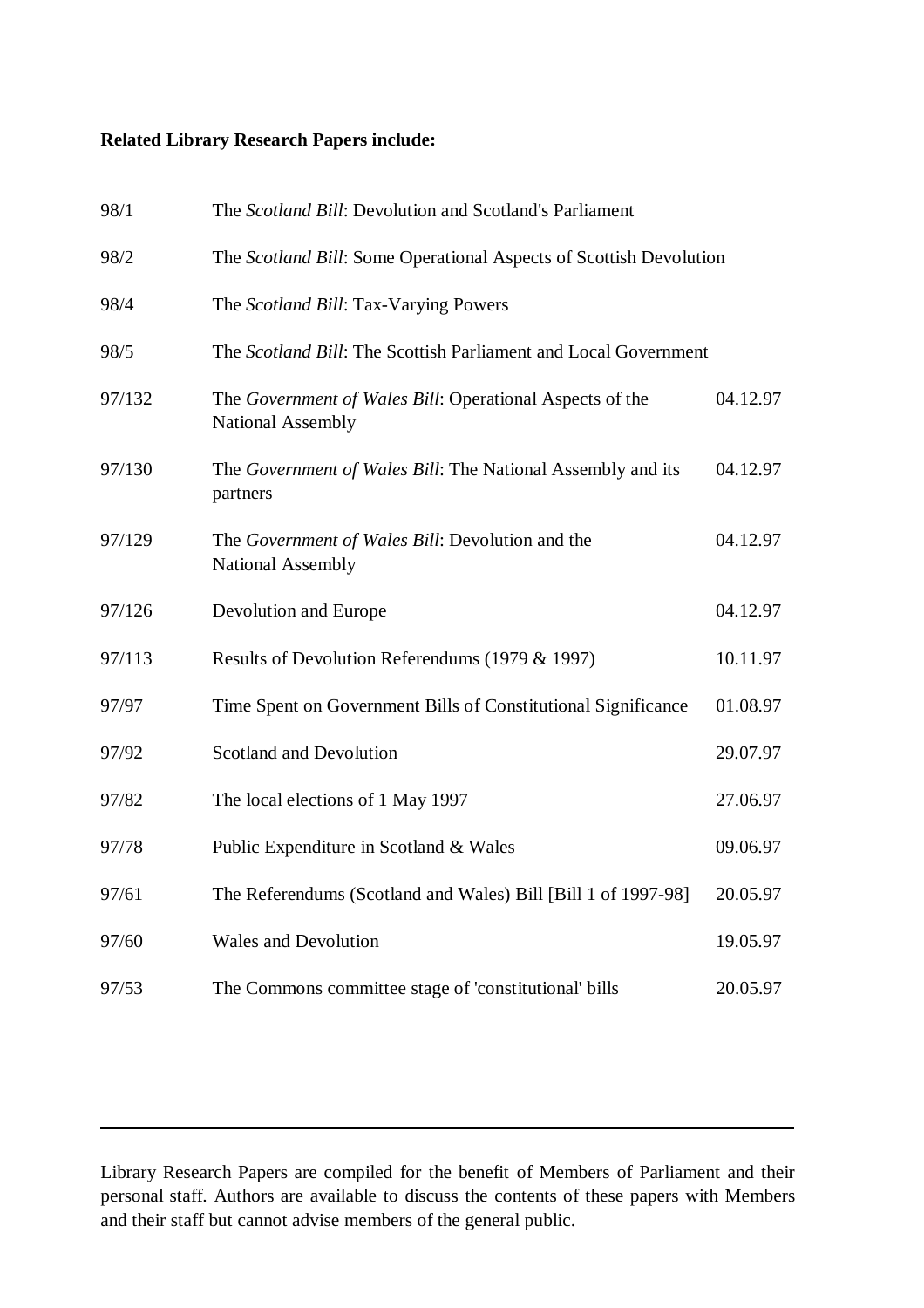# **CONTENTS**

| <b>Summary</b> |                |                                                             | 5  |
|----------------|----------------|-------------------------------------------------------------|----|
| I              |                | <b>Constitutional Issues</b>                                | 6  |
|                | A.             | 'Supremacy'                                                 | 6  |
|                | <b>B.</b>      | <b>Union legislation</b>                                    | 12 |
|                | C.             | <b>Reserved constitutional matters</b>                      | 13 |
| $\mathbf{I}$   |                | <b>Representational Issues: 'The West Lothian Question'</b> | 14 |
|                | A.             | <b>The West Lothian Question</b>                            | 14 |
|                | <b>B.</b>      | <b>Devolution and the West Lothian Question</b>             | 16 |
|                |                | 1. Generally                                                | 16 |
|                |                | 2. Devolution as a 'process'?                               | 18 |
|                | $\mathbf{C}$ . | 'Answers' to the Question?                                  | 24 |
|                |                | 'In and out'<br>1.                                          | 24 |
|                |                | Regionalism/'devolution all round'/federalism<br>2.         | 31 |
|                |                | Westminster procedures<br>3.                                | 36 |
|                |                | 4. Reduced Westminster Representation                       | 38 |
|                | D.             | Devolution in the UK: the Stormont Era                      | 40 |
|                |                | Northern Ireland at Westminster<br>1.                       | 41 |
|                |                | 2. UK matters at Stormont                                   | 46 |
|                |                | The end of Stormont<br>3.                                   | 48 |
|                | E.             | <b>Representational Issues: MPs and MSPs</b>                | 49 |
|                |                | General<br>1.                                               | 49 |
|                |                | Representation under a new voting system<br>2.              | 50 |
|                |                | Representational relationships<br>3.                        | 53 |
|                |                | 4. Mechanisms                                               | 56 |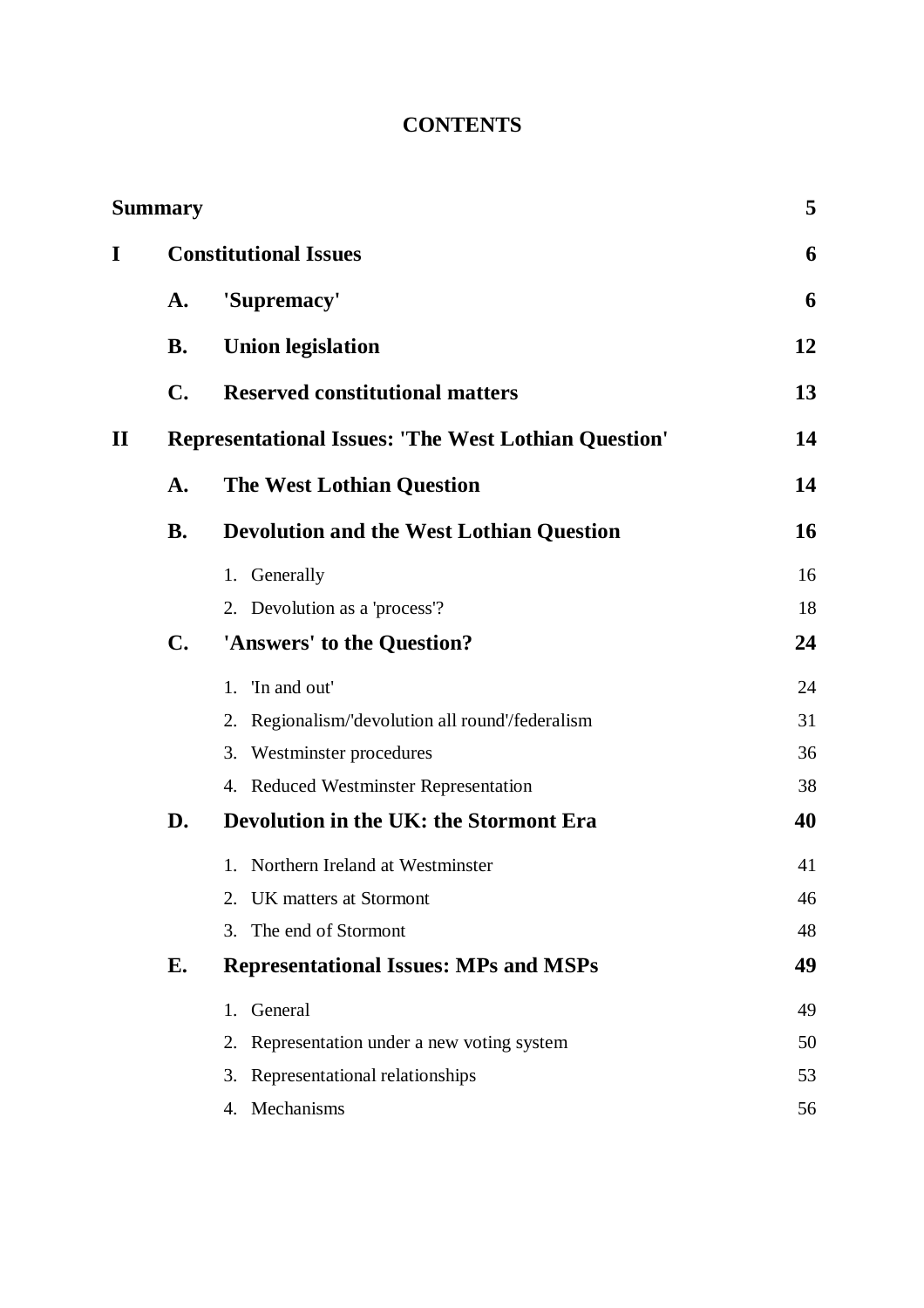# **Summary**

This Paper is one of a series of Research Papers prepared for the second reading debate of the *Scotland Bill* on 12-13 January. General briefing on the development of the Government's devolution policy, and an overview and analysis of the proposed devolution scheme in the Bill is contained in Research Paper 98/1. This present Paper explores in more detail some particular aspects of the scheme which have been the subject of debate over the years.

Devolution (especially the scheme for Scotland) is a significant constitutional development for the UK, and much of the debate on the subject in the last 25 years has been as much on the effect that such constitutional change will have on the future of the United Kingdom itself as on the detailed proposals of the various devolution and related schemes themselves. This Paper seeks to examine some of these aspects of the continuing debate, especially those which have been subsumed in the term 'The West Lothian Question'. This was examined in some detail in September 1995 in Research Paper 95/95.

The perceived importance of the West Lothian Question to the whole devolution debate is considered here, as are some of the possible 'answers' to the Question which have been put forward. This Paper also examines the various practical implications of the new representational relationships in and between Edinburgh and Westminster that may emerge in the devolution era. The half-century of devolution in Northern Ireland is also considered, as a possible analogy for the proposed devolution scheme for Scotland (and for Wales).

The Paper examines at the outset a number of more general constitutional issues which arise from the provisions of the present Bill, such as the requirement for some form of 'supremacy clause'. The provisions relating to reserved constitutional matters and to the application of the original Union legislation is also briefly explored. Some constitutional issues, such as the Scottish ministers and the Parliament's legislative role, are considered in the companion Research Paper 98/2.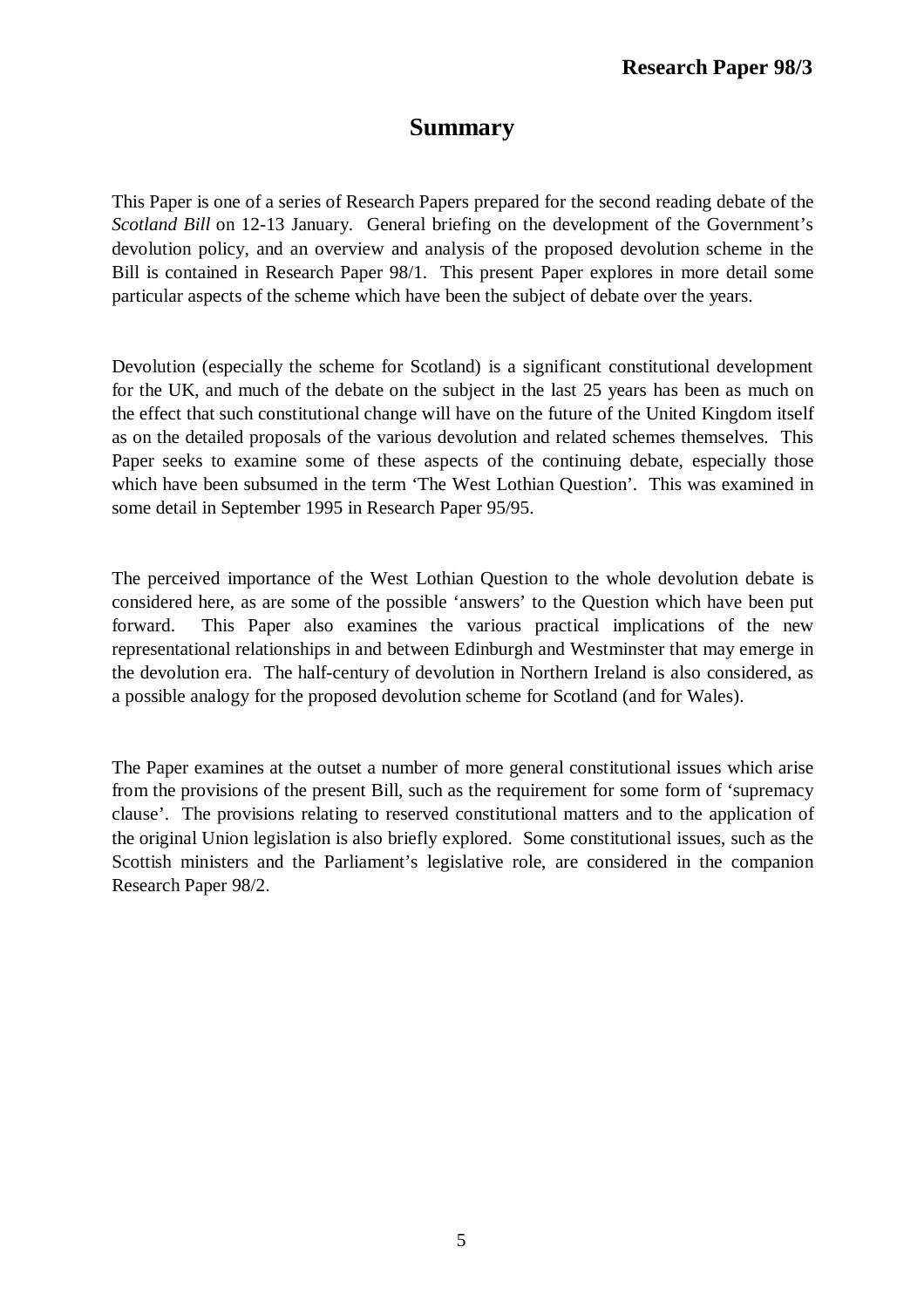# **I Constitutional Issues**

## **A. 'Supremacy'**

There has been much debate in recent months about the need or otherwise for any devolution legislation to state expressly the legislative supremacy of the UK Parliament. The Bill contains a number of provisions which appear to be intended to address this point. In particular, *clause 27*, which deals with the legislative power of the Scottish Parliament, states that: "This section does not affect the power of the Parliament of the United Kingdom to make laws for Scotland": *clause 27(7)*. 1

In addition, the Bill sets out the area of legislative competence of the Parliament and *clause 28(1)* declares: "An Act of the Scottish Parliament is not law so far as any provision of the Act is outside the legislative competence of the Parliament." What the Bill describes as 'the constitution' is expressly stated to be a reserved matter (*sch 5 part 1*, head 1). The 1706-7 Union legislation is expressly stated to have effect subject to the provisions of the *Scotland Bill* (*clause 35*) . 2

Reference is often made to the 'supremacy' provision in section 75 of the *Government of Ireland Act 1920<sup>3</sup>:* 

#### **75 Saving for supreme authority of the Parliament of the United Kingdom**

Notwithstanding... anything contained in this Act, the supreme authority of the Parliament of the United Kingdom shall remain unaffected and undiminished over all persons, matters, and things in Ireland and every part thereof

The *Northern Ireland Constitution Act 1973*'s section on Measures of the Northern Ireland Assembly contained the following: "This section does not affect the power of the Parliament of the United Kingdom to make laws for Northern Ireland ….": *s4(4)*. As Hadfield noted, the inclusion of this provision was not legally necessary given Westminster's inherent sovereignty, but its exclusion may have been regarded as significant, especially following the debates over the  $19<sup>th</sup>$  century Home Rule legislation and the inclusion of a similar provision in the 1920 Act. $4$ 

<sup>1</sup> An equivalent provision appeared in the *Northern Ireland Constitution Act 1973, s4(4)*.

 $\overline{2}$ On these two points, see below.

<sup>3</sup> As amended by the *Northern Ireland Constitution Act 1973*

<sup>4</sup> B Hadfield, *The constitution of Northern Ireland*, 1989, p108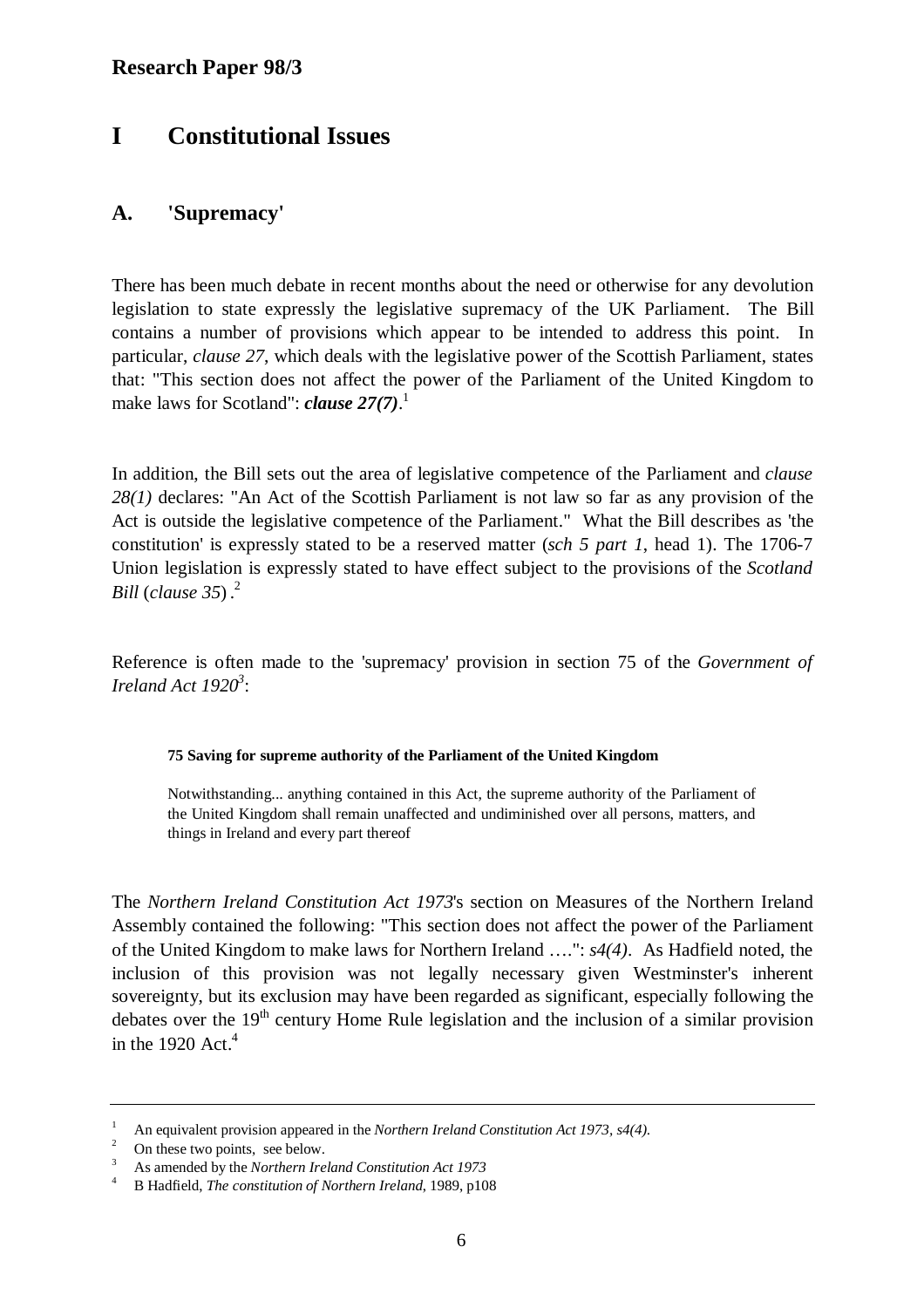There was a 'supremacy clause' in the original *Scotland Bill* in the late 1970s, but this was dropped during its Commons proceedings:<sup>5</sup>

#### *The legislative supremacy of the U.K. Parliament*

When the Bill was introduced into the Commons, it began with the following clause, entitled " Effect of Act ": " The following provisions of this Act make changes in the government of Scotland as part of the U.K. They do not affect the unity of the U.K. or the supreme authority of Parliament to make laws for the U.K. or any part of it." In part this clause was inspired by s.75, Government of Ireland Act 1920 (supreme authority of U.K. Parliament to legislate for Northern Ireland declared to be unaffected by the 1920 Act), but it was widely criticised in debate and the Commons voted to remove it from the Bill (Hansard, H.C. Vol. 939, col. 1402 (Nov. 22, 1977)). The Government did not seek to reinstate it. On the Diceyan view that Parliament may not bind its successors, the clause was in law unnecessary because Parliament would retain full power to legislate for Scotland, whether or not an Assembly had been created with legislative powers. However, the clause might have served to discourage the development of a binding convention to the effect that Parliament should not legislate on matters that had been devolved to the Assembly.

Regarding the Scotland Act, the following propositions may be advanced: (a) that Parliament retains full legislative capacity to amend or repeal the Scotland Act and to do so at any time, whether before or after the referendum of the Scottish electorate (s. 85) and whether or not the provisions of the Act have come into effect; (b) that Parliament retains full legislative capacity on all matters affecting Scotland, whether or not they are within the legislative competence of the Assembly, and whether or not the Assembly has yet legislated on these matters. Thus Parliament will have power to amend or repeal any Assembly Acts.

The effect of s. 17 (2) must, however, be considered, by which " a Scottish Assembly Act may amend or repeal a provision made by or under an Act of Parliament " (and contrast the provision made in the Government of Ireland Act 1920, 6). The following propositions are also advanced : (c) that the Assembly will, within the area of its legislative competence, have power to amend or repeal Acts of Parliament passed *before* the Scotland Act 1978; (d) that the Assembly may also, within the area of it's legislative competence, have power to amend or repeal Acts of Parliament passed after the Scotland Act 1978, but this will depend on what is held to be the intention of Parliament in passing the later Act; the later Act may be held to demonstrate an intention to amend the Scotland Act in this respect (proposition (a) above). There is therefore no legal basis for any fear of an endless game of legislative " ping-pong" developing between the Assembly and Parliament.

In relation to the legislative supremacy of Parliament note also: (i) that the Assembly's legislative powers do not extend to amending the Scotland Act itself (a. 17 (2) and Sched. 2, para. 7) although Sched. 2, para. 7 does permit the Assembly to legislate on certain matters included in Sched. 16 as amendments to existing Acts of Parliament; (ii) that wide powers of amending Acts of Parliament by subordinate legislation are conferred by s. 37 and s. 82 (3); (iii) s. 37 and s. 82 (3); (iii) that by legislating for the procedure by which certain Bills should pass through the House of Commons, s. 66 breaks new constitutional ground; but it is submitted that no court would be willing to examine whether or not the House had complied with s. 66 (*Edinburgh and Dalkeith Rly. v. Wauchope* (1842) 8 Cl. & F. 710; *Pickin v. British Railways* Board [1974] AC 765, and cf. the analogous provision made in s. 17 (4) regarding Assembly Acts.).

<sup>5</sup> A Bradley & D Christie, *The Scotland Act 1978*, Current Law Statutes Annotated, general comment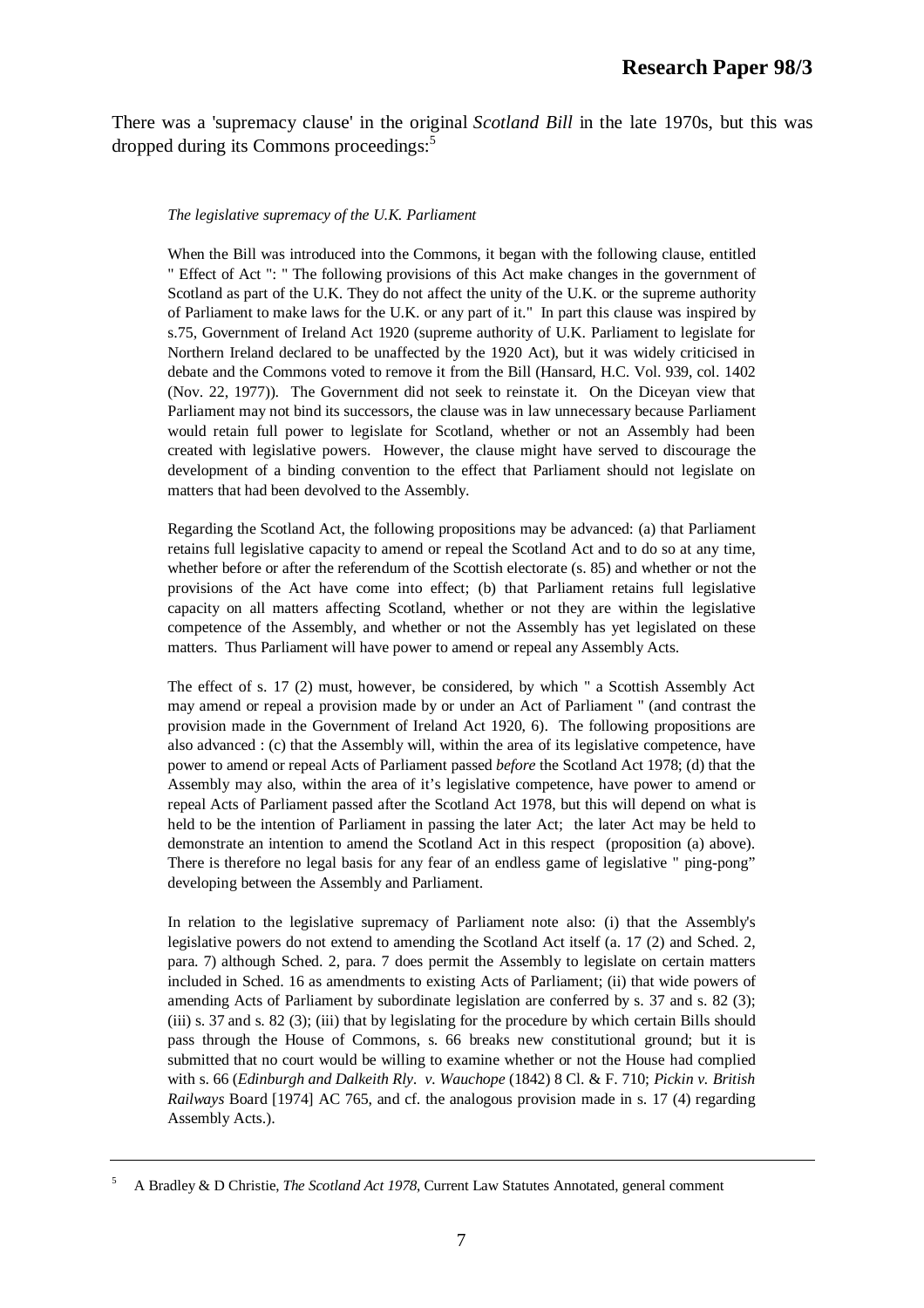This raises the thorny question of 'sovereignty', which has bedevilled attempts at major constitutional reform in the UK for many years (as seen recently, in addition to devolution, in the European and human rights arenas), and in particular how power can be effectively dispersed within a fundamentally unitary constitution underpinned by the notion of 'Parliamentary sovereignty' (or the 'legal supremacy of Parliament'). This was considered more fully in Research Paper 96/82, *The constitution: principles and development*, 18 July 1996, especially sections V and VI. The problem that constitutional ideas of sovereignty have for the entrenchment of any new territorial constitutional arrangements<sup>6</sup>, such as devolution, has been recognised by those on both side of the devolution argument, including the Scottish Constitutional Convention.<sup>7</sup>

The Opposition protested in their amendment at second reading at the absence of any form of 'supremacy clause' in the *Government of Wales Bill*, as the following exchange during the Welsh Secretary's opening speech illustrates:<sup>8</sup>

**Mr. Davies:** Secondly, the right hon. Gentleman and his colleagues should try to draft an amendment that can stand more than a passing examination. Their reasoned amendment is an insult to Parliament. At its heart, it calls for a statutory assurance in relation to the supremacy of Parliament. The right hon. Gentleman is called the constitutional spokesperson for the Conservative party, but the idea of a statutory assurance in relation to the supremacy of Parliament is constitutional nonsense. Parliament is supreme, and any statutory assurance to that effect by this or any other Parliament can be set aside by any future Parliament. It is not possible in any circumstances to give the type of assurance that the right hon. Gentleman is seeking.

**Mr. Ancram:** Would the right hon. Gentleman like to take advice, because he has obviously not done his homework for the debate, about section 75 of the Government of Ireland Act 1920, which is still extant?

**Mr. Davies:** I am happy to take advice and to read the section to which the right hon. Gentleman refers, but will he answer this central question? How is it possible for-- [Interruption.] --if the right hon. Gentleman wishes to engage in debate, he should do me the courtesy of listening to my question. How is it possible for Parliament to place in a piece of legislation a statutory assurance that the supremacy of Parliament will be recognised and, at the same time, prevent any subsequent Parliament from setting aside that provision? Will the right hon. Gentleman answer that question?

**Mr. Ancram:** I shall help the right hon. Gentleman. Section 75 of the Government of Ireland Act 1920 states that

"the supreme authority of the Parliament of the United Kingdom shall remain unaffected and undiminished over all persons, matters, and things"

in Northern Ireland. That assertion was put into the Act when it was passed and it is still extant in it. If the right hon. Gentleman wants to talk about constitutional precedent, that of 70 years is surely a pretty good precedent on which to rely.

**Mr. Davies:** Perhaps the right hon. Gentleman will answer this question: what is to stop this Parliament repealing section 75 of that Act? The answer is, nothing at all, which is precisely my point. Given that we have an unwritten constitution and that everyone recognises the supremacy of Parliament, his proposition that there should be a statutory assurance in relation to the supremacy of Parliament is absolutely meaningless.

<sup>6</sup> This is discussed more fully in Research Paper 96/82, section VI

<sup>7</sup> *Scotland's Parliament, Scotland's right*, 1995, pp18-19

<sup>8</sup> HC Deb vol 302 cc684-5, 8.12.97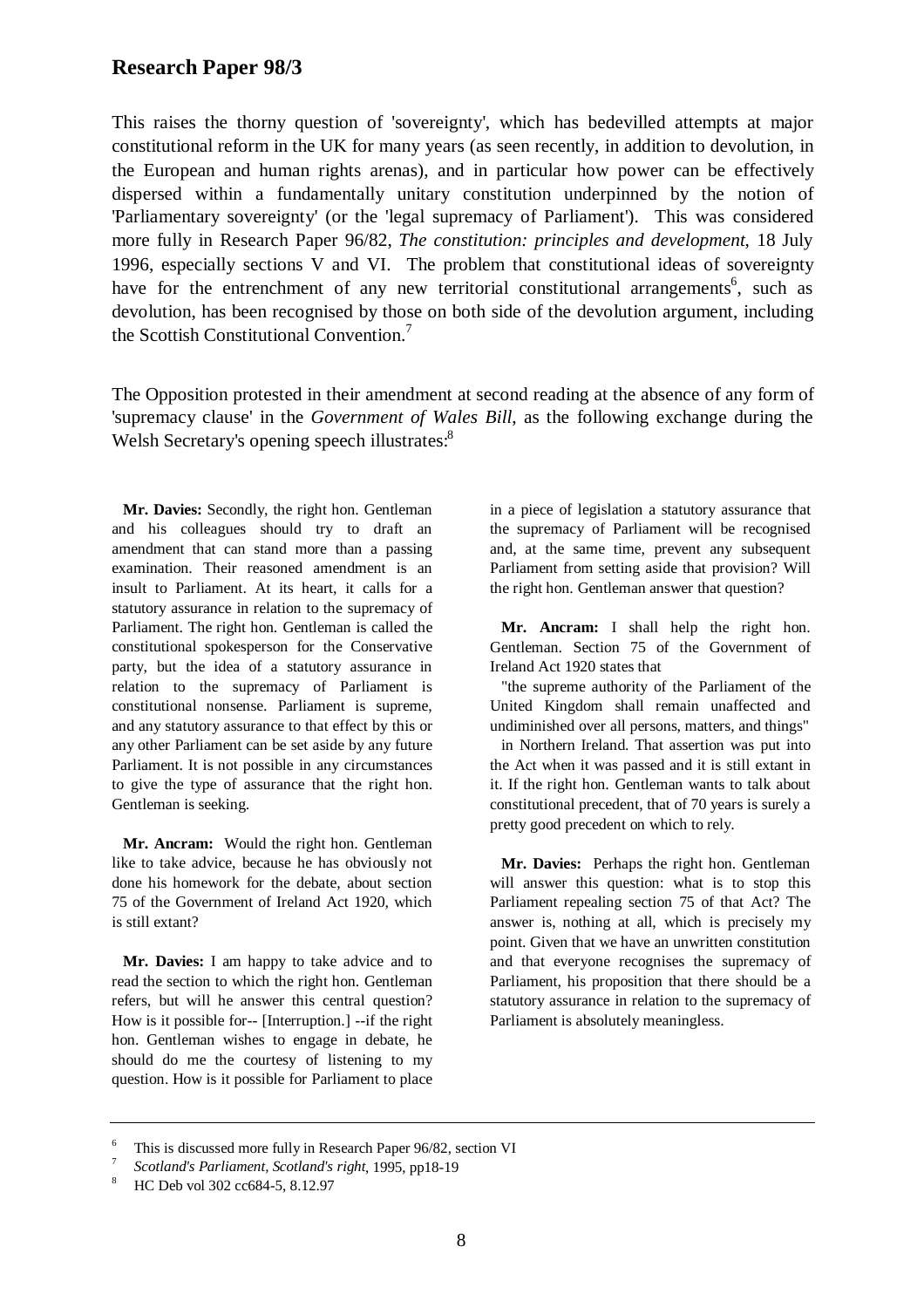#### Mr Ancram developed his point during his speech (cc696-7, 8.12.97):

All that the Secretary of State has to do to allay these fears, the phrase used by the Prime Minister in Downing street, is to declare unequivocally to the House--or, better still, to table an amendment- that the supreme authority of this Parliament shall remain unaffected and undiminished over all persons, all matters and all things in Wales.

**Mr. Ron Davies:** Where has that been done before?

**Mr. Ancram:** I will tell the Secretary of State: in the only case where there has been devolution of power of this kind within the United Kingdom. I will gladly give way to the Secretary of State if he wishes to make the statement for which I ask, and I look to him to place those words in the Bill.

**Mr. Davies:** I have given the right hon. Gentleman a clear answer--that provision is meaningless. Will he answer my question? What is to stop this Parliament, if it wishes, repealing that measure?

**Mr. Ancram:** The supremacy of this Parliament means that it can do what it wishes. If the Secretary of State refers to Northern Ireland, he will see that assurances were given by the inclusion of such a provision in the Government of Ireland Act 1920. Why is he frightened of putting that phrase into the

Bill by an amendment, which would merely replicate what is in the Government of Ireland Act 1920? That is a good precedent.

**Mr. Davies:** I am not afraid of anything. I am trying to explain to the right hon. Gentleman that I am resisting putting a meaningless provision in the Bill. He has acknowledged that there is nothing to stop any future Parliament repealing any measure passed by this or any other Parliament. Why does he not accept that a central pillar of the British constitution is that this Parliament is sovereign? Nothing that this Parliament does can bind any future Parliament. That needs no legislation.

**Mr. Ancram:** The Secretary of State is wriggling. If he really felt that, he would have no compunction about putting such a phrase in the Bill. He is not prepared to do it because he is frightened of a confrontation with the nationalists. He fought the referendum on the basis that while he was telling one half of Wales that devolution would strengthen the Union, he allowed the leader of Plaid Cymru, the right hon. Member for Caernarfon (Mr. Wigley), to go around Wales talking about how it would lead to the break-up of the United Kingdom and to an independent Wales. He does not want to break up that happy friendship. Perhaps, in due course, we will help him to concentrate closer on the matter.

Winding up for the Opposition the following day, Bernard Jenkin said (c883):

The Secretary of State referred to the supremacy of this Parliament, and said that it was sovereign. When he says that everyone recognises the sovereignty of this Parliament, he is not correct. During his speech yesterday, the right hon. Member for Caernarfon (Mr. Wigley) sidestepped the issue of the sovereignty of this Parliament. He says that sovereignty rests with the people in a democracy. It is true that if the people wanted to overthrow the sovereignty of Parliament, they could do so, but it should not be our purpose to enable that to happen by mistake or by constitutional sleight of hand.

The Government are technically correct in saying that the legal supremacy of Parliament is not affected by the Bill, but it may be affected by the events which follow as a result of the legislation. Sovereignty has a political quality. At a time when the Government are pressing through legislation that could pave the way for the separation of Wales from the rest of the United Kingdom, a clause reinforcing the ultimate supremacy of Parliament would cost nothing but would make the intentions of Parliament absolutely clear. If the Government believe so strongly in the Union, why should they be reticent about having that expressed in the Bill?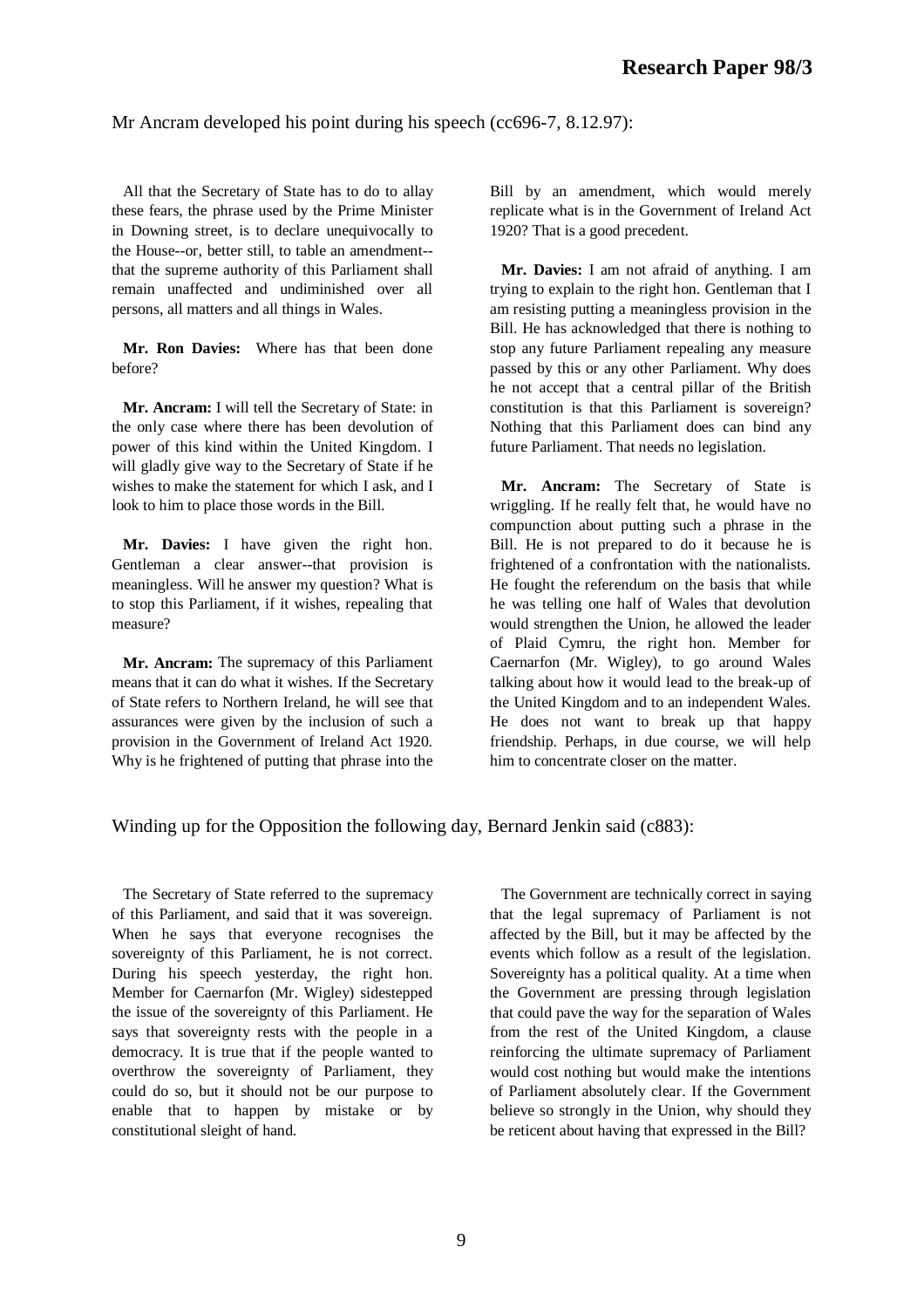In his July statement on the white paper, Mr Dewar said:<sup>9</sup>

The United Kingdom Parliament is, and will remain, sovereign in all matters, but, as part of our resolve to modernise the constitution, Westminster will be choosing to exercise that sovereignty by devolving legislative responsibility to the Scottish Parliament, without diminishing its own powers.

He was challenged on the sovereignty issue by Michael Ancram from the Opposition front bench, who asked: "Where under his proposals will sovereignty lie: with the Scottish people under the terms of the Claim of Right to which the Secretary of State subscribed; with this Parliament; or with the Prime Minister as an English Member of Parliament at Westminster?" (c1045). Mr Dewar replied (c1046):

The right hon. Gentleman asked an important question about sovereignty and the Claim of Right. Let me make it very clear to him- the right hon. Gentleman has heard me do so on a number of occasions- -that this is a scheme of devolved power which has life because I hope that the House will be persuaded that it is right for the governance of the country. Of course, parliamentary sovereignty remains part of that scheme. The Claim of Right, however, is important because it recognises the principle that people in Scotland, as in any other area, have the right to decide their own political future. I hold very firmly to the view that the scheme that I have presented today reflects their wishes and needs. There is a great deal of evidence to support that, but the matter will be put to the test in the referendum in the autumn. If we get that endorsement, I hope that the right hon. Gentleman will accept that it is time to act and to move forward in unity to make a good job of an important and exciting constitutional reform.

He returned to his theme when opening the 31 July debate on the white paper:  $10$ 

In previous exchanges in the House, I have stressed that we propose devolution and reform within the United Kingdom. Let me take the opportunity to do so once again. We accept that sovereignty within a devolved system lies with the United Kingdom Parliament. That sovereignty can be exercised in a number of different ways. The choice that we are asking Parliament to make is to pass some of its practical day-to-day power to a directly elected Scottish Parliament representing the people of Scotland. I recognise that, of course, that cannot be done without the consent of a majority of Members of this Parliament, representing every part of the country. It is my job not only to convince Scotland that the proposal is right, but to carry my hon. Friends and hon. Members from all parties in that cause.

HC Deb vol 298 c1042, 24.07.97

<sup>&</sup>lt;sup>10</sup> HC Deb vol 299 cc455-6, 31.07.97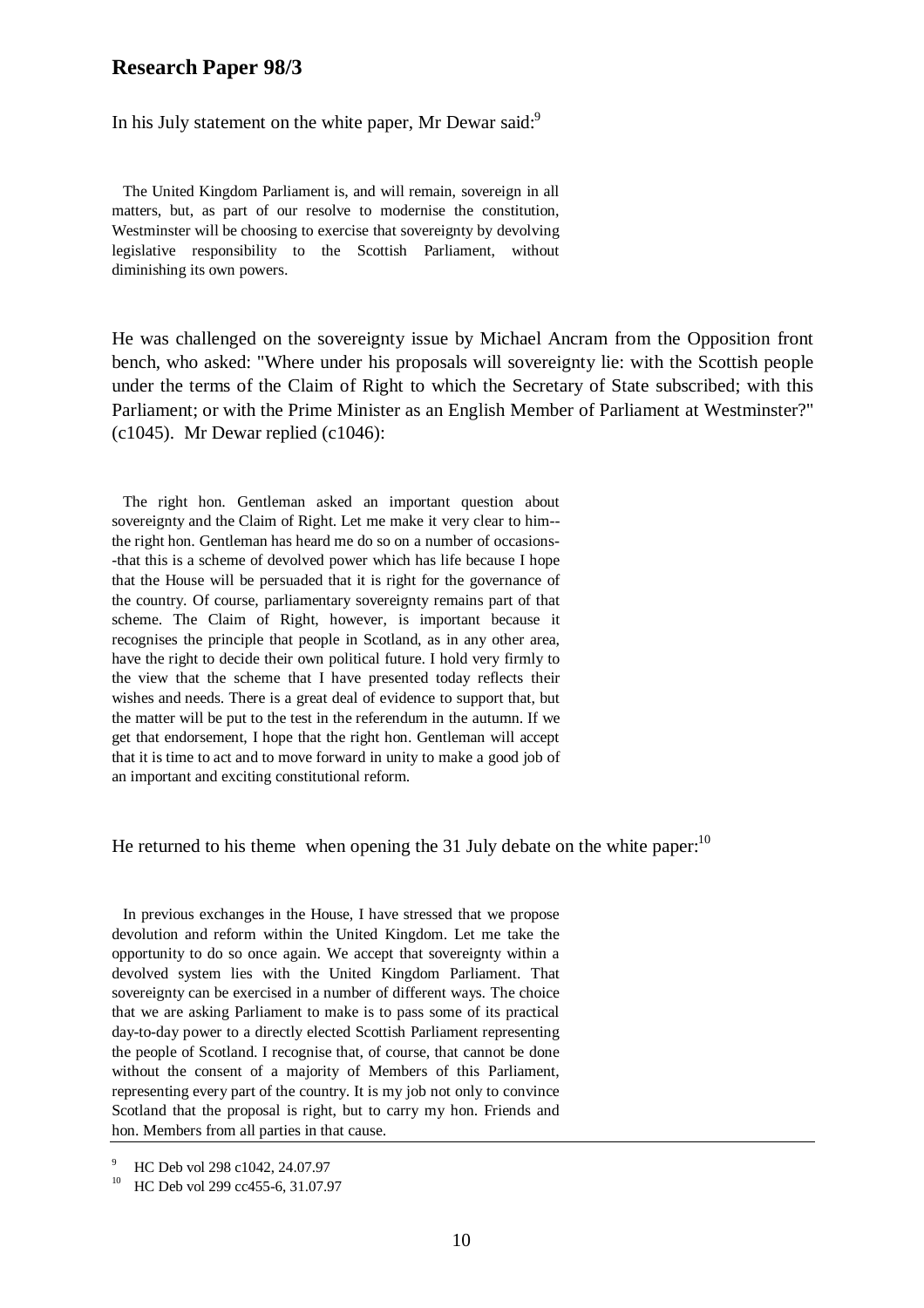Mr Ancram, in his speech in that debate, also returned to an earlier theme, by warning that devolution would put the UK constitution at peril by the undermining of existing sovereignty (cc472-3):

A Parliament, by its nature, always wants more power. How soon would a Scottish Parliament be flexing its constitutional muscles? How soon, claiming credence from the Claim of Right, would it be testing its own view of where sovereignty lay? I doubt whether its view would be that sovereignty lay with the Westminster Parliament. How soon would it be asking for greater powers and greater resources, probably in the knowledge that it would not get them? Then what? It would become the focus for Scottish discontent, the cockpit for national resentment and the arena in which to set Scot against English. That is the virus and the dynamic it would create--it would tear at the bonds that hold this United Kingdom together.

**Mr. John Swinney (North Tayside):** How does the right hon. Gentleman's argument square with the view of the former Prime Minister, Baroness Thatcher, that if the Scottish people wanted to assert their rights, use their sovereignty and determine their independence as their preferred option, no impediment should be placed in the way of their achieving that objective? Does the right hon. Gentleman agree with that? How does he square it with his argument?

**Mr. Ancram:** The hon. Gentleman makes my point for me, because that is precisely what a Scottish Parliament would argue--that sovereignty rests not with Westminster, as the Secretary of State said, but with the people of Scotland.

The SNP's view on the need for a 'supremacy' provision was set out in a statement on 16 December:<sup>11</sup>

Commenting on the exclusive in today's Scotsman newspaper that there is to be a clause in the Scotland Bill declaring that Westminster is sovereign, the Chief Executive of the Scottish National Party Mr Michael Russell said:

"The reality is that the Scottish people are sovereign, and it is irrelevant what is said in the Scotland Bill. From the Declaration of Arbroath in 1320, to Lord Cooper's 1953 judgement in the Court of Session, to the 1989 Claim of Right, the legal fact in Scotland is that the people are sovereign - and that parliamentary sovereignty is alien to Scottish constitutional law.

"If Westminster MPs want to peddle the fiction of their sovereignty over Scotland in order to mask the reality of London's diminishing power, then that is a matter for them.

<sup>11</sup> Irrelevant sovereignty clause in Bill: Independence a matter for people of Scotland, SNP PN, 16.12.97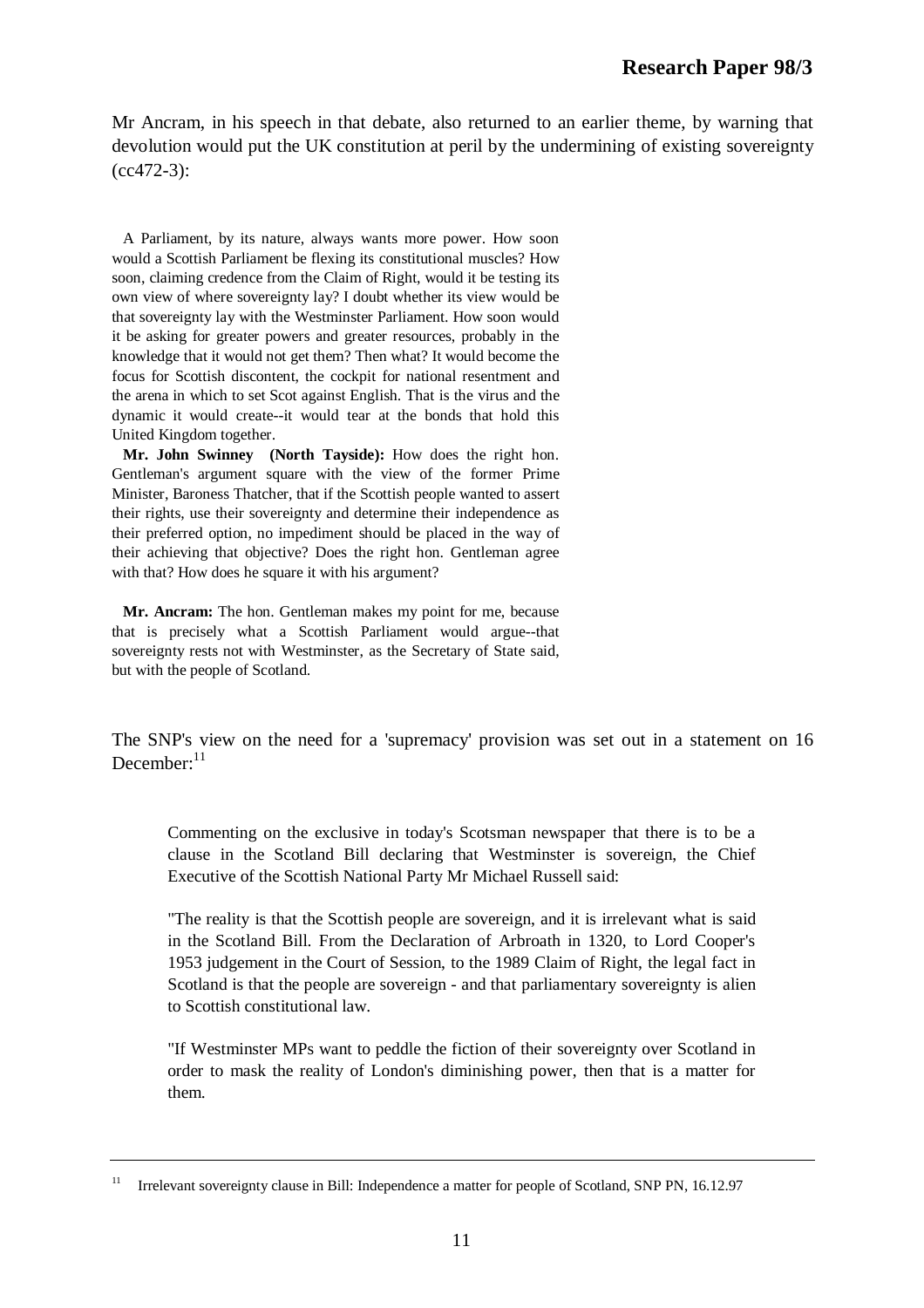"This clause shows how defensive Westminster now is about its sovereignty in the face of Scottish aspirations, because a similar clause in the 1978 Scotland Bill asserting, 'the supreme authority of the UK parliament' was dropped in Committee stage, and the Labour government didn't even bother to reintroduce it, since it was deemed to be irrelevant.

"As the late Labour MP Norman Buchan explained: 'If it is the will of the people expressed through the assembly to crack up the United Kingdom . . . it would not be prevented by this Bill, by cutting out clause 1, or by amendment. We are dealing with the major matter of the possible break-up of the United Kingdom, but the clause does not deal with that. It is an expression of hope and nothing more' (Hansard, 22/11/77).

"The supremacy of Westminster is supposed to be implicit in everything that it says and does, so putting such a clause in the Bill in this irrelevant and clumsy fashion actually raises the whole issue of Scottish sovereignty, rather than reinforcing a claimed but non-existent parliamentary sovereignty over Scotland.

"If the people of Scotland want to move on to Independence, then they will not be stopped by an irrelevant clause in a UK act of parliament."

## **B. Union legislation**

*Clause 35* states: "The Union with Scotland Act 1706 and the Union with England Act 1707 have effect subject to this Act." $12$  This provision was not expressly foreshadowed in the white paper, but the Scottish Office guide to the Bill claims that "this is a technical clause which will ensure that the Acts of Union are construed in the light of the Scotland Act. The Acts of Union will remain on the statute book."<sup>13</sup> This is presumably intended to be a declaratory provision, seeking to acknowledge and underline the basic principles of the UK constitution, while asserting that significant constitutional change is still possible and 'constitutional' within, and as part of, that basic framework. This is emphasised in the white paper:

**4.2** Under the Government's proposals, the UK Parliament will devolve wide ranging legislative powers to the Scottish Parliament. Scotland will of course remain an integral part of the United Kingdom. The Queen will continue to be Head of State of the United Kingdom. The UK Parliament is and will remain sovereign in all matters: but as part of the Government's resolve to modernise the British constitution Westminster will be choosing to exercise that sovereignty by devolving legislative responsibilities to a Scottish Parliament without in any way diminishing its own powers. The Government recognise that no UK Parliament can bind its successors. The Government however believe that the popular support for the Scottish Parliament, once established, will make sure that its future in the UK constitution will be secure.

<sup>&</sup>lt;sup>12</sup> The 1706 is a statute of the English Parliament, and the 1707 Act is a statute of the Scottish Parliament. For analysis of the status of the Union legislation in a system of Parliamentary Sovereignty see Research Paper 96/82, chap. V

<sup>&</sup>lt;sup>13</sup> *The Scotland Bill: a guide*, Scottish Office, Dec 1997, annex A, p11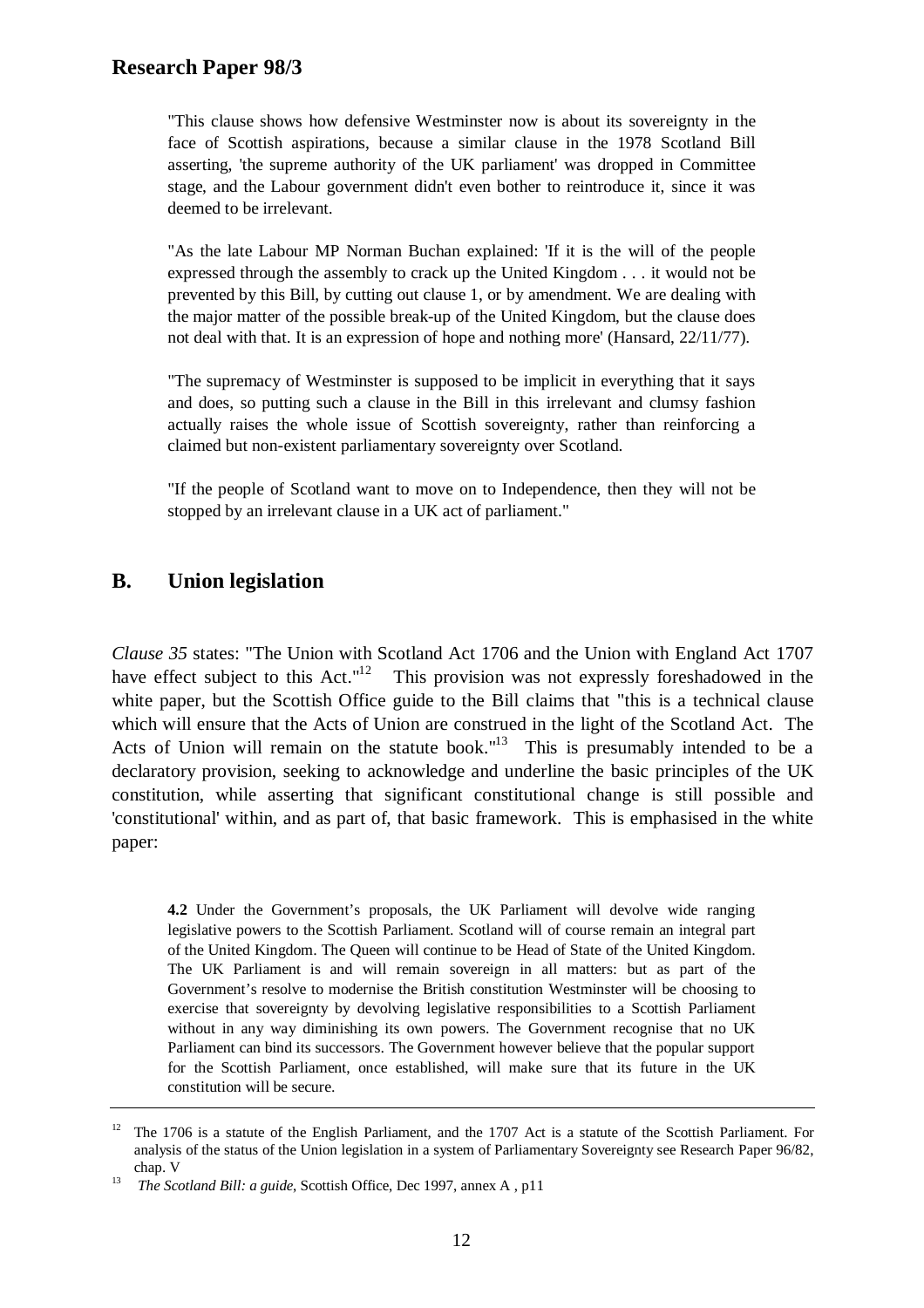The Scottish Secretary made a similar point on publication of the Scotland Bill: "For the UK we have delivered a new constitutional foundation -- binding Scotland into the UK and giving her the opportunity to take responsibility for her own affairs."<sup>14</sup>

# **C. Reserved constitutional matters**

It is interesting to note that Part I of *schedule 5*, (dealing with general reservations from the Parliament's legislative power) and in particular the first group of provisions, refers to "the constitution". *Paragraph 1* clearly states that "the constitution, including the Crown, the succession to the Crown and a regency and the Parliament of the United Kingdom, are reserved matters", and *paras 2-4* amplify that provision.

It is rare, perhaps unprecedented in modern times, for 'the constitution' to be a statutory term. Devolution statutes (such as the Northern Ireland statutes in 1920 and 1973, and the two devolution statutes in 1978) have tended to list (expressly or otherwise) constitutional matters as non-devolved matters, without resort to the all-embracing term, 'the constitution'. It may be that the courts would regard 'the constitution' as a descriptive term rather than a substantive, catch-all category of reserved powers. If the courts were to adopt the latter approach, it could conceivably restrict the legislative competence of the Scottish Parliament as currently understood.

<sup>&</sup>lt;sup>14</sup> "Donald Dewar unveils 'Pathway to a Parliament'", Scottish Office PN, 18.12.97, p2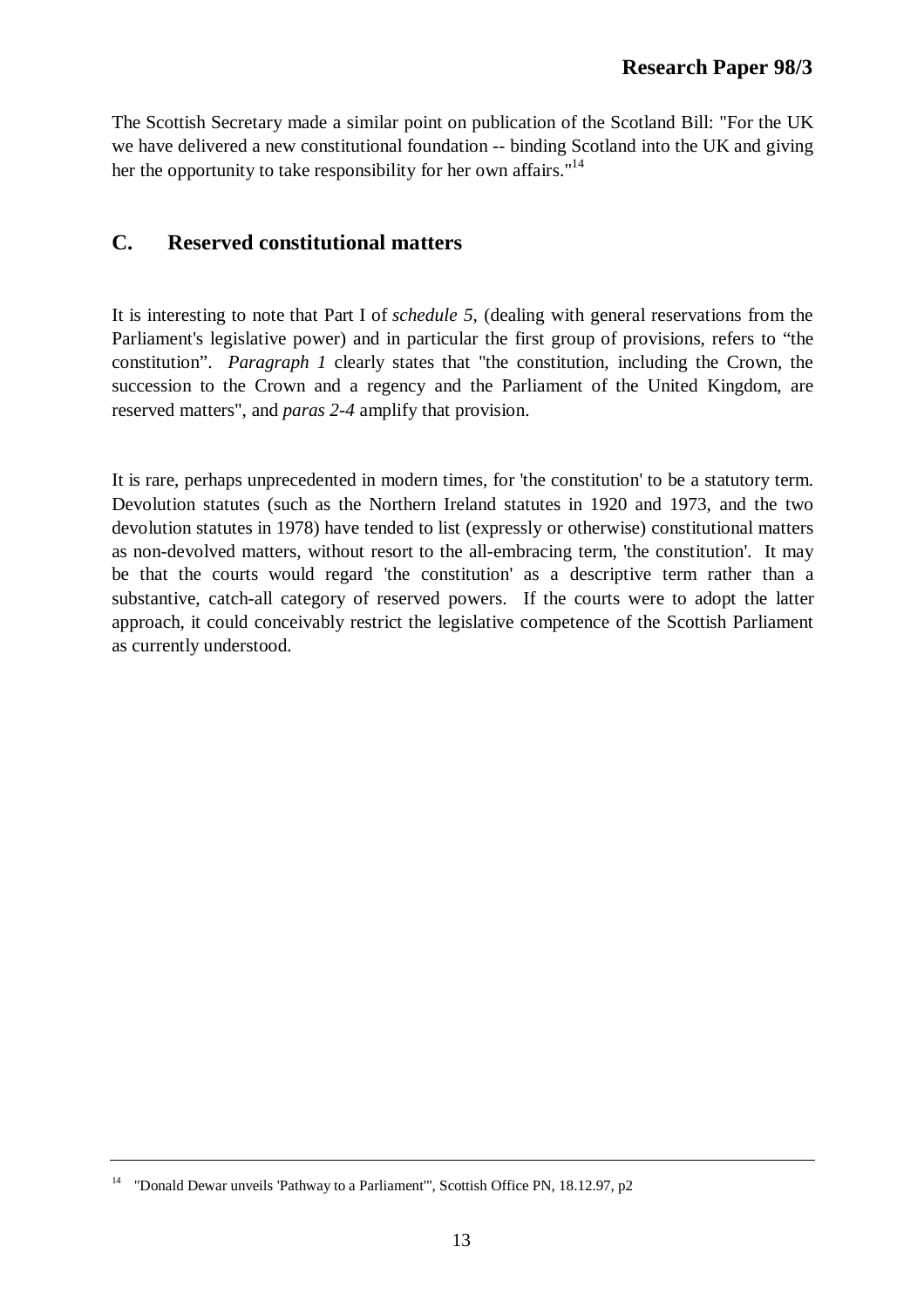# **II Representational Issues: 'The West Lothian Question'**<sup>15</sup>

# **A. The West Lothian Question**

Perhaps the most appropriate explanation of the West Lothian Question is that attributed to its author, Tam Dalyell. He set out his argument in some detail in his 1977 book *Devolution: the* end of Britain?<sup>16</sup>, which can only briefly be summarised here. He asserted that "if the United Kingdom is to remain in being, then there can be no question but that the Scottish constituencies must continue to be represented at Westminster .... Yet once the Assembly had come into being, and was legislating for those areas that had not been reserved to the United Kingdom Government, the position of the seventy-one Scottish Westminster MPs would become awkward and invidious. Their credibility - like those of their counterparts in the Assembly - would be deeply suspect, simply because there would be so many areas of concern to their electors on which they could not pronounce." He examined, and rejected, four possible answers to the Question and concluded that "and not one of them can be reconciled with Britain's continued existence as a unitary state ..." :

- *(i) No Scottish or Welsh representation at Westminster*
- *(ii) Maintenance of the status quo in terms of levels of representation:*
- *(iii) Reduction of Scottish and Welsh representation at Westminster:*
- *(iv) Scottish and Welsh MPs to speak and vote only on those matters not transferred to Scottish and Welsh Assemblies ('in and out Members')*

The legislative and political problems of the Question were aired at length during the protracted proceedings on the devolution bills in the late 1970s, not least by Mr Dalyell himself<sup>17</sup>, as well as by Enoch Powell (who, with other Unionists, emphasised the Northern Ireland perspective), by anti-devolutionists and by the Conservative Opposition. Mrs Thatcher explored the implications of alleged over-representation during the Second Reading of the *Scotland and Wales Bill* on 13 December 1976<sup>18</sup>, and Francis Pym, responding to a statement by the Leader of the House, Michael Foot, on the Government's proposals for new devolution bills in the 1977-78 session, described the West Lothian Question representation issue as "the single most contentious problem to arise in our debates on the [Scotland and Wales] Bill .."<sup>19</sup> The Government generally sought to deflect efforts at forcing them to make a detailed response to

<sup>&</sup>lt;sup>15</sup> This section is a revised version of Research Paper 95/95, Sept 1995

<sup>16</sup> See esp pp245-251, and, on an alleged parallel with Northern Ireland, see chap 13. Note that the argument refers to the situation in 1977 in its terminology and factual detail (eg number of Scottish MPs).

<sup>&</sup>lt;sup>17</sup> Consider the following exchange during the committee stage of the *first* devolution bill: *Mr Dalyell*: The point cannot be made too often --- *Minister of State, Privy Council Office (Mr John Smith)*: Yes, it can. *Mr Dalyell*: No, it cannot. [HC Deb vol 925 c262, 1.2.77, extract]

<sup>&</sup>lt;sup>18</sup> HC Deb vol 922 cc1004-5, 13.12.76

<sup>&</sup>lt;sup>19</sup> HC Deb vol 936 c316, 26.7.77.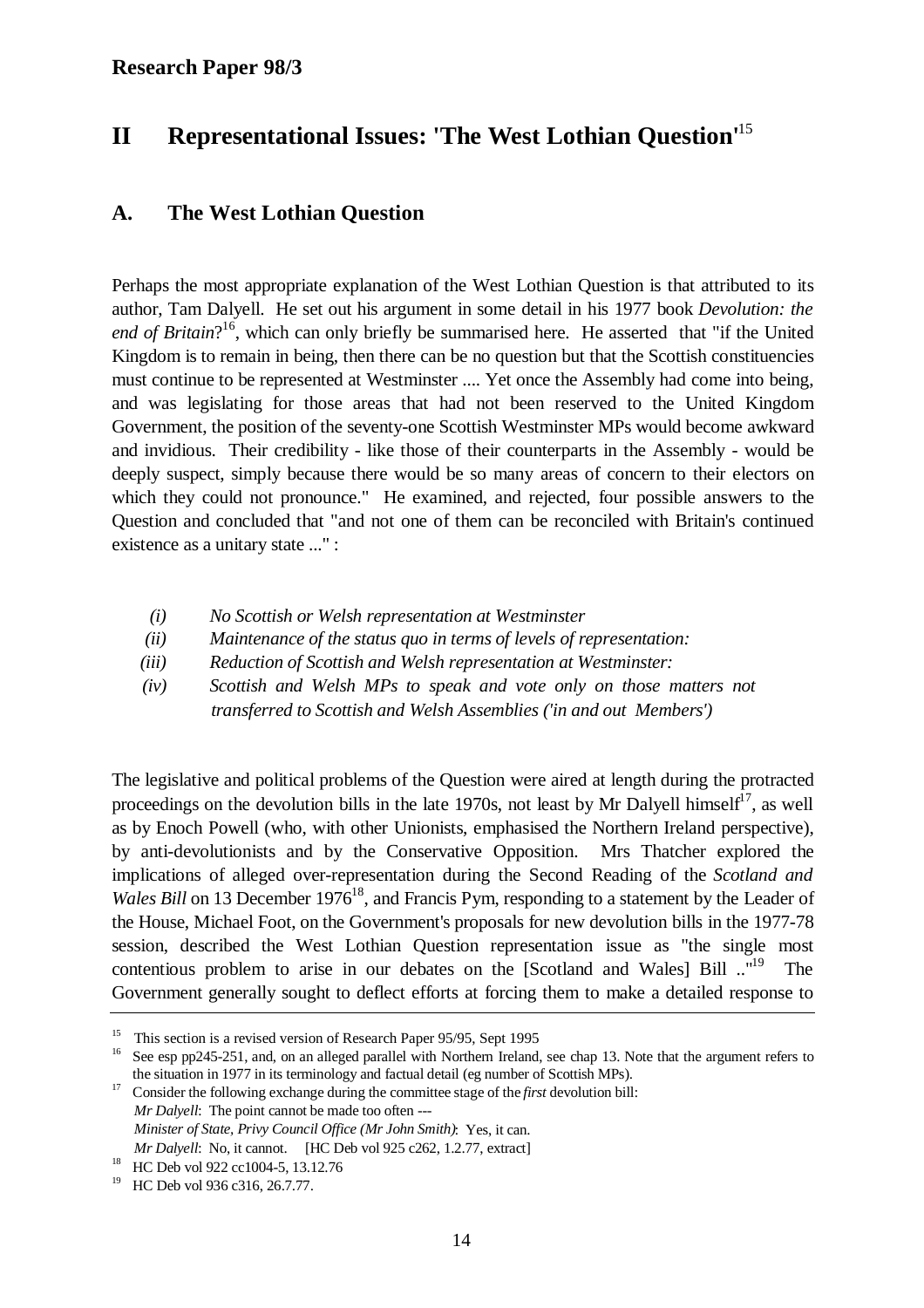the Question posed by Mr Dalyell and others. Its view was set out in the September 1974 White Paper *Democracy and devolution: proposals for Scotland and Wales*:

"The setting up of Scottish and Welsh Assemblies does not, however, detract in any way from the overriding interest of all the people of the United Kingdom in the determination of United Kingdom policies as a whole. The United Kingdom Parliament and the central Government Ministers will of course remain fully responsible for the overall interests of the United Kingdom and it is essential that the determination of United Kingdom policies should fully reflect the needs and contributions of all its constituent parts. For this reason the Government regard it as essential that both Scotland and Wales should retain their existing number of Members of Parliament in the United Kingdom Parliament and that there should continue to be Secretaries of State for Scotland and Wales who act as full Members of the United Kingdom Government in forming United Kingdom policies."20

The November 1975 White Paper, *Our changing democracy*, simply stated that "The United Kingdom will still be a single state … Parliament will remain ultimately sovereign on all matters, whether devolved or not, and will continue to include the present complement of Scottish and Welsh Members."<sup>21</sup>

The (Kilbrandon) Royal Commission on the Constitution, which reported in 1973, considered the effect of devolution on the Westminster Parliament<sup>22</sup>, and noted that "if devolution were to be to selected regions only, a problem would arise over the extent and level of representation of those regions in the House of Commons compared with that of regions which did not have legislative assemblies of their own."<sup>23</sup> The Report then examined the Northern Ireland situation as an example of the difficulty of dealing with this problem, including an 'in and out' arrangement<sup>24</sup>, and concluded that "In our view, therefore, all Members of Parliament, whether or not they come from regions with their own legislative assemblies, must have the same rights of participation in the business of the House of Commons<sup> $125$ </sup>, although it did go on to consider the arguments for reductions in the level of representation of countries/regions with their own devolved assemblies.

# **B. Devolution and the West Lothian Question**

<sup>20</sup> Cmnd 5732, paras 32-33 (extracts). See also the full debate on a proposed new clause to the *Scotland and Wales Bill* moved by the Opposition seeking a Speaker's Conference on "the appropriate number of Members of that House representing Scottish and Welsh constituencies after the enactment of this Act" [HC Deb vol 925 cc375-512, 1.2.77; defeated 199-277].

<sup>&</sup>lt;sup>21</sup> Cmnd 6348, para 296.

 $\frac{22}{23}$  Cmnd 5460, paras 810-815.

 $\frac{23}{24}$  para 811.

See the discussion in para 813.

<sup>&</sup>lt;sup>25</sup> Para 814. See also Part X on Northern Ireland generally (esp paras 1337-8).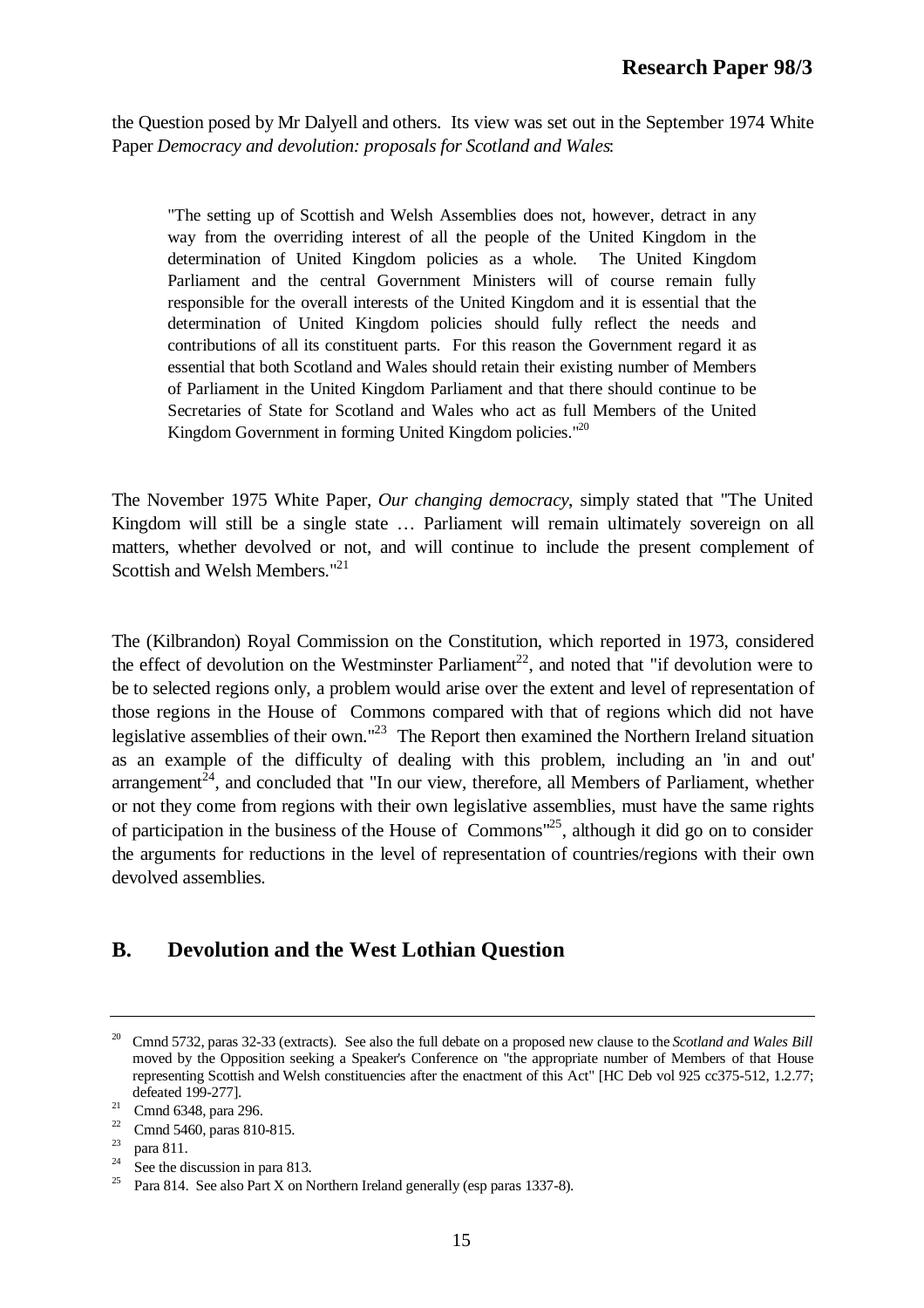#### **1. Generally**

The West Lothian Question has been inextricably linked to devolution over the past twenty years. To some -- generally opponents of devolution -- it has been seen to be a way of undermining their opponents' arguments and proposals by exposing their inherent illogicality and their potential danger for the future of the United Kingdom. To others, generally those on the other side of the argument, it can be viewed either as an irritating irrelevance of the sort often deployed in the cut and thrust of political debate on a highly contentious issue, or as a potentially serious challenge to their devolution plans which needs to be met and resolved. The issues and problems that the West Lothian Question poses are not new, as they were inherent in the debate in the last hundred years and more on the 'Irish Question'.<sup>26</sup>

The West Lothian Question, in its broadest sense, concerns the representational and governmental relationships of various parts and tiers of the national state under some form of sub-national governance. There can be a number of forms of national/sub-national systems within what is, at present, the United Kingdom, ranging from the status quo of a generally unitary state to an arrangement of independence for some (or all) of the various components of the UK. In between these two extremes are systems which reject both a unitary model and partial or full dissolution of the UK, of which federalism and various forms of devolution are the most commonly discussed.

Many of these possible constitutional systems are, to some degree, recognisable, either because they reflect existing practice domestically ('unitary status quo') or in other relatively familiar states (eg federalism in the USA, Canada, Australia or Germany), or because they have some form of inherent logic or symmetry (eg proposals for 'devolution-all-round' for the UK). However, what is currently on offer for the UK -- which can be described as 'partial', 'differential' or 'asymmetrical' devolution -- is neither a system (the Northern Ireland/Stormont era notwithstanding) which can easily be examined in current practice nor easily described in theoretical terms.<sup>27</sup> This means that devolution  $-$  in terms of the individual schemes for Scotland and Wales (and, in the future, perhaps also for Northern Ireland as well as some form of 'regionalism' for England), and of the overall post-reform constitutional structure of the UK as a whole -- can be open to all sorts of arguments and predictions, as to whether it is a stable reform in its own right, or whether it is an inherently unstable structure, which could be a 'stepping-stone' to a federal UK or to dissolution of the UK.

This means that the devolution debate is not just one about whether the present proposals provide the 'right' or 'best' constitutional arrangements for the UK, to be measured alongside other options such as independence, federalism, 'devolution-all-round' or the 'status quo', but

<sup>&</sup>lt;sup>26</sup> Brigid Hadfield, when analysing these Irish representational issues, commented wryly that "those with short memories called this the 'West Lothian Question' ...", *The constitution of Northern Ireland*, 1989, p89

<sup>&</sup>lt;sup>27</sup> The unique nature of the Irish situation in the last two hundred years means that both pro- and anti-devolutionists feel that they can cite Stormont devolution in support of their case, for example.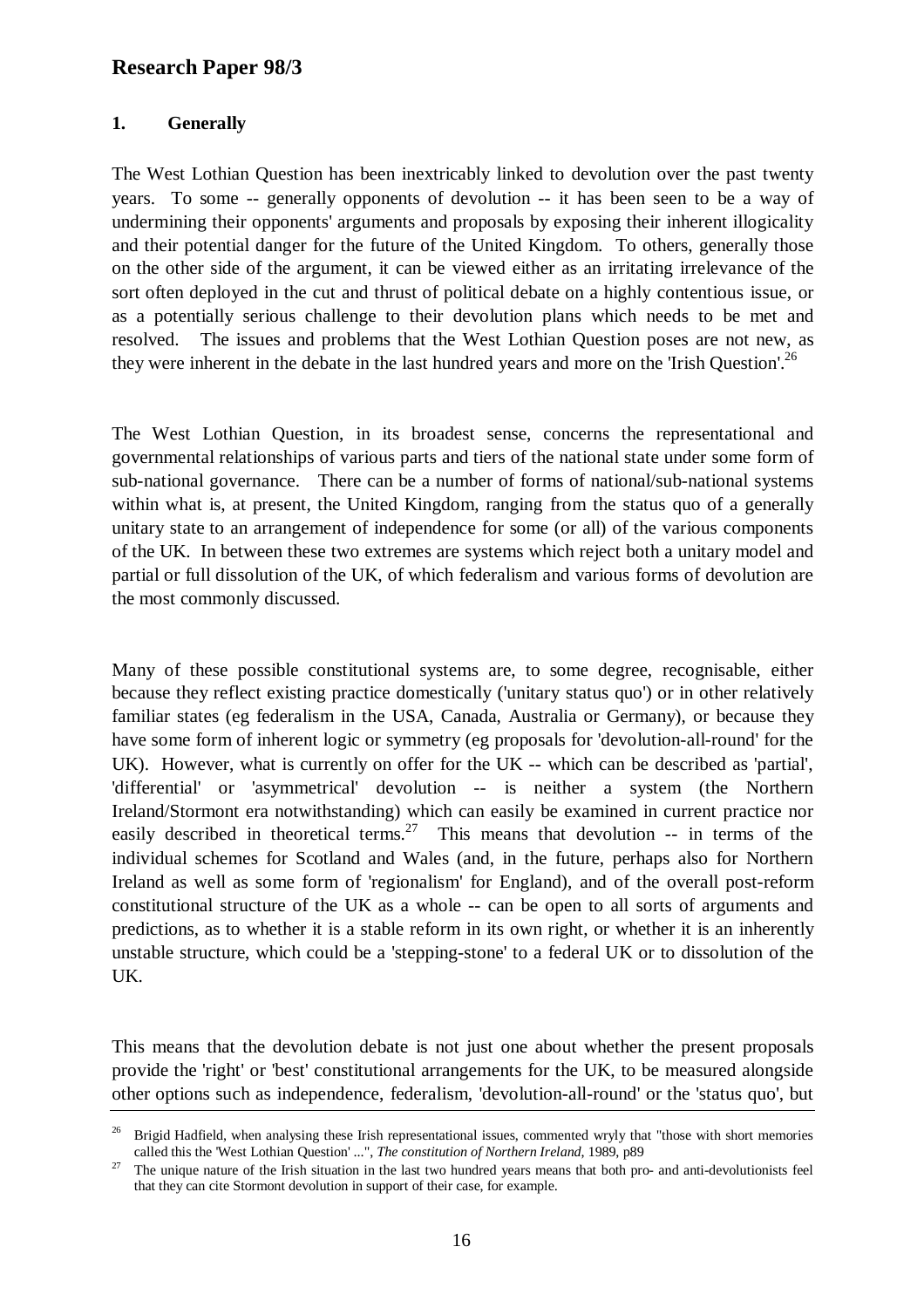whether, as such, they constitute a viable and stable constitutional option at all. This is where the West Lothian Question becomes, in the eyes of some people who pose it, such a central issue in the overall argument, because the questions it poses, for them, constitute some form of litmus test of the very viability or stability of devolution as currently proposed for the various parts of the UK. In addition, the West Lothian Question, in this sense, can be deployed both by those who believe that devolution is inherently unworkable, *and* by those who may accept devolution as viable in principle, but do not support it in its proposed form (or forms) for Scotland and Wales. For the opponents of the Government's current plans, the fact that some of the Government's allies themselves may support the current policy not as an end in itself, but as a transitional phase to, say, independence, 'devolution-all-round' or federalism, could be seen to add weight to their own opposition to devolution as a stable constitutional reform. These aspects, as they have been debated in recent months, are considered further below.

As the Question's importance rests, in part, on the perception that it is actually or virtually 'insoluble', opponents of devolution, of all colours, feel that they can use it as a political 'trump card' against *any* devolution scheme, by asserting that when, *and only when*, it is answered satisfactorily, can devolution be accepted even as a theoretically viable constitutional option. Only then can the merits of any particular form of devolution be discussed rationally, alongside alternative constitutional options. In other words, in its extreme form, the argument seems to be that a satisfactory answer to the West Lothian Question is a *necessary, but not sufficient*, precondition to acceptable devolution. For the same reasons, some pro-devolutionists often feel obliged to find satisfactory 'answers' to it (rather than admitting it to be yet another asymmetrical feature of the British constitution), such as a form of English regional devolution or by altering territorial representation at Westminster, in order to defend the devolution option itself.

Supporters of the 'status quo' can argue that the perceived insolubility of the Question demonstrates that any radical break with the current constitutional settlement will not only produce a less satisfactory arrangement, but one which is inherently unstable and will inevitably lead to the very end that pro-devolutionists say they seek to avoid -- independence and dissolution of the Union. Supporters of independence, federalism or 'devolution-allround' can also cite the inherent insolubility of the Question, or at least the failure of the current proposals to answer it satisfactorily, as demonstrating that their preferred options provide a better and more stable constitutional solution to any perceived deficiencies of the current system than 'partial devolution'.

Battles over Irish Home Rule in the late nineteenth century demonstrated the centrality of 'West Lothian'-type representational arguments in such constitutional debates. Joseph Chamberlain, for example, had described the issue as "not a technical point, but the symbol and flag of the controversy,"28 but later claimed, in an 1898 interview with a biographer, that

<sup>28</sup> A Cooke & J Vincent, *The governing passion*, 1974, p419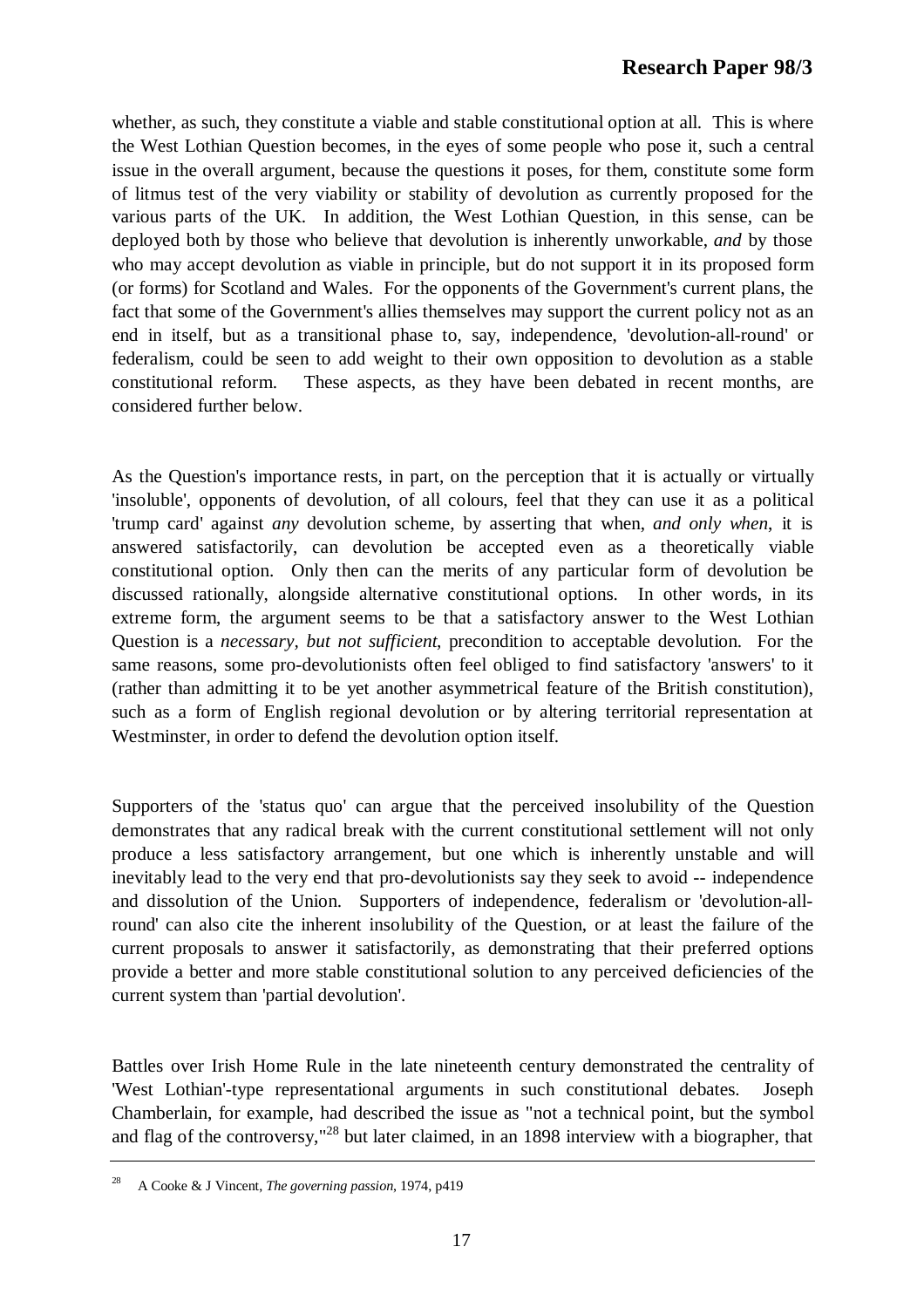he saw the issue as a way of killing Gladstone's Home Rule Bill: "… I attacked the question of the exclusion of the Irish Members. I used that point to show the absurdity of the whole scheme."<sup>29</sup> According to Gladstone's recent biographer, Roy Jenkins, "Chamberlain always knew how to find an opponent's solar plexus … His killer instinct fastened on the point to which there could be no wholly satisfactory answer and he was further attracted to it by the fact that, though insoluble, it was on the surface an issue easy to grasp. There were none of the intricacies of the financial settlement or of the abstractions of whether powers had to be specifically reserved or specifically devolved."<sup>30</sup> Jenkins also noted that the representation issue, "strong passions though it aroused, was also one, perhaps because there was no really satisfactory answer, on which the crucial individuals [ie Gladstone, Chamberlain and Parnell in particular] were constantly changing their minds. $131$ 

The story of Irish Home Rule also demonstrates the potential 'slippery-slope' effect of reformers' attempts to find 'answers' or 'solutions' to such tricky constitutional questions. A proposal considered by Gladstone in 1886 that there could be some form of 'joint delegations' of the Westminster and Irish Parliaments swiftly led to fears, even among Home Rulers, that the Irish Question was leading into wider and deeper constitutional waters, as it could fit into the then current fashion for 'Imperial federation' as a way of transforming an Empire of colonies into a commonwealth of self-governing states in association with the Imperial government. The proposal appeared to offend even those, such as Rosebery, who supported Imperial federation on the grounds that such schemes went well beyond the immediate purpose of Irish home rule.<sup>32</sup> This has some resonance with recent arguments about UK-wide federalism, 'devolution all round' or forms of English regionalism as 'answers' to the West Lothian Question.

#### **2. Devolution as a 'process'?**

As noted above, one argument which has tended to be addressed in 'West Lothian' terms is the inherent instability of devolution, as currently proposed, as a viable and effective constitutional model for the UK. Differential devolution, in particular, could well make the existing differences in treatment within different parts of the country more transparent than they are at present, and, it is argued by some, create new ones. Finance and Westminster representation are two obvious areas in this respect.

The Conservative Opposition has highlighted the comments from the Welsh Secretary, Ron Davies, that devolution was a process not an event. In his speech on the second reading of the Government of Wales Bill he said: "Further significant functions over and above those

<sup>29</sup> Hammond, p493. *Gladstone and the Irish Nation,* 1964 By 1898, Chamberlain had become a key figure in the Conservative/Unionist party, and may have wished to assert his unambiguous Unionist credentials. Hammond also quotes a letter by him in May 1886 in which he wrote that "to satisfy others I have talked about conciliation, and have consented to make advances, but on the whole I would rather vote against the Bill than not, and the retention of the Irish members is only, with me, the flag that covers other objections." (p495).

<sup>&</sup>lt;sup>30</sup> Jenkins, *Gladstone*, 1995 pp550-1<br><sup>31</sup> Jenkins, p540

Jenkins, p549

<sup>32</sup> Hammond, pp510-14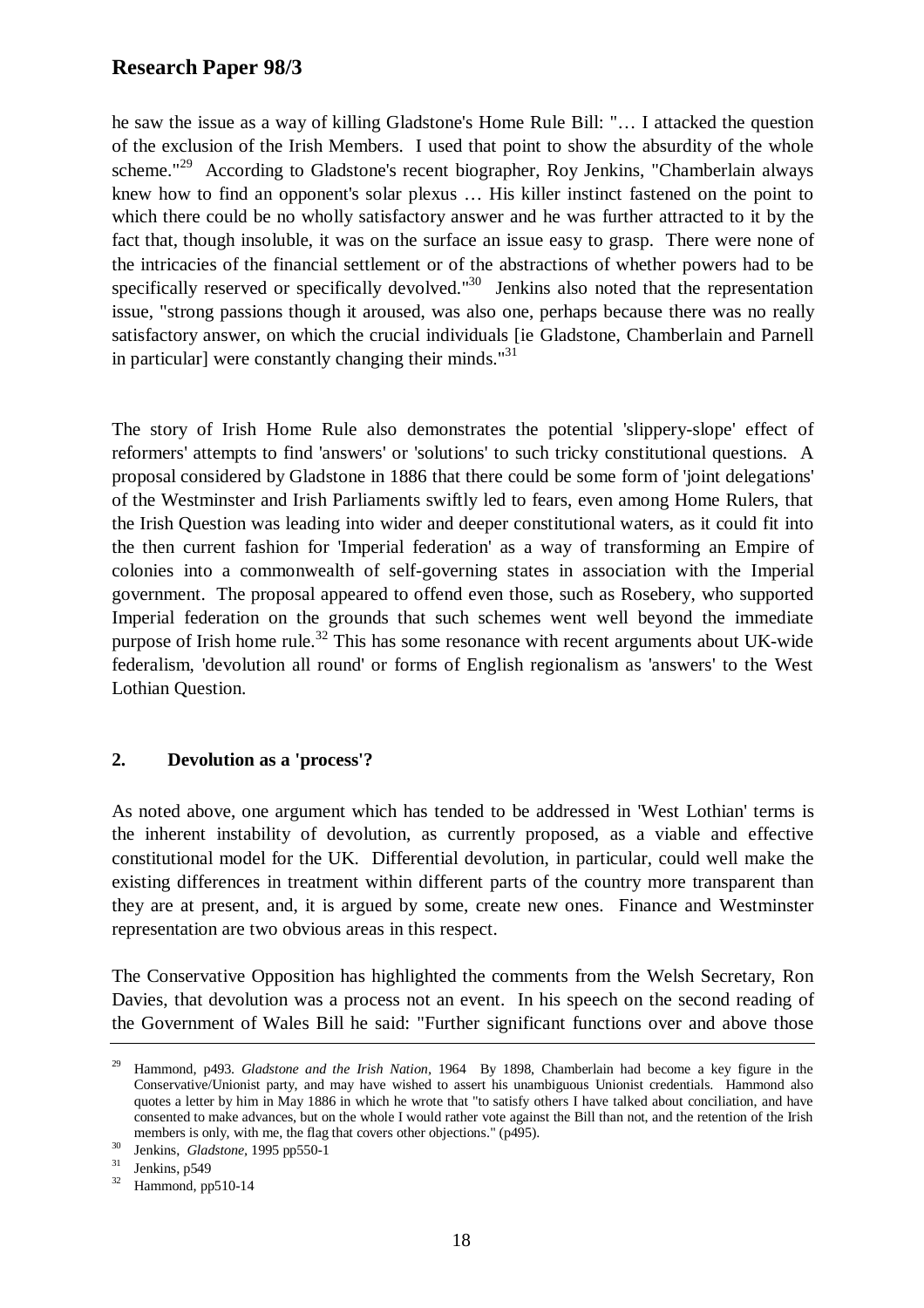which I now exercise could be transferred to the assembly at a future date, subject to agreement by both Houses of Parliament. As I have said before, devolution is not an event but a process."<sup>33</sup> The following exchange took place during his statement on the white paper on  $22$  July:  $34$ 

**Mr. Alan Williams (Swansea, West):** Does the Secretary of State, like the Under-Secretary, my hon. Friend the Member for Neath (Mr. Hain), see the Assembly as an evolving concept, developing its powers and its role over time? If so, is he not offering the people of Wales the constitutional equivalent of a mystery tour? They can decide whether to get on the bus, but they can have no say in its ultimate destination.

**Mr. Davies:** No, I do not agree with my right hon. Friend that it is a mystery tour. Parliament is sovereign and will decide to what extent it wants to devolve powers to the people of Wales. We propose to consult the people of Wales by means of a referendum, and they will decide whether they want to embark on the process; if they decide that it is a tour in which they have no interest, they will tell us so on 18 September.

However, I do indeed consider the Assembly to be an evolving concept. Since 1964, there has been increasing devolution of power to Cardiff. A Secretary of State with very limited powers was appointed in 1964, and those powers were exercised under the Government loyally served by my right hon. Friend, and increased by successive Conservative Secretaries of State. Now, in 1997, there is an extremely powerful Welsh Office, with a budget of about £7 billion; that is out of all proportion to anything that could have been envisaged in 1964.

From the Opposition front bench at the conclusion of the second reading of the Welsh Bill, Bernard Jenkin cited the decentralisation process in Spain as a warning of the dangers of a rolling programme:<sup>35</sup>

The lesson of Spain is clear: a rolling programme of devolution generates a process of inter-regional competition, leading to precisely the instability that we should all fear. Yet such a rolling programme is the very essence of the Government's devolution policy. The Secretary of State confirmed this when he said yesterday that

"devolution is not an event but a process." -- [Official Report, 8 December 1997; vol. 302, c.677]

SNP leaders emphasised, on publication of the Bill, that the devolution scheme contained in the Bill was the beginning rather than the end of the process of Scottish constitutional change, eg:

<sup>33</sup> HC Deb vol 302 c677, 8.12.97. By 'process' it could be argued that the Welsh Secretary was describing the development of devolution while retaining its essential features, and not changes which could said to transform it into a different constitutional arrangement, such as federalism or independence.

<sup>34</sup> HC Deb vol 298 cc761-2, 22.7.97

<sup>35</sup> HC Deb vol 302 cc883-4, 9.12.97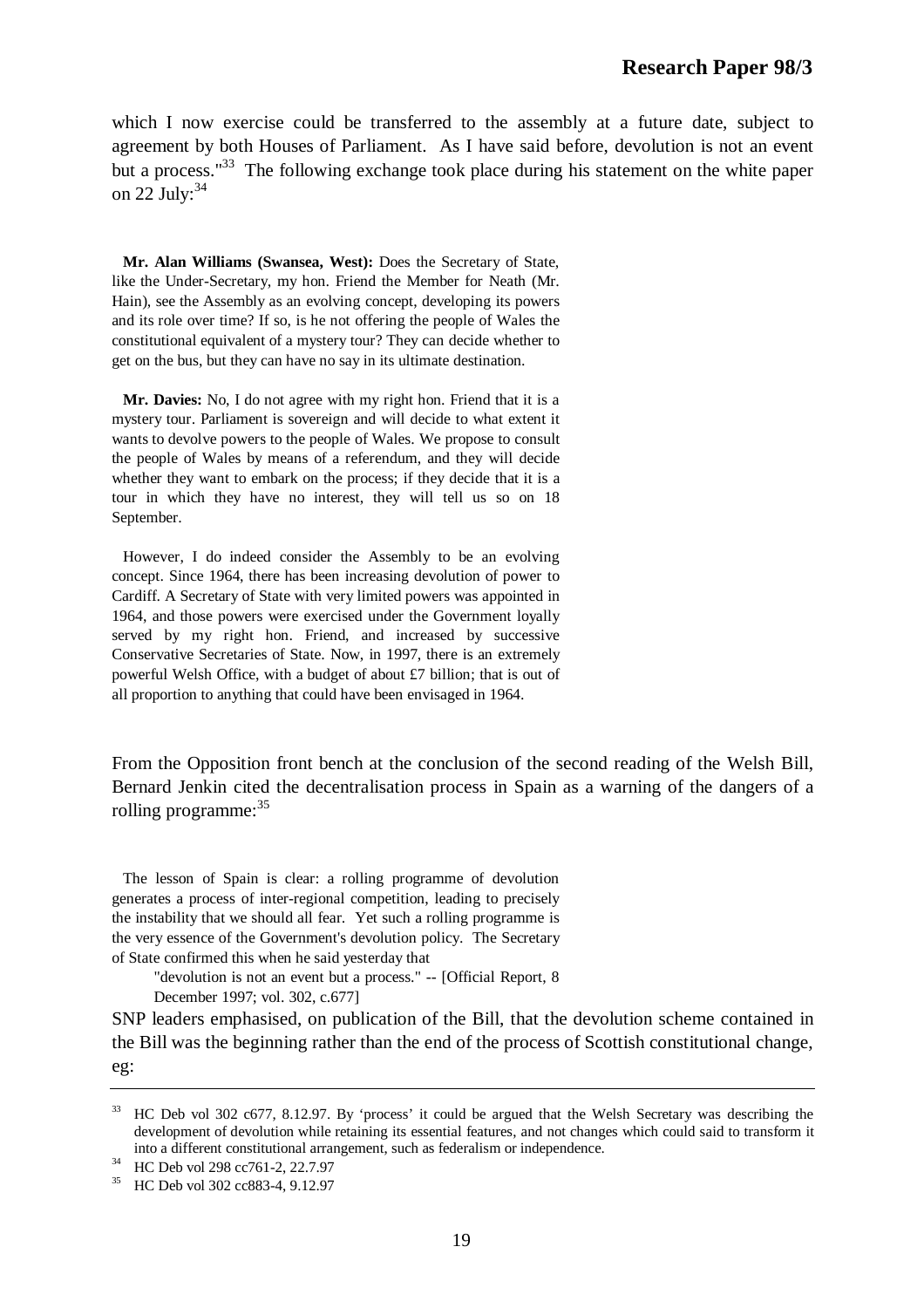- "This is an historic day but it is part of a process that will lead to Independence in Europe … The work will now start to improve this bill and to continue the process of bringing power back to Scotland" (Alex Salmond)<sup>36</sup>
- "The Scotland Bill is not our goal, but it signals the beginning of a new match, with the people of Scotland now the key players. We are well and truly on our way to greater self-determination for our nation, with this Bill just one stage in the process of Independence" (Margaret Ewing) $37$

The Liberal Democrats also made the same point through from their perspective of federalism: "This is the first step on a road which leads to a federal United Kingdom." (Donald Gorrie) $38$ 

The white paper emphasised that devolution was intended to preserve and enhance the Union: $39$ 

3.1 The Government want a United Kingdom which everyone feels part of, can contribute to, and in whose future all have a stake. The Union will be strengthened by recognising the claims of Scotland, Wales and the regions with strong identities of their own. The Government's devolution proposals, by meeting these aspirations, will not only safeguard but also enhance the Union.

3.2 There are many matters which can be more effectively and beneficially handled on a United Kingdom basis. By preserving the integrity of the UK, the Union secures for its people participation in an economic unit which benefits business and provides access to wider markets and investment and increases prosperity for all. Scotland also benefits from strong and effective defence and foreign policies and a sense of belonging to a United Kingdom.

In the debate on the white paper, Michael Ancram attacked, in West Lothian terms, what he saw as the unbalanced nature of the Government's proposals:<sup>40</sup>

The proposals, which were put before us last week, leave a dangerously unbalanced constitutional position within the United Kingdom. The envisaged reduction in the over-representation of Scotland at Westminster may help a little, but I frankly tell the Secretary of State that it is an alarmingly long way down the road. I suspect that it is the price of loyalty from his Back Benchers.

We must continue asking what will be the role of Scottish Members at Westminster. In logic, why should they still be able to vote on matters affecting English schools and English hospitals

<sup>&</sup>lt;sup>36</sup> "SNP reaction to devolution bill: 'part of a process not an event'", SNP PN, 18.12.97

<sup>&</sup>lt;sup>37</sup> "SNP reaction to Scotland Bill", SNP Parliamentary Group PN, 18.12.97, p1

<sup>&</sup>lt;sup>38</sup> "Lib Dems welcome Scotland Bill," Scottish Liberal Democrats PN, 18,12.97

<sup>39</sup> Cm 3658, paras 3.1-3.2

<sup>40</sup> HC Deb vol 299 cc473-4, 31.07.97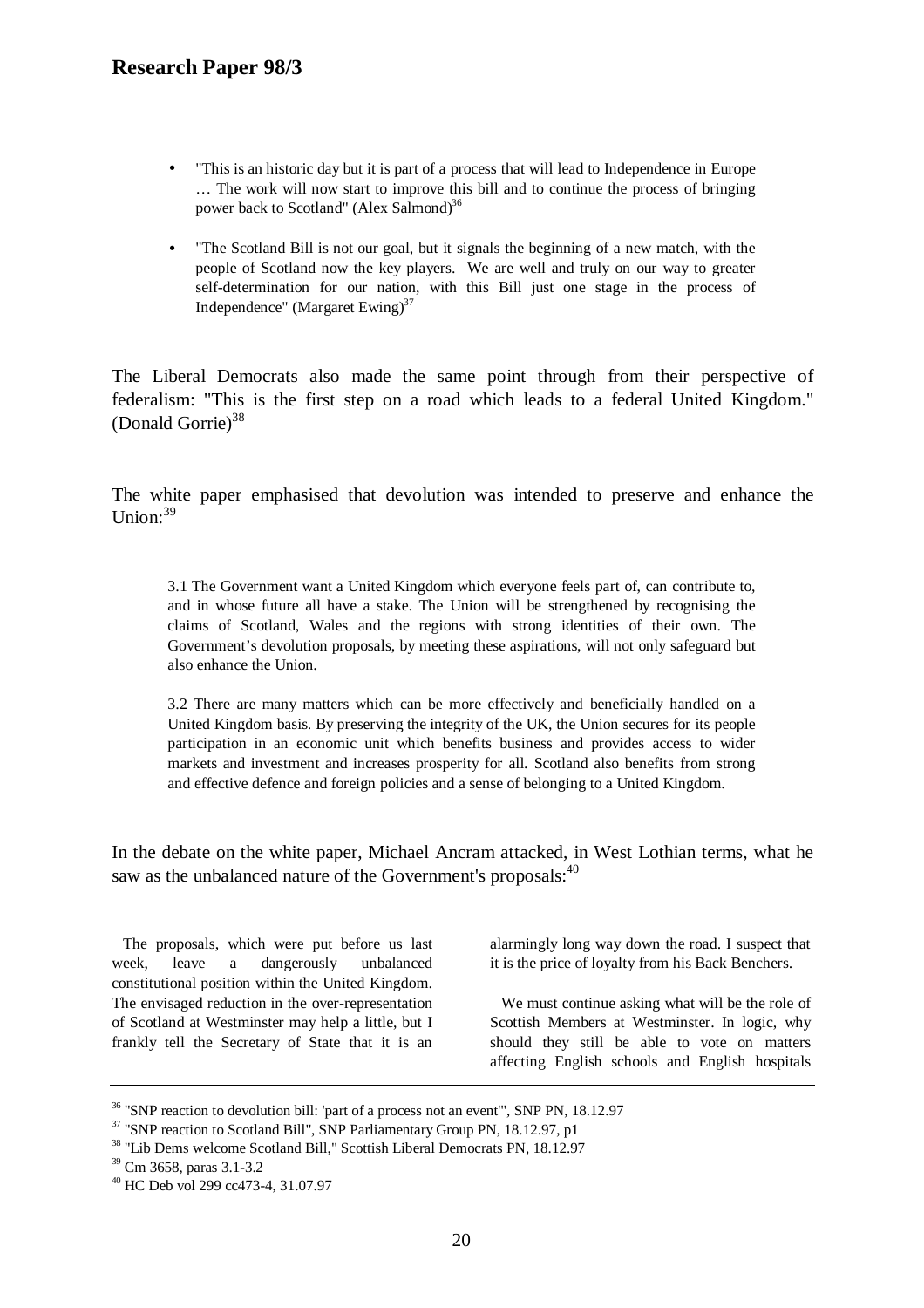when they will not have the right to vote on those matters as they affect Scotland? Why should they decide those matters for my constituents when they cannot decide them for their own constituents? Why should a Scottish Member be able to be the Chief Secretary to the Treasury and decide individual spending programmes for England when he will not be able to do so for Scotland?

Does the Secretary of State really believe that that position is sustainable and that a quiescent England will somehow not notice the proposed constitutional travesty and inequality of treatment?

**Mr. Edward Leigh:** As my right hon. Friend is sitting on the Opposition Front Bench, perhaps he cannot hear the sotto voce remarks of Scottish National Members, who are saying, "We don't want to come."

**Mr. Ancram:** I am grateful to my hon. Friend for making up for the fact that my hearing is becoming poorer as I get older. He has also reinforced the point that I was making. Scottish nationalists are supporting a Scottish Parliament because they believe that it will become the sovereign Parliament of Scotland. The intention

and policy of the Scottish National party is to create an independent Scotland.

My argument, however, is not with the Scottish Nationalists--like them, I believe that the Government's proposals will achieve their goal- but with the Secretary of State, who tells us that the Government's proposals will secure the Union. I profoundly disagree with him on that belief, because there is nothing in precedent to suggest that that would be the consequence.

The proposals contain a frightening potential to set Scot against English and English against Scot. Far from binding together, the proposals will unbind; far from strengthening relations, they will undermine them; far from stabilising our constitution, they will unbalance and destabilise its very foundations.

For those of us who cherish the United Kingdom and believe that its great amalgam of nations, cultures, traditions and skills has been and can again be a force for immense good, the proposals are a nightmarish beginning of its unravelling. The proposals threaten the United Kingdom, and we oppose them

Winding up for the Opposition, Dr Liam Fox warned of the danger to the UK of an unstable devolution scheme: 41

The essential question about the Union was asked very powerfully in speeches by my right hon. Friend the Member for Bromley and Chislehurst (Mr. Forth) and my hon. Friend the Member for Cheadle (Mr. Day), and in a far too short speech by my hon. Friend the Member for Aldridge-Brownhills (Mr. Shepherd). We cannot effect changes on parts of the United Kingdom without effecting changes on the whole of the United Kingdom. If the situation changes in Scotland, it will change in the whole of the United Kingdom--a fact that lies at the heart of what has been called the West Lothian question. We are unleashing a process of change, of which the White Paper's proposals--for which hon. Members had varying degrees of affection--are only the beginning.

The hon. Member for Linlithgow (Mr. Dalyell) said--as my hon. Friend the Member for Aldridge-Brownhills has just said--that the biggest flaw in the devolution proposals is that they cannot be enduring. The hon. Gentleman said that a Scottish Parliament would not last 10 years, which cannot be a good recipe for constitutional change. A week ago, the hon. Member for Falkirk, West (Mr. Canavan) said that the proposals offered the possibility of a "dynamic relationship" between a Scottish Parliament and Westminster, but they are a recipe for instability. Proposals that the hon. Member for Linlithgow called a Pandora's box are a guarantee of friction within the United Kingdom and not--as Ministers have tried to convince us in the past week--a blueprint for stability.

<sup>41</sup> HC Deb vol 299 cc544-5, 31.07.97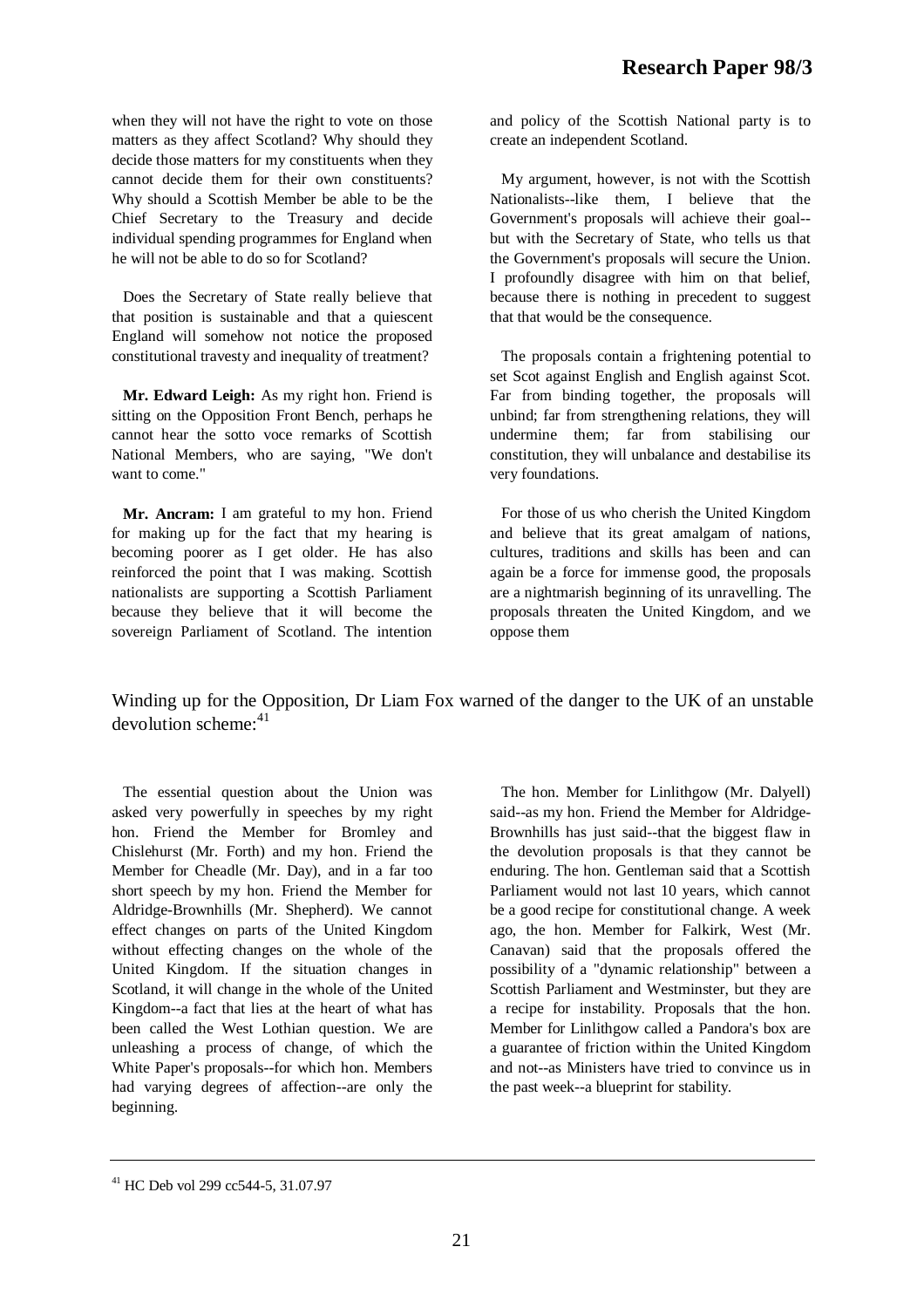**Mr. Dalyell:** What I said was that in 10 years' time, the Parliament could not exist in anything approaching the form in which it is proposed.

**Dr. Fox:** The hon. Gentleman makes the point more eloquently than I could, and very effectively. As my hon. Friend the Member for Aldridge-Brownhills said, it is of course the very reason why the Scottish nationalists are so much in favour of the proposals, but I shall come to that in a moment.

My right hon. Friend the Member for Devizes (Mr. Ancram) said at the outset that one of the things that can easily be predicted about the Scottish Parliament is that it will blame Westminster for whatever goes wrong. It will blame Westminster for any policy failures, whether in education or in health. It will certainly not blame itself. It will blame Westminster whenever it is short of money--I have never known any wing of government not blame the parent government if it is short of finance.

When the Scottish Parliament cannot fulfil the unrealistic expectations that have been raised in the devolution debate, it will blame Westminster. Therein lies the root of the conflict which we will endure, as the former Foreign Secretary said, for a generation and beyond.

What are we to make of the Secretary of State when he tells people on one side of the argument that they should support the White Paper and vote yes in the referendum because it is a way of preserving the Union and the integrity of the United Kingdom, while at the same time he tells the nationalists, with a nod and a wink, that if they vote yes, they may eventually get their way, which they see as an independent Scotland? Mention was made of riding two horses. It is not possible for

one White Paper to be a guarantee of the Union and a stepping stone to independence--it has to be one or the other …..

However, there is logic in the status quo, there is logic in arguing for a federal system or for independence, but there is no logic in arguing for this proposal, which does one thing to one part of the United Kingdom and something different in another. The parts are not equally weighted, and the votes are not equally weighted for that reason.

The hon. Member for Banff and Buchan (Mr. Salmond) made it clear that the Scottish nationalists will seek to use a Scottish Parliament as a stepping stone to an independent Scotland. I would have been surprised had he said anything else. He, like the hon. Member for Dundee, East (Mr. McAllion) and others, was absolutely right to say that independence is a matter for Scotland. Should the Scots decide to be independent, that would, as an issue of self-determination, be a matter for them, but devolution within the United Kingdom is rightly a matter for Westminster and a sovereign United Kingdom Parliament. The Secretary of State agrees with that, but the White Paper is a recipe for conflict within the United Kingdom.

Lord Steel said that the White Paper was a stepping stone towards a federal United Kingdom- it cannot be stable and changing. Only the Government seem to believe that the Scottish Parliament will be satisfied with its political and financial lot. We profoundly disagree with that analysis, and believe that the proposals are a recipe for instability.

Tam Dalyell emphasised what he regarded as the inherent instability of devolution as proposed:42

My problem with the White Paper is this: how long can a Scottish Parliament last in the form--or anything like the form--in which it has been proposed? People who propose constitutional change must submit proposals that at least have a chance of enduring. After careful study of the

White Paper, I fear that there is no possibility of its proposals lasting a decade or more. Therefore, it behoves us to argue for proposals that at least have the possibility of enduring.

<sup>42</sup> HC Deb vol 299 c485, 31.07.97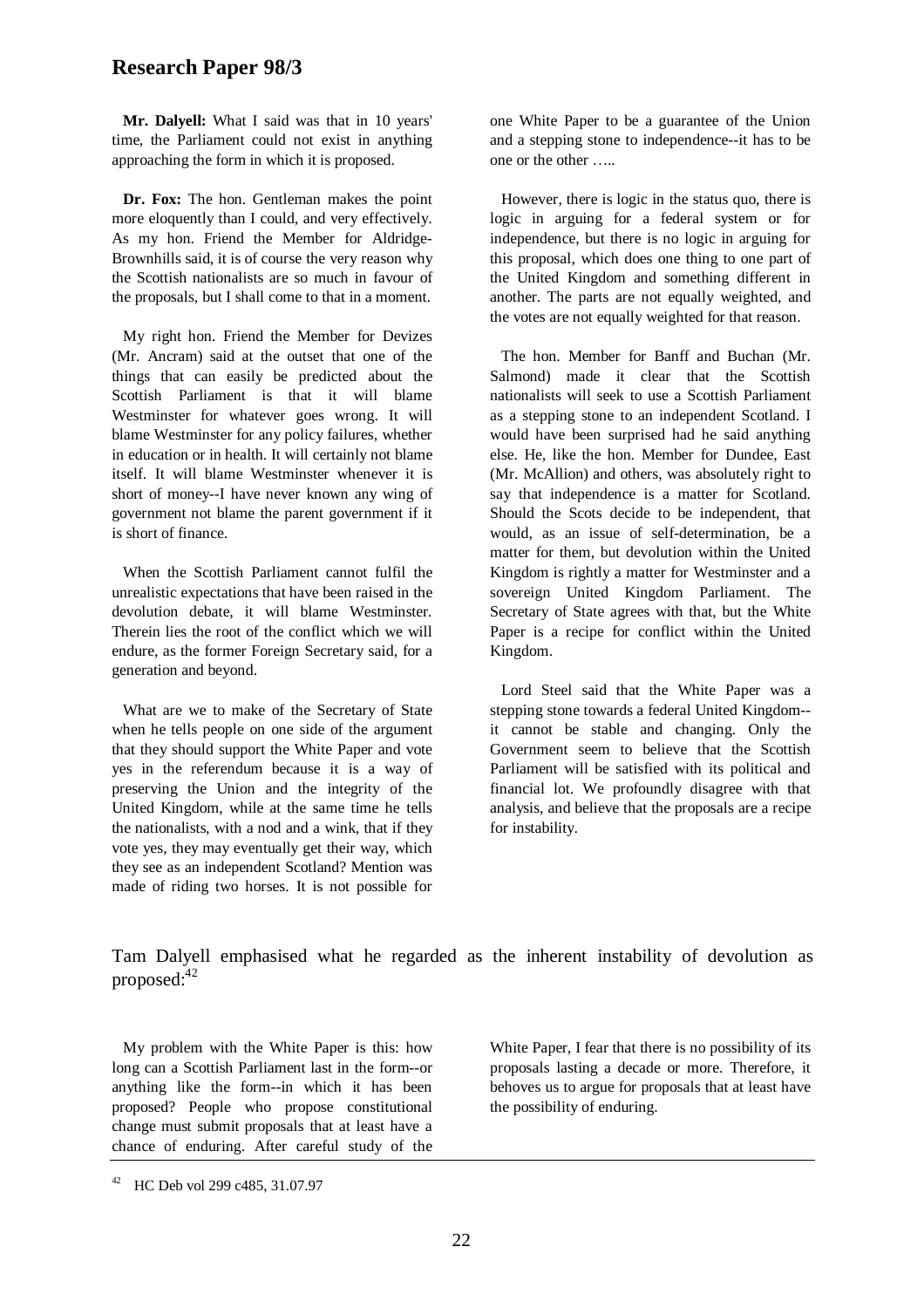Once again, it comes down to something has been recognised for a very long time, certainly since the last years of the last century. At some risk, I quote Carson, who said in 1912:

"We see, as Irish Ministers saw in 1800, that there can be no permanent resting place between complete union and total separation . . . If there were no other objection to the establishment of a separate government in Dublin, it would be impossible because legislative autonomy can only be coupled with financial independence".

That is part of the problem which was reinforced by careful reading of the White Paper, by the reaction to Edinburgh castle and, not least, by the treatment of the subject by *The Scotsman* on that Friday morning. I fear that, at the end of the day, it comes back to the same question: the choice between something indistinguishable from the

status quo and something indistinguishable from the general views of the Scottish National party. I stick to it, but the referendum really ought to be on two questions: "I wish to remain in Britain" and "I wish to be part of a Scottish state separate from England".

**Mr. Donald Gorrie (Edinburgh, West):** Is it the case that, in recent history, the House has passed more laws relating to Scotland against the will of the majority of Scottish Members than laws affecting England against the will of the majority of English Members?

**Mr. Dalyell:** That is certainly right. Frankly, there is one answer to that: a separate Scottish state.

He concluded by warning that "that reality is whether we want to remain part of Britain or whether we want to be part of a state that is separate from England. That is the choice" (c488).

On publication of the *Scotland Bill* on 18 December, the *Scottish Secretary said*:<sup>43</sup>

This Bill will give Scotland the power to boost its self-confidence - economically, culturally and politically. For the UK we have delivered a new constitutional foundation - binding Scotland into the UK and giving her the opportunity to take responsibility for her own affairs.

For the Opposition, Michael Ancram said, on the same occasion:<sup>44</sup> "The whole question of Scotland's relationship with the United Kingdom Parliament and Government … is inadequately addressed ….. On policies affecting the whole of the United Kingdom, Scotland's position as a full and equal partner in the Union should not be diminished, either intentionally or by default. That is not in Scotland's or the Union's interest. Nor has proper consideration been given to the consequential constitutional implications for the rest of the United Kingdom. The West Lothian Question, in particular, remains unaddressed. Left untouched, these will threaten the stability of the United Kingdom as a whole at the very time the new Scottish Parliament will need stability to flourish."

<sup>43</sup> Scottish Office PN, 18.12.97

<sup>&</sup>lt;sup>44</sup> "Michael Ancram explains the faults in the Scotland Bill", Conservative Party PN 1664/97, 18.12.97, p2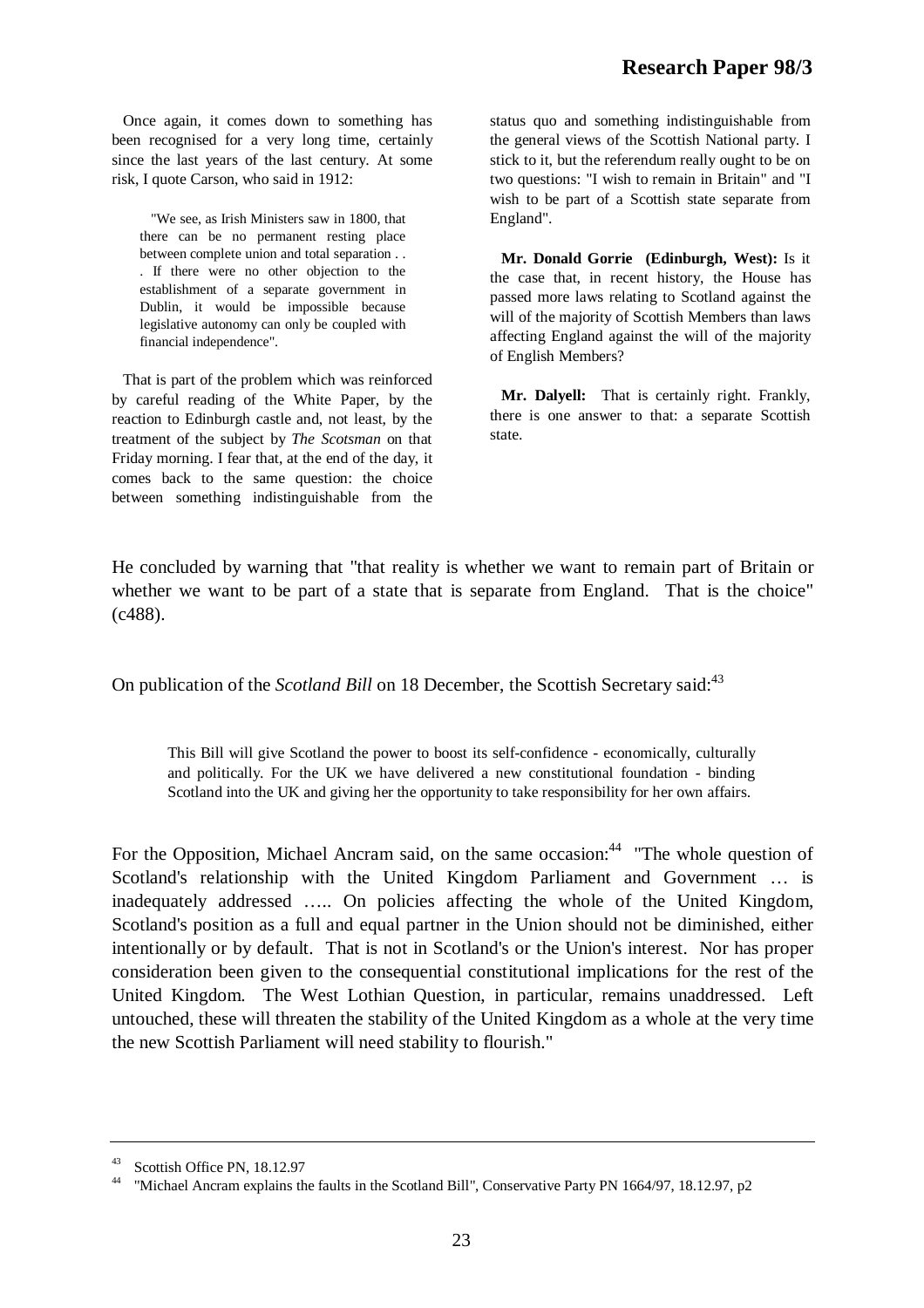### **C. 'Answers' to the Question?**

#### **1. 'In and out'**

As the essence of the 'West Lothian Question' is that Members in the Westminster Parliament representing seats in areas of the UK which have devolved parliaments would be able to participate in business concerning all other parts of the UK, whereas Members representing seats in those non-devolved areas would have no say over similar business which had been devolved,<sup>45</sup> an obvious 'logical' solution would be to prevent Members from devolved areas from participating in the 'domestic' business of non-devolved areas which, in their own area, was a devolved matter. Thus, for example, if housing was a matter devolved to a Scottish Parliament, just as Members for non-Scottish seats could not participate on Scottish housing policy, so Members from Scottish seats would be prevented from participating in Westminster business on purely English/Welsh/Northern Irish housing. While, strictly speaking, this nonparticipation could be absolute, including all forms of Parliamentary business such as questions, motions and debates (including those on relevant primary and secondary legislation), and participation in relevant select committees, in practice the 'in and out' approach tends to be considered in relation to voting on relevant bills.

In 1965 the then Labour Prime Minister, Harold Wilson, had hinted at this approach when he criticised the 12 Ulster Unionists, who supported the Conservatives, for voting against measures which did not apply to Northern Ireland: "I would hope that Northern Ireland Members who are here, and who are welcomed here, for the duties they have to perform on behalf of the United Kingdom in many matters affecting Northern Ireland, would consider their position in matters where we have no equivalents right in Northern Ireland"<sup>46</sup>, and "I am sure the House will agree that there is an apparent lack of logic, for example, about steel, when Northern Ireland can, and presumably will, swell the Tory ranks tonight, when we have no power to vote on questions about steel in Northern Ireland…" (c1560)

#### **'In and Out' in Irish Home Rule Bills**

In his 1893 Home Rule Bill Gladstone provided for Irish representation, but on an 'in and out' basis. Under clause 9 of the *Government of Ireland Bill*, there were to be 80 Irish MPs (in place of the then 105, including the 2 university seats), who could not vote on five specified types of business, including any bill or motion whose operation "is confined to Great Britain or some part thereof". The clause also provided that "compliance with the provisions of this section shall not be questioned otherwise than in each House in manner provided by the House": clause 9(4) However, during the Committee stage of the Bill, Gladstone proposed the withdrawal of the voting and deliberating restrictions of the clause, while retaining the reduced representation.

<sup>45</sup> See generally Research Paper 95/95, September 1995, *The West Lothian Question*

<sup>46</sup> HC Deb vol 711 c1561, 6.5.65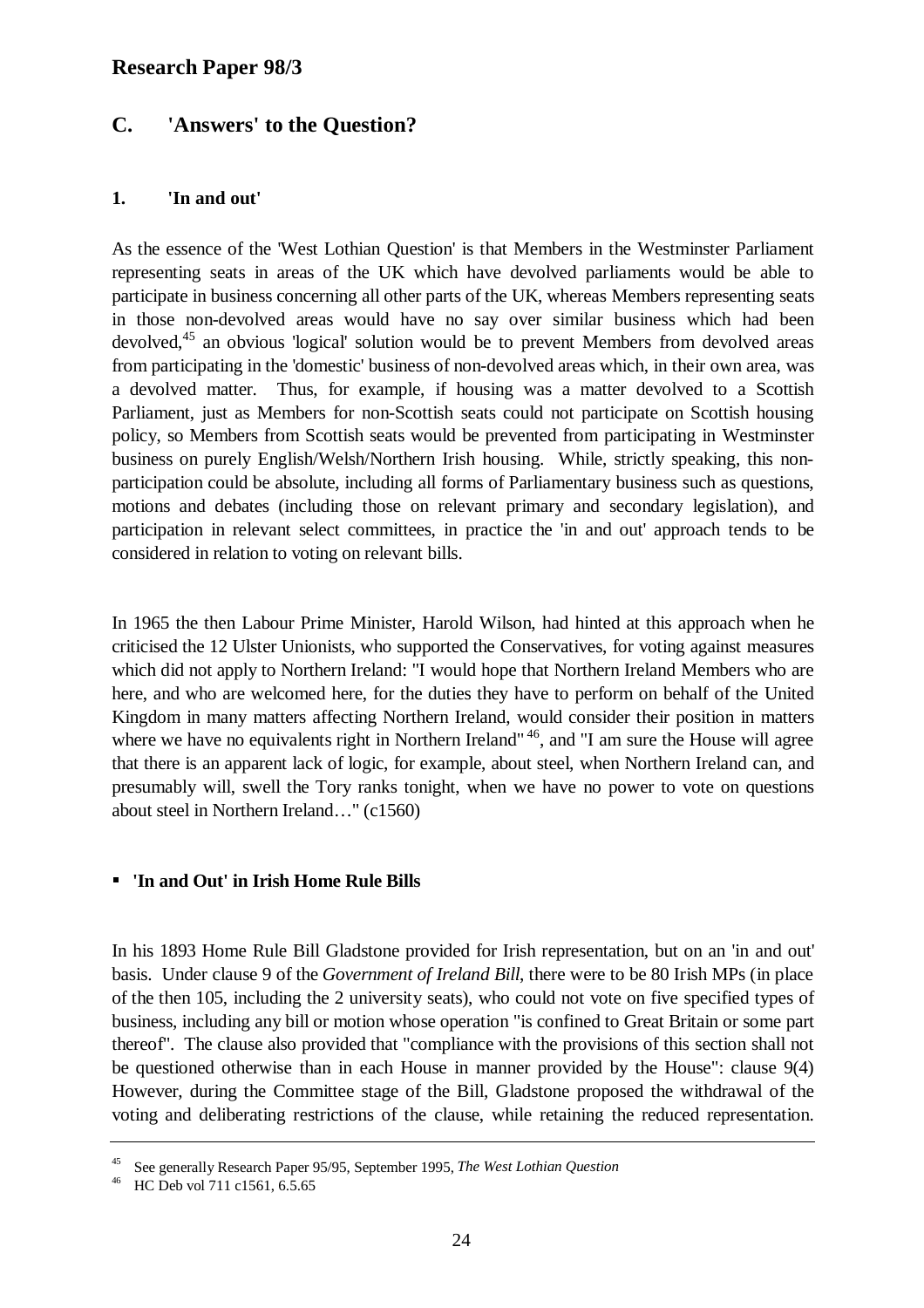This was agreed to on a division after an extended debate.<sup>47</sup> The bill itself, which passed the Commons, was rejected by the Lords.

The Bill which became the *Government of Ireland Act 1914* proposed a total of 42 Irish MPs at Westminster, but with no 'in and out' restrictions on their activities.<sup>48</sup>

#### **Tam Dalyell's view:**

Scottish and Welsh MPs to speak and vote only on those matters not transferred to Scottish and Welsh Assemblies: "This too is indefensible. Apart from the fact that they would inevitably be thought of as second-class MPs, the fundamental difficulty - which bedevils the whole devolution issue - is that it is virtually impossible in a unitary state to distinguish one set of topics from another ... Given all the goodwill in the world - which does not, and is never likely to exist - one cannot have Members of the same parliament with different functions and different limitations ... Rules would have to be drawn up whereby one could decide on which issues the Scots and the Welsh could and could not vote: yet .. it would be almost impossible for the Chair to pronounce satisfactorily on this ... The Speaker would be put in a highly invidious position and he would inevitably be drawn into the hurly-burly of party politics."<sup>49</sup>

#### **Section 66,** *Scotland Act 1978*

A variant of this proposal re-emerged during proceedings on the Scotland Bill in the late 1970s, ultimately as s66 of the *Scotland Act 1978*50. It applied to "any Bill which does not relate to or concern Scotland or any part of Scotland but would, if it had related to or concerned Scotland, have been within the legislative competence of the Assembly,"<sup>51</sup> which had been passed by the House of Commons, but which required the votes of 'Scottish' MPs for its majority on second reading. Such a Bill would not be deemed to have been read a second time "unless after the next fourteen days on which that House has sat after the division took place that House confirms its decision that the Bill be read the second time." $52$  S66(2) provided that this procedure would not

<sup>47</sup> HC Deb 4th series, vol 14 cc1418-1545, 12-13.7.93.

<sup>&</sup>lt;sup>48</sup> See s45 and sch1 part II of the 1914 Act. In debates on what became the 1920 Act, the Chief Secretary for Ireland, Ian Macpherson, said that 42 was selected for the 1914 Act "not on any logical principle, but as a sort of adjustment to meet circumstances that might arise in the future including a scheme of devolution." [HC Deb vol 127 c940, 29.3.20].

<sup>49</sup> T Dalyell, *Devolution: the end of Britain?* 1977, pp250-1. When Gladstone's Foreign Secretary, Lord Rosebery, proposed a form of 'in and out' arrangement for Irish MPs after Home Rule, at the Speaker's discretion, the Prime Minister replied that "I am afraid that the Speakership would hardly bear the weight of your proposal." [H C G Matthew, *The Gladstone diaries*, vol XI p542 (28.4.86)].

<sup>&</sup>lt;sup>50</sup> For a full discussion of this provision, including its convoluted legislative history, see AW Bradley & DJ Christie, *The Scotland Act 1978*, notes to s66.

 $51$  S66(3).

 $52$  S66(1).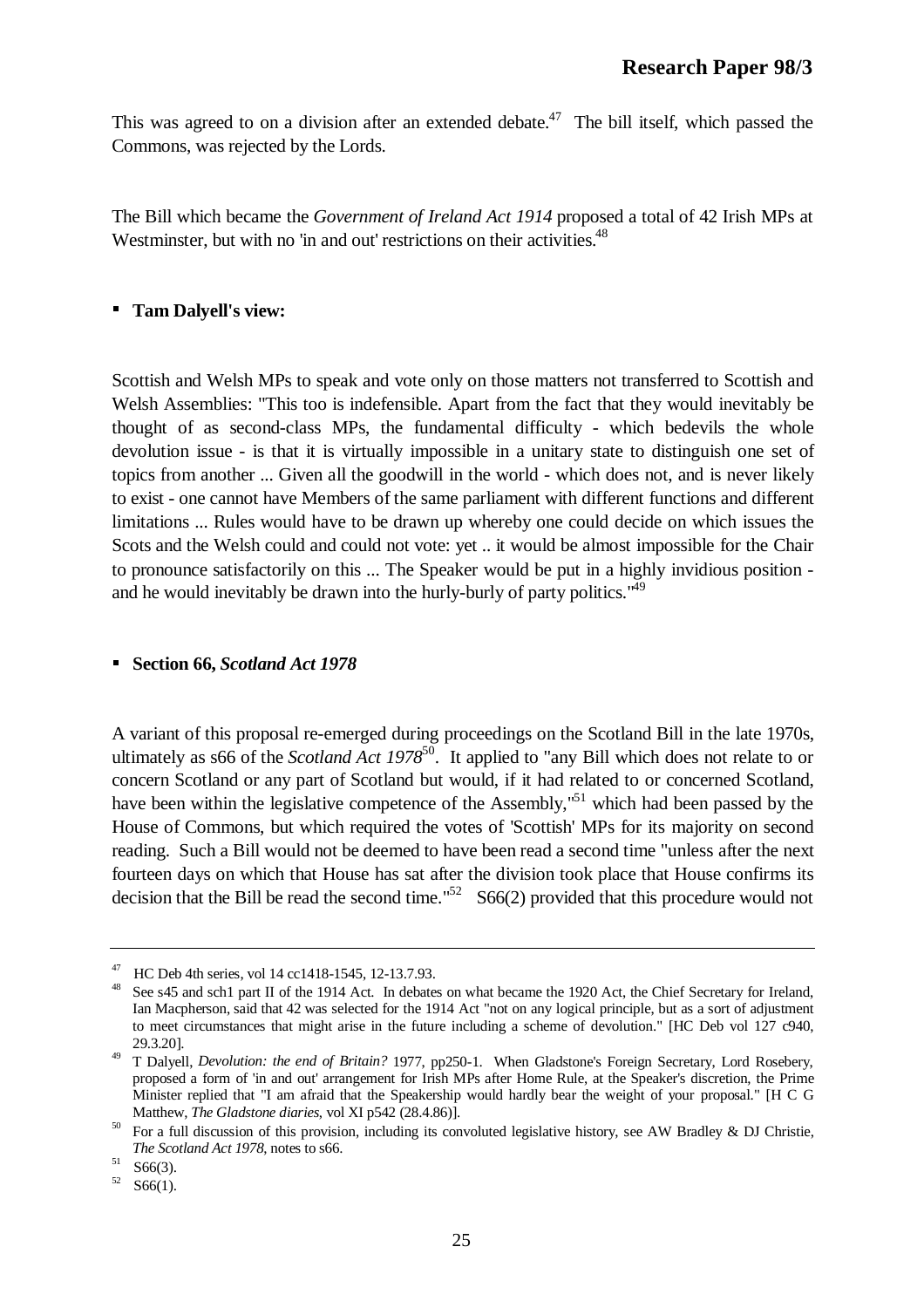have come into operation unless approved by a resolution of the House, thus giving the House control over its own proceedings.

This solution would have not meant any reduction in the level of Scottish representation, nor in the status of 'Scottish' MPs. However normal party whipping could well mean that any second vote would be expected to produce the same result as the first. Therefore the provision appears to have been intended to allow the House to reconsider its decision rather than directly affect or adjust the arithmetic of a vote. Because of the complicated legislative history of the provision, s66 contained some textual difficulties<sup>53</sup>. For example, s66(1) refers to a Bill which " has been passed by the House of Commons" - presumably passed after third reading - yet the subsection is in terms of a further second reading vote. The other main difficulty, which would be likely to arise also in any future 'in and out' proposal, is the determination of which matters are to be subject to the special procedures. S66 provided a complicated definition of Bills subject to its procedure, but did not provide any method of applying the definition to particular measures, especially in cases of dispute. If the matter were to be resolved by the House itself (possibly by arrangements set out by Standing Order), then presumably Scottish MPs would have been eligible to vote on that question. Bradley and Christie conclude their analysis of s66 by stating that "the section seems to create more problems than it resolves."

A brief but critical analysis of the provision by Geoffrey Smith described it as a "muddled modification" of the in-and-out principle, a " cumbersome procedure which would be unlikely to affect the outcome except when the House is very closely divided, but would keep on drawing attention to the anomalous position of the Scottish members." He concluded that it was a "trouble-making provision that would be better ignored."  $54$  The Constitution Unit's 1996 report, *Scotland's Parliament* also highlighted problems of definition: "That section does not suggest who should decide whether a bill falls within its ambit or not. That judgement requires an assessment of the extent of the Assembly's legislative competence which elsewhere in the Act is a matter for the courts to decide."55 The IPPR's 1996 report *The state and the nations* described s66 as "a watered-down version of 'in and out'" where "presumably pressure would have been placed on Scottish MPs to abstain in the second vote." It was "an attempt to establish an agreed practice rather than to automatically restrict voting powers. 'In and out' would not have been imposed for each vote on devolved legislation (what might be called maximum 'in and out') but could be occasionally invoked, although it is difficult to see how this would not quickly happen in all cases."56

<sup>53</sup> See Bradley & Christie, *op cit*, for a full consideration of these issues.

<sup>54</sup> 'Westminster and the Assembly' in D. Mackay (ed.) *Scotland: the framework for change*, 1979, p121.

 $\begin{array}{c} 55 \\ 56 \end{array}$  para 402

p113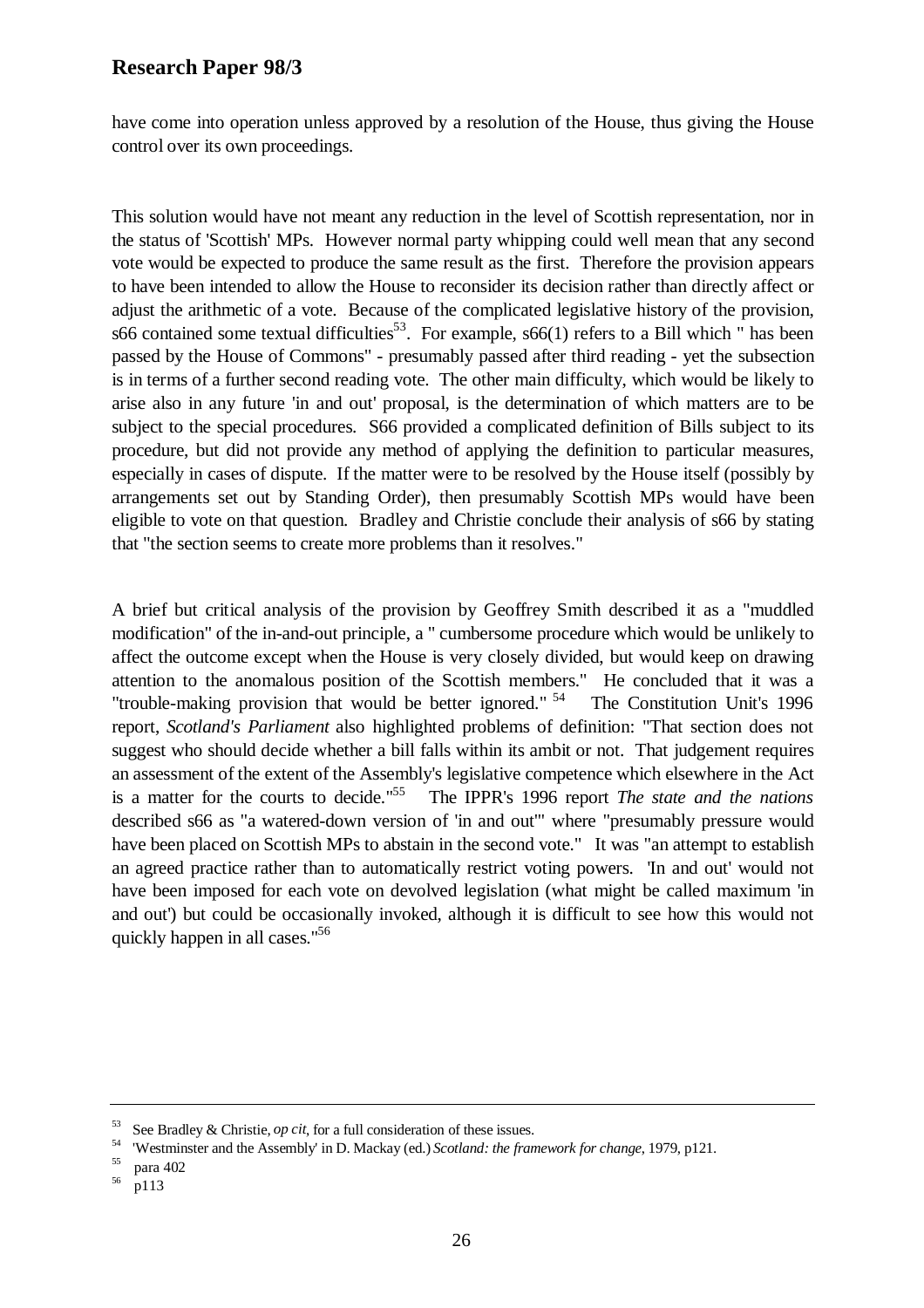#### **'In and out': the current debate**

The Constitution Unit's 1996 report considered 'in and out!<sup>57</sup>

"400 The second answer - special parliamentary procedures - was adopted in the 1978 Act, albeit against firm Government opposition. Section 66 provides for a further vote after fourteen days where a bill which does not relate to or concern Scotland' is carried on a vote which makes the number of Scottish MPs in the count decisive. The fourteen day interim was intended 'to give time for people to think again'. The clause was first proposed as an official Opposition amendment at the Report Stage in the House of Lords by Earl Ferrers. It was rejected in the Commons by the casting vote of the Speaker, but returned again by the Lords and eventually carried by one vote.

401 Section 66 hints at a version of the 'in and out' principle. under which Scottish MPs would be in the chamber for some votes but out for others. Gladstone's 1893 Government of Ireland Bill contained a provision with this effect, listing five areas from which Irish MPs would be excluded, among them matters 'confined to Great Britain or sonic pan thereof.' It also provided for a reduction in the number of Irish MPs at Westminster from 105 to 80. The 'in and out' provision was criticised for making Cabinet Government impossible (the Government might have a majority for some issues but not for others) and because of the difficulty in practice of defining those areas which would not be subject to votes by Irish MPs. Gladstone offered to withdraw the provision. but maintained the case for reduced representation.

402 The same difficulty of definition can be seen in Section 66. That section does not suggest who should decide whether a bill fails within its ambit or not. That judgement requires an assessment of the extent of the Assembly's legislative competence which elsewhere in the Act is a matter for the courts to decide. Decisions of this nature would be crucial if any version of 'in and out' were put into operation. If it is left to Parliament to decide whether a measure relates to the legislative competence of the Scottish Parliament or not, should Scottish MPs have a vote in that decision? In practice the only way to make 'in and out' work is federalism or home rule all round: that would provide a clear definition of the remaining legislative responsibilities of the federal Parliament for which all MPs would be 'in'. But this too is an unrealistic proposal in 1996.

403 Even if problems of definition were surmounted, the bigger problem of categorising two different classes of MPs would remain. In debates on the Scotland Bill Enoch Powell rejected the 'in and out' solution (as he rejected all other' solutions' to the problem) partly for this reason:

*"The nature of this House is that it is a body corporate. What concerns any part of it concerns us all. We are, in the best sense of the word, peers in every respect and sit on a basis of equality of responsibility and rights ".*

<sup>57</sup> *Scotland's Parliament: fundamentals for a new Scotland Act*, paras 400-405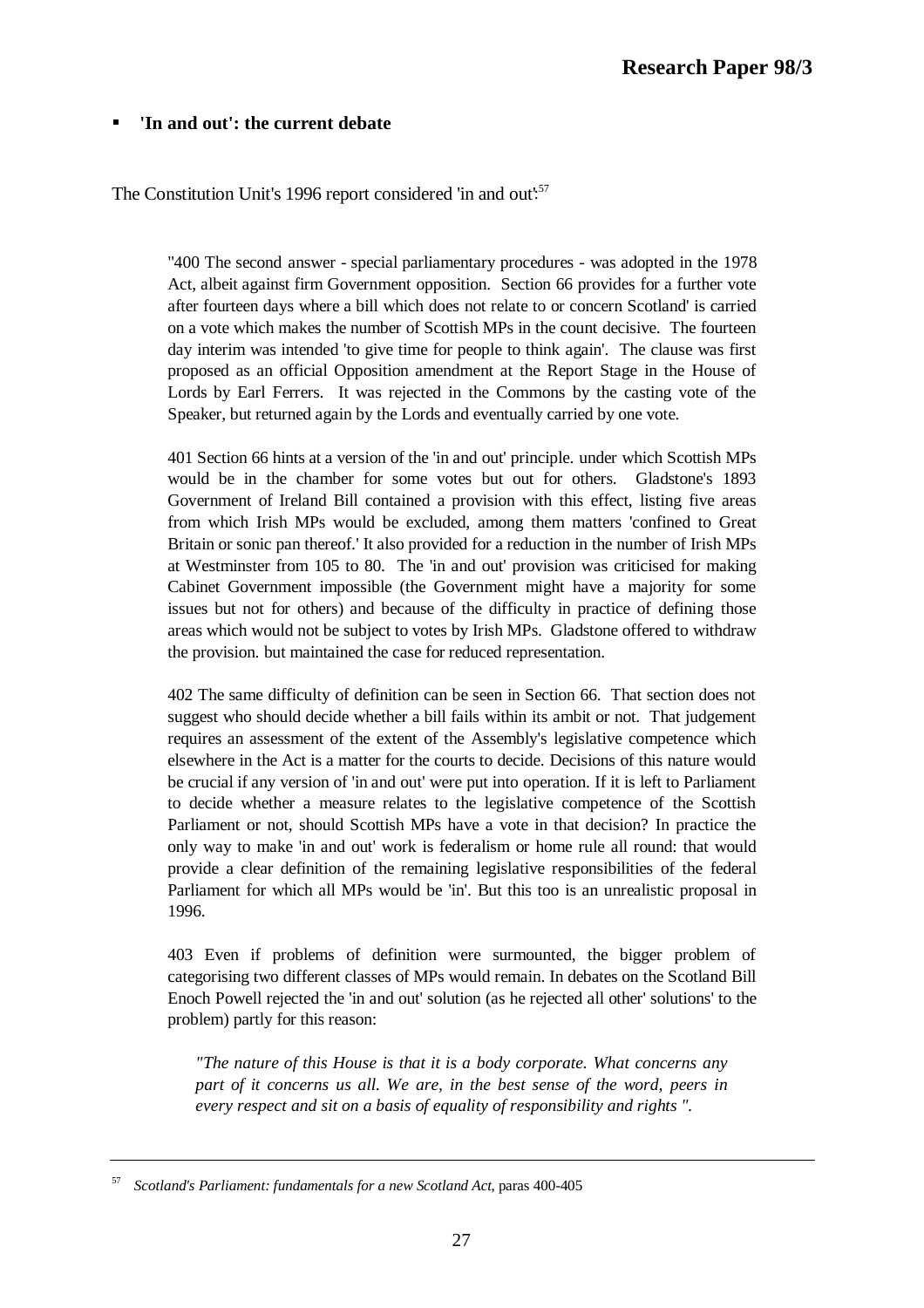Besides, there would he the related problem of governing the UK with two different majorities (or perhaps minorities) in the House of Commons according to the issues under debate. That would make coherent Cabinet government impossible.

404 Some dispute this claim. Professor Bill Miller of Glasgow University, for example, noted in a letter to *The Scotsman* last year that:

*"No UK parliament since the war has over-ruled a majority of English MPs. The Labour governments of 1945-50, 1966-70 and October 1974-79 were all elected with a majority over the Conservatives in England. Only the very short administrations of 1964-66 and February to October 1974 faced a Conservative majority of English MPs. These short parliaments did not inflict major legislative changes on a bitterly hostile electorate".*

405 This has been taken as an argument both for the feasibility of 'in and out' (the feasibility of having a majority in both Scotland and the rest of the UK) and for the status quo (Scottish votes have not in practice been decisive of English fortunes). But the figures should be treated with caution as a basis for settling the West Lothian question for the future. They relate to a period when two party politics predominated which is less true today, they say nothing; about the cohesiveness of' the parties and the practical chances of mobilising either the Scottish or the English majorities *en bloc,* and the excess of' Labour seats over Conservative seats in Scotland has grown from parity in the early 1950s, to around 40 in the 1987 and 1992 elections. The figures might be very different indeed, and the operation of any special parliamentary procedures radically different in effect, if the UK as whole moved to a proportional representation voting system following a referendum".

The IPPR report also examined 'in and out' in some detail:<sup>58</sup>

A third response is the so-called "in and out" approach, the formal restriction of the voting rights of Scottish MPs preventing them from voting on any specifically English, Welsh or Northern Irish legislation concerning matters which had been devolved in the case of Scotland. There has occasionally been the informal practice in the Commons, observed by both Labour and Conservative governments that MPs representing England, Wales or Northern Ireland do not override the wishes of Scottish MPs on issues such as Scottish divorce law reform. On mainstream political matters, however, governments have generally insisted on deploying their full voting powers to get their way, for example in the early introduction of the poll tax in Scotland. Yet, however abhorrent the poll tax was to Scotland, there was at least a mutual ability for Scottish and non-Scottish MPs to vote on each other's legislation, even if the relationship is clearly an unbalanced one. After devolution there will be no such mutual voting power. Should Scottish MPs then be able to vote on anything other than powers retained at Westminster?

<sup>58</sup> *The state and the nations: the politics of devolution*, pp111-5. This analysis included a graphic on possible scenarios in Parliament with different party balances, which is not reproduced here (p112).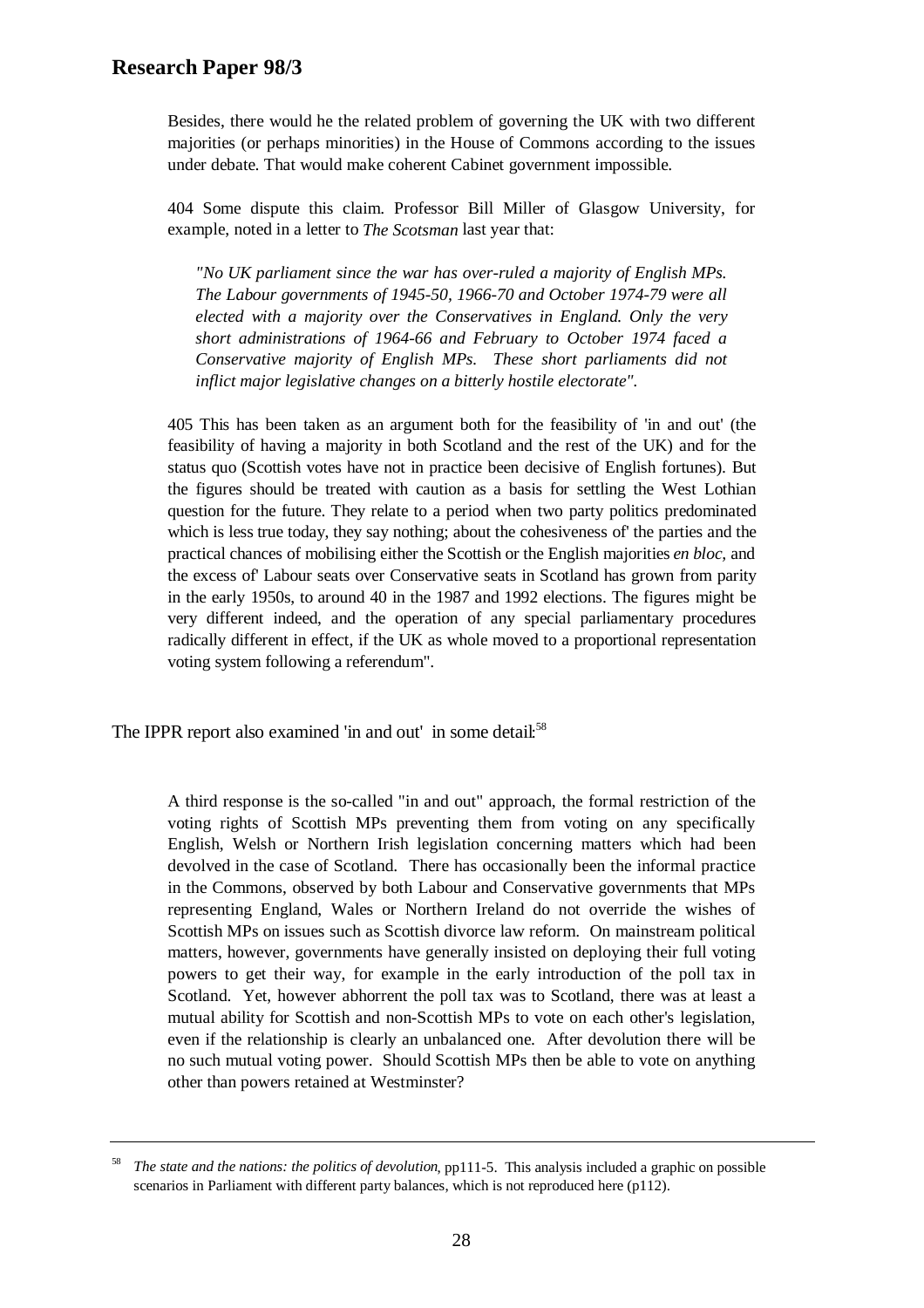Despite the simplicity of 'In and out' as a response, it has never found favour with any major party, principally because the creation of two classes of MPS at Westminster is highly controversial and a departure from all UK constitutional practice. It was not imposed on Northern Ireland while the Stormont Parliament sat. However . it attracts considerable support amongst Conservative backbenchers and there has also been recent interest in Scotland amongst those proponents of Home Rule who believe 'In and out' would help to morally entrench a Scottish Parliament by defusing English opposition.

If restricted voting was introduced, a government might only command its own majority on the retained issues of defence, foreign affairs, social security and the budget, and would have to build issue-by-issue alliances on the raft of other domestic issues. Bogdanor (1996) argues that 'in and out' would offer 'the worst of all possible worlds'. The UK is inexperienced 'n the politics of persuasion, pluralism and alliance-building. The prospect of a Blair government in charge of taxation and public spending, and a Portillo-led Conservative Opposition gaining control of the NHS and education budgets in England could not possibly be a recipe for stable government. The potential for a US-Style gridlock might loom large.

A watered-down version of 'in and out' was proposed during the passage of the 1978 Scotland Bill by the Conservative peer Lord Ferrers. His amendment stated that if any House of Commons vote on a matter devolved to Edinburgh was passed on the strength of Scottish votes, an Order could be laid before the Commons requiring a recall vote to be held two weeks after the original vote. Presumably pressure would have been placed on Scottish MPs to abstain in the second vote. This was an attempt to establish an agreed practice rather than to automatically restrict voting powers. 'In and out' would not have been imposed for each vote on devolved legislation (what might be called maximum 'in and out') but could be occasionally invoked, although it is difficult to see how this would not quickly happen in all cases.

Certainly the possibility of institutionalising Conservative dominance in England increases Labour's hostility to this 'answer'. Protecting the 1992 Scottish election results in the new constituencies provides a benchmark for assessing the political impact of such a restriction of voting powers. Labour's Scottish advantage over all the parties exceeds 25 seats, and the Opposition parties have a combined lead of 50 seats over the Conservatives. Labour would therefore need an overall majority in the order of 35 to be reasonably sure that it could form a working majority without its Scottish MPs for the length of a parliament, on both devolved and reserved issues. That is something Labour has achieved twice in the past 50 years. Box 2 sets out the effect of imposing in and out" for Scottish MPs at Westminster for a number of electoral outcomes. On these simulated figures, the Conservatives could draw level with Labour even if they had won 40 fewer seats. A Labour government and probably public opinion would object to on and of majorities - winning the election but losing the power to govern. Given historical precedents, it seems certain that this scenario would emerge in the future.

It is not clear whether a future Conservative administration would regard in and out' as a convenient route to majority power in English legislative affairs. A Harris poll conducted in the autumn of 1995 indicated that a large majority of Conservative MPs thought that Scottish MPs ought to be prohibited from voting on issues affecting only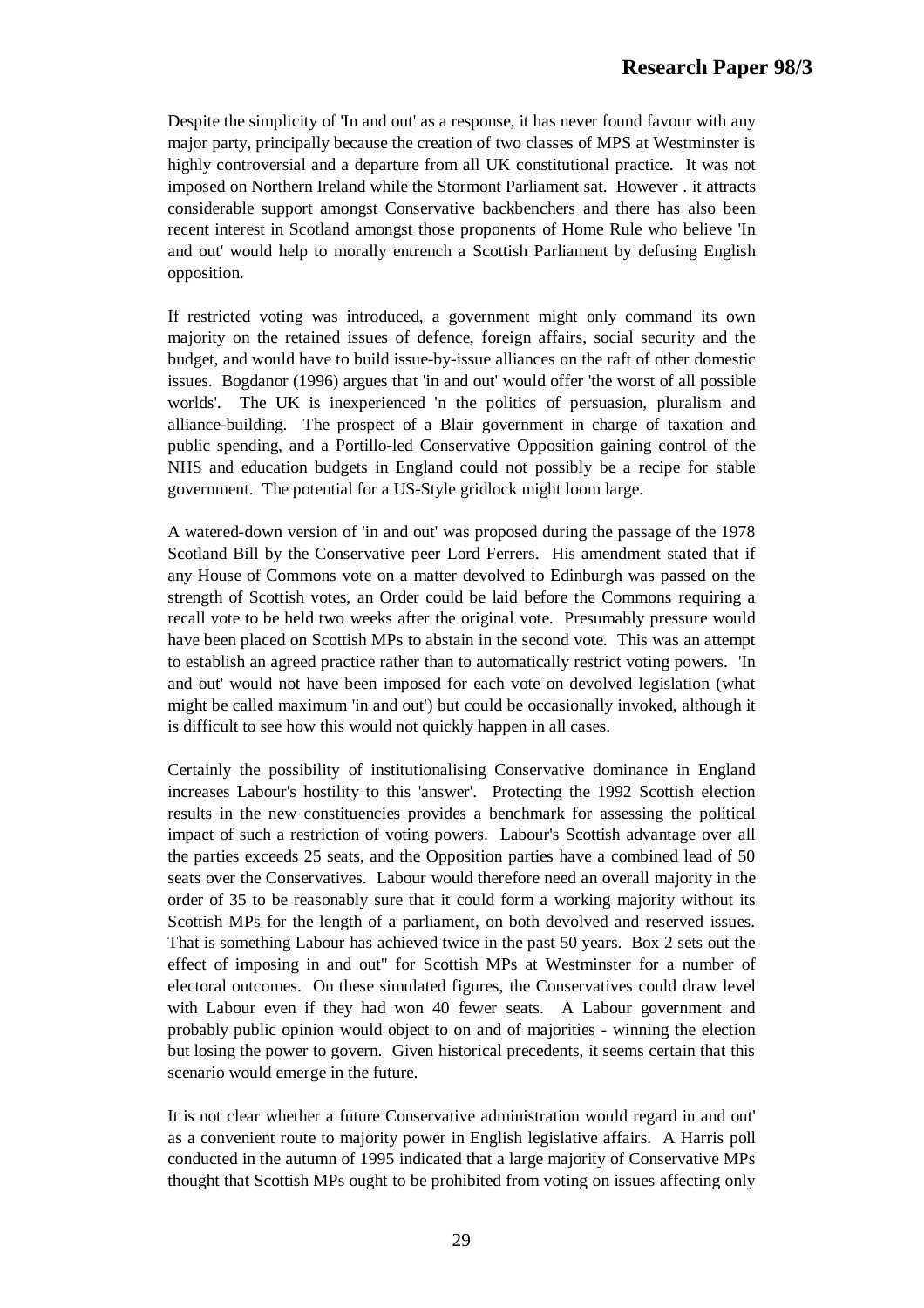England and Wales (Hawkins 1995). It is impossible to predict how a future Conservative administration would react to the Scottish Parliament. But an Edinburgh Parliament elected by PR could provide the basis for a relative revival of Conservative fortunes in Scotland. In such circumstances the focus may be on Scotland's Westminster representation rather than a direct assault on the Scottish Parliament's powers. Whether the favoured approach would be no change, a variant of "in and out' or the fourth response to West Lothian a direct cut in the number of Scottish MPs - must for now remain a matter of speculation. But the constitutional implications that might flow from an 'in and out' formula should not be overlooked. It could fundamentally weaken Scotland's relationship with Westminster.

To conclude, it is difficult to see where the political support for 'In and out" might come from in reality. Conservatives may be vocal about such a move while in opposition, but less enthusiastic if they return to power in Westminster and must deal with an established Scottish Parliament. On the Labour side, the fear of the political consequences of 'In and out' will be an important undercurrent of the debate. Thirdly, Scottish public opinion can also be expected to be hostile to any such move. The imposition of two classes of MPs might well be seen as a fundamental assault on Scotland's place in the Union. It is worth noting that the existence of variable geometries in other European countries - such as Spain during the period when Catalonia was drawing more extensive powers to itself more quickly than the other regions - has not resulted in restricted voting rights in the national legislature.

Finally, as more legislation is affected by European Commission rulings, devolution of powers to Edinburgh does not mean an end to Westminster's role in shaping policy, even if it will be less direct. In a growing number of areas to be devolved to a Scottish Parliament, including agriculture and fisheries policy, Westminster's negotiations with Brussels will be critically important. This underlines the need to establish clearer working links between the Scottish Parliament and the EU but also to ensure that Scotland's case is fully heard at Westminster. The argument for restricting the voting powers of Scottish MPs is thus further eroded by this changing distribution of powers to legislate, amend and appeal.

Bogdanor is clearly opposed to 'in and out' as an 'answer' to the West Lothian Question<sup>59</sup>

The second possible solution was that Irish MPs should vote only on matters not transferred to the Irish parliament. This is the so-called 'in and out' solution, and Wilson hinted at it in his strictures on the Uster Unionists in 1965. The 'in and out' solution is, however, unworkable for two reasons. The first is that it puts too much power in the hands of the Speaker, who would have to decide on each bill whether or not it was one on which the Irish could vote. 'I am afraid,' Gladstone told Lord Rosebery, who had suggested the 'in and out' solution, that the Speakership would hardly bear the weight of your proposal.

The second reason why the 'in and out' solution is constitutionally impossible is that it could, with different parties in a majority in Scotland and in the United Kingdom as

<sup>59</sup> *Power and the people*, 1997, p37- 8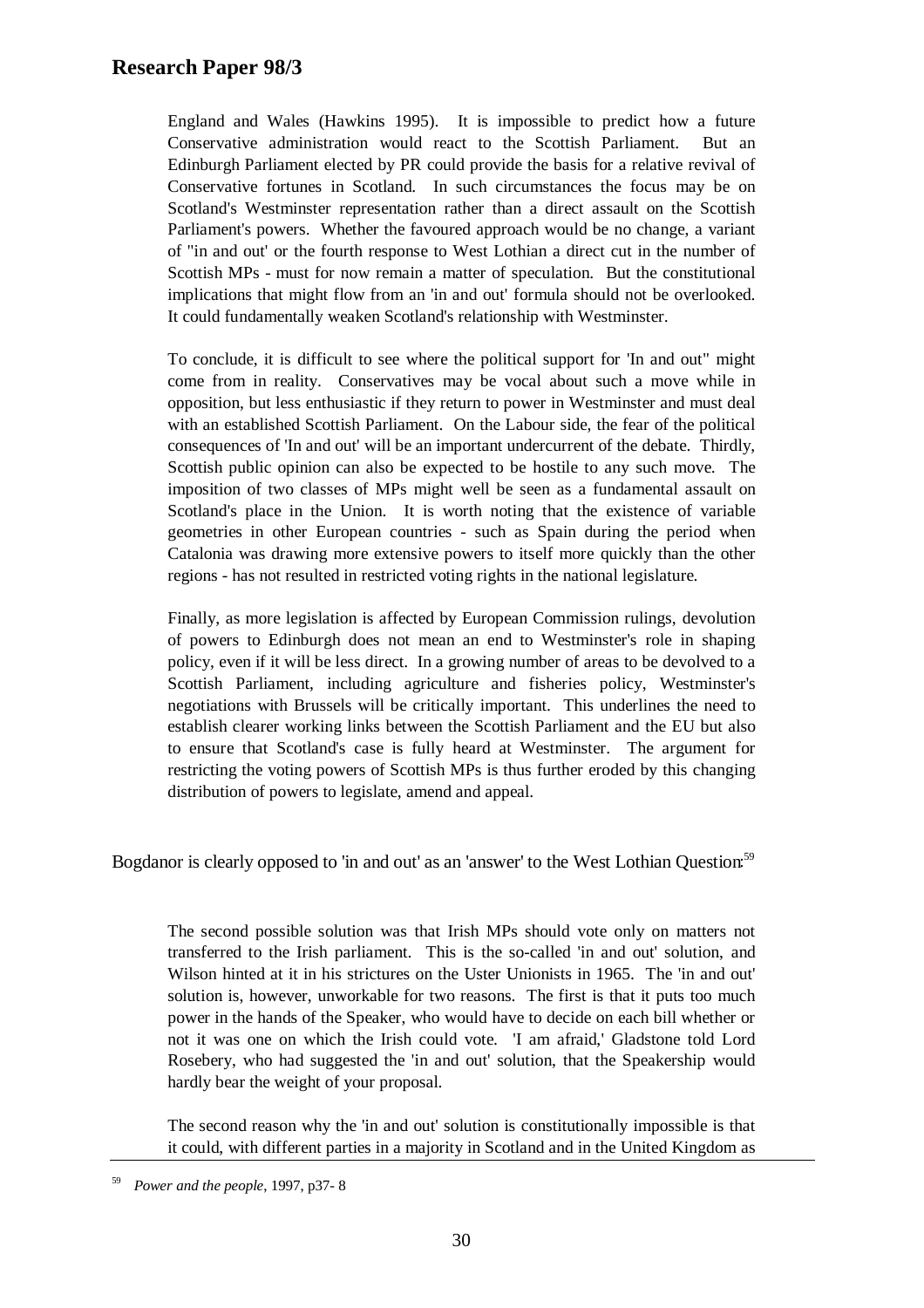a whole, bifurcate the executive. There would be one majority for matters transferred to Scotland and a different one for matters not so transferred. This would in fact have occurred after the general elections of- 1964 and February 1974 when Labour governments would have been transformed into Conservative governments without the Scottish MPs. In February 1992, Robin Cook, then Shadow Health Secretary, drew the conclusion that 'once we have a Scottish Parliament handling health affairs it is not possible for me to continue as a Minister of Health administering health in England'." He was, however, immediately disavowed by Neil Kinnock. The reason for the Labour leader's repudiation is clear: Cook was implying that a Labour majority in the United Kingdom would have no legitimacy in deciding the domestic affairs of England unless there were a Labour majority in England.

It has been suggested that such situations would in fact be highly infrequent, since it has only been in the short parliaments of 1964-6 and February-October 1974 that a non-Conservative government has faced a Conservative majority of English -MPs, and 'these short parliaments did not inflict major legislative changes on a bitterly hostile electorate'."

The chances of an outcome such as occurred in 1964-6 and between February and October 1974 are, however, much greater now than they have been in the past, for the gap between the number of seats won by Labour and by the Conservatives in Scotland has grown considerably. In 1950, the two parties won an equal number of seats in Scotland; but in 1987, Labour won 40 more seats than the Conservatives, and in 1992 39 more. Thus a Labour overall majority in the Commons not dependent upon Scottish MPs is much less likely than it has been in the past.

The Liberal Democrats, in their 1997 election manifesto, not only proposed a reduction in Scottish representation at Westminster and abolition of the of Secretary of State for Scotland, but also that "we believe that, following these reforms, Scottish Members of the UK Parliament should not participate or vote on matters where there is no Scottish interest."<sup>60</sup>

#### **2. Regionalism/'devolution all round'/federalism**

As the West Lothian question seeks to highlight asymmetrical territorial governmental arrangements, it follows that any arrangement which treats all parts of the UK in substantially the same way would constitute, at least to that extent, some sort of answer to the Question. There are various forms of arrangement which could, in theory, constitute this sort of answer, including

**Regionalism**:<sup>61</sup> As England is, in effect the key to any territorial arrangement in the  $UK^{62}$ , various forms of regionalised government have been suggested for it, usually on

<sup>60</sup> *Make the difference: the Scottish Liberal Democrat manifesto 1997*, p45

<sup>61</sup> This is considered further in a forthcoming Research Paper on the *Regional Development Agencies Bill,* due for its second reading debate on 14 January.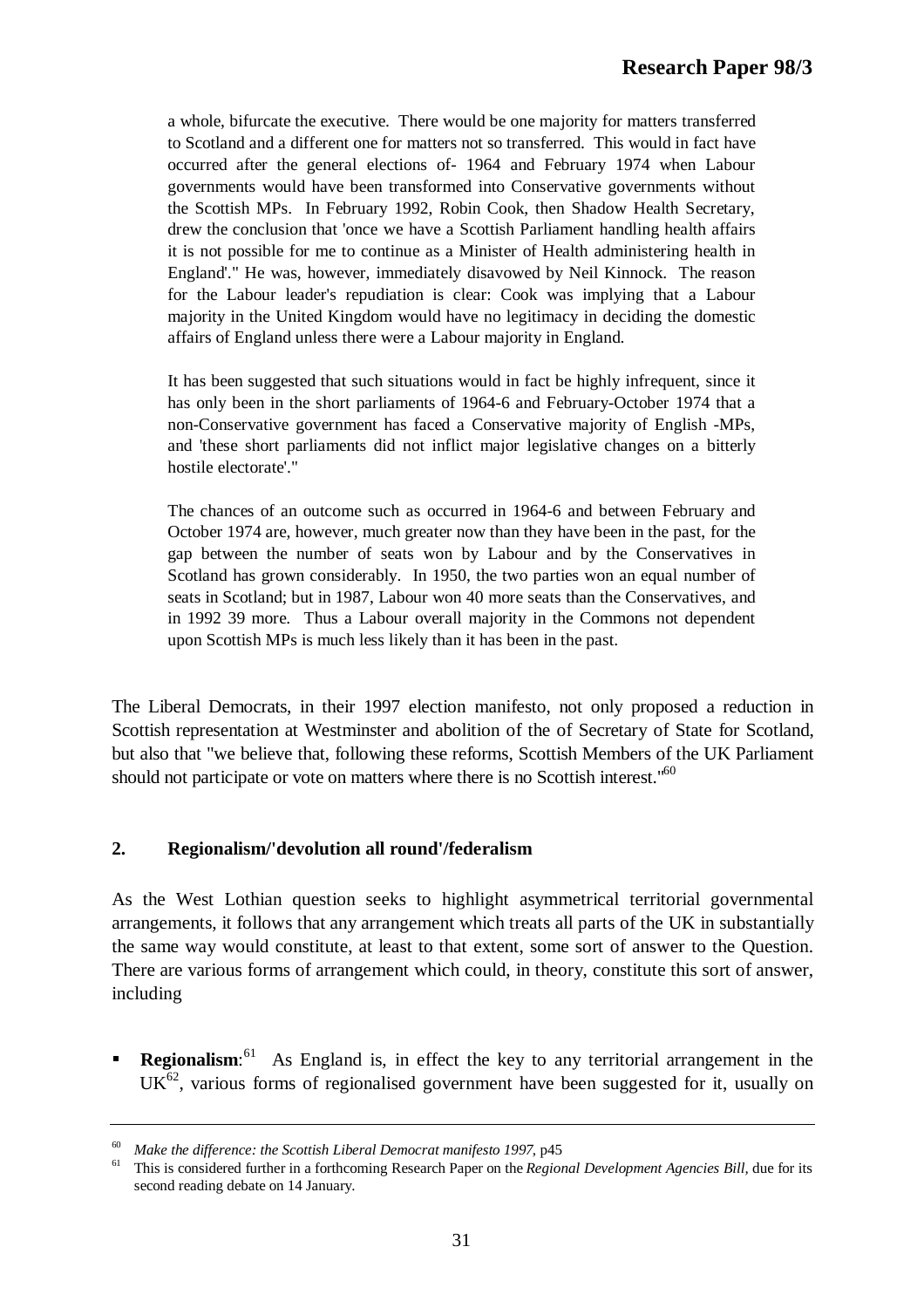the basis of a number of regional assemblies, or, sometimes, a body representing the whole country. 'Regionalism' can cover a spectrum of governmental arrangements from a substantially devolved system (as in Northern Ireland until 1972 or as is proposed for Scotland currently) through to some form of top-tier 'local government' system akin (in size and functions) to 'super-counties', depending on the range and type of powers and functions such bodies are given, especially in the legislative, financial and executive contexts.

- **'Devolution all round'**: This refers to some form of arrangement where all parts of the state were granted substantially similar devolved powers,  $\frac{63}{ }$  especially in relation to the extent of legislative and other activity remaining at the centre in Westminster and Whitehall. It is sometimes confused with *federalism*, but strictly should refer in the UK only to systems of 'subordinate' sub-national government where the centre remains constitutionally and legally supreme.
- **Federalism**: This generally refers to systems where the sub-national territorial units of government are, within their defined spheres of power and functions, supreme, in the sense that neither the centre nor other sub-national units can override its exercise of legislative and other power<sup>64</sup>. Thus, unlike, devolution, the subnational federal units are not, within their spheres, legally subordinate to the central government. The division of state power in a federal system is usually achieved through a written constitutional law, which is superior to the ordinary law of the centre or of the federal units.

Some critics of devolution have argued that the Labour party's proposals for some system of English regional devolution are as much intended to deal with the West Lothian Question as they are proposals for genuine constitutional reform. Gordon Brown acknowledged the linkage of English regionalism and the West Lothian Question in his speech on 12 January 1995: "And it is because a Scottish Parliament and an Assembly for Wales go hand in hand with the offer of greater regional democracy throughout Britain that what has been called the West Lothian Question should not, in my view, be a barrier to proceeding with change."<sup>65</sup> However in an interview in *The Scotsman* on 8 March, Tony Blair said that "I do not see Scottish devolution in any way shape or form dependent upon what happens in the English regions." When asked about the West Lothian Question aspect of English regionalism, he said "That is not really a basis for legislating for the the English regions. You are not going to answer one question by going for another. The answer to the West Lothian question is what is happening in Northern Ireland ... the Government will not reduce the number of MPs there. Scots MPs will still be coming to Westminster to decide the main parts of economics, foreign affairs and defence policy

 $\overline{a}$ 

<sup>62</sup> On the dominant position of England in the UK, see the Kilbrandon royal commission report on the constitution, Cmnd 5460, 1973, paras 531-4

 $63$  The proposed schemes of devolution for Scotland and for Wales have significant differences (some due no doubt to existing differences in the administrative and legal systems in the two territories), notably in relation to legislative and financial powers, but both are described as devolution by the Government

 $\frac{64}{10}$  In such systems, the courts generally have a role in the resolution of jurisdictional disputes

Transcript, p12.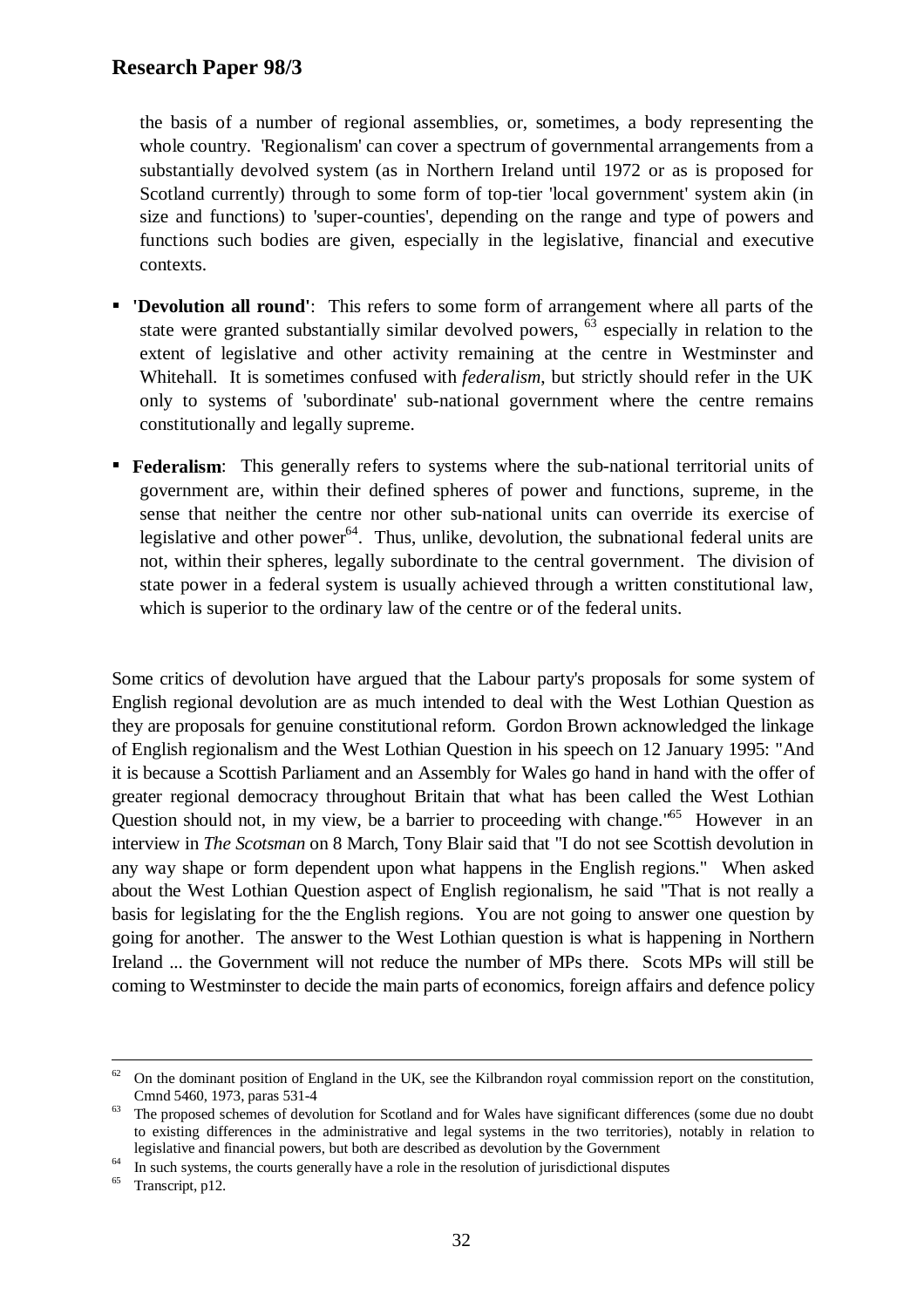and all the rest of it ..." He also said at that time that Labour had not accepted the possibility of a reduction in the level of Scottish representation at Westminster.<sup>66</sup>

The Government's plans for regional development agencies in England are designed to be the first stage of 'English regionalism', and John Prescott, in his statement on 3 December on the *Building partnerships for prosperity* white paper (Cm 3814), said:<sup>67</sup>

As we made clear in our manifesto, we are committed to moving, with the consent of local people, to directly elected regional government in England. That complements devolution in Scotland and Wales and the creation of a Greater London assembly. Demand for directly elected regional government varies across England, and it would be wrong to envisage a uniform approach at this stage.

The minister responsible for English regional government, Richard Caborn, has been reported in the press as regarding English regional assemblies as an answer to the West Lothian Ouestion:<sup>68</sup>

Asked if directly elected assemblies would provide an answer to the West Lothian question, he replies: 'Of course it would ... It will by definition. The more you devolve powers into the [English] regions, the more it answers the West Lothian [question]."

Pressed as to whether the assemblies would have lawmaking and tax-raising powers, like the Scottish parliament, Mr Caborn says: 'It's not on the agenda at this stage. Whether that evolves, one will see."

Mr Caborn's comments are significant in two respects: first, he acknowledges that an answer to the West Lothian question may be required; second, he hints at a federal structure for the UK if Labour wins the next election.

Tony Blair, like other Labour spokesmen, has repeatedly said the West Lothian question does not merit an explicit answer; he also insists that Labour is offering devolution rather than federalism.

<sup>66</sup> "Blair on devolution", *Scotsman*, 8.3.95. See also, for example, the *Regional government consultation paper* published in August by the North of England Assembly of Local Authorities*,* prompted in part by the Labour Party's 1995 consultation paper on English regional government, *A choice for England*.

 $67$  HC Deb vol 302 c359, 3.12.97. See also his preface to the white paper, pp7-8. The introductory chapter also expressed the Government's view that their proposals "may be a first step towards greater devolution in England": para 1.7

<sup>68 &</sup>quot;England's regions will get home rule", *Scotsman*, 1.12.97. In a companion story, this quote is followed by the sentence from Mr Caborn: "That's, I would have thought, pretty obvious" ("Radical planning quiet revolution", *ibid*). By 'federalism', the newspaper presumably actually means 'devolution all round'. The Scotsman had earlier reported that Scottish Office ministers, such as Henry McLeish, were urging a programme of English regionalism as an answer to the consequences (including financial ones such as the 'Barnett formula' distribution) of Scottish and Welsh devolution: "Ministers push for devolved English regions", 17.11.97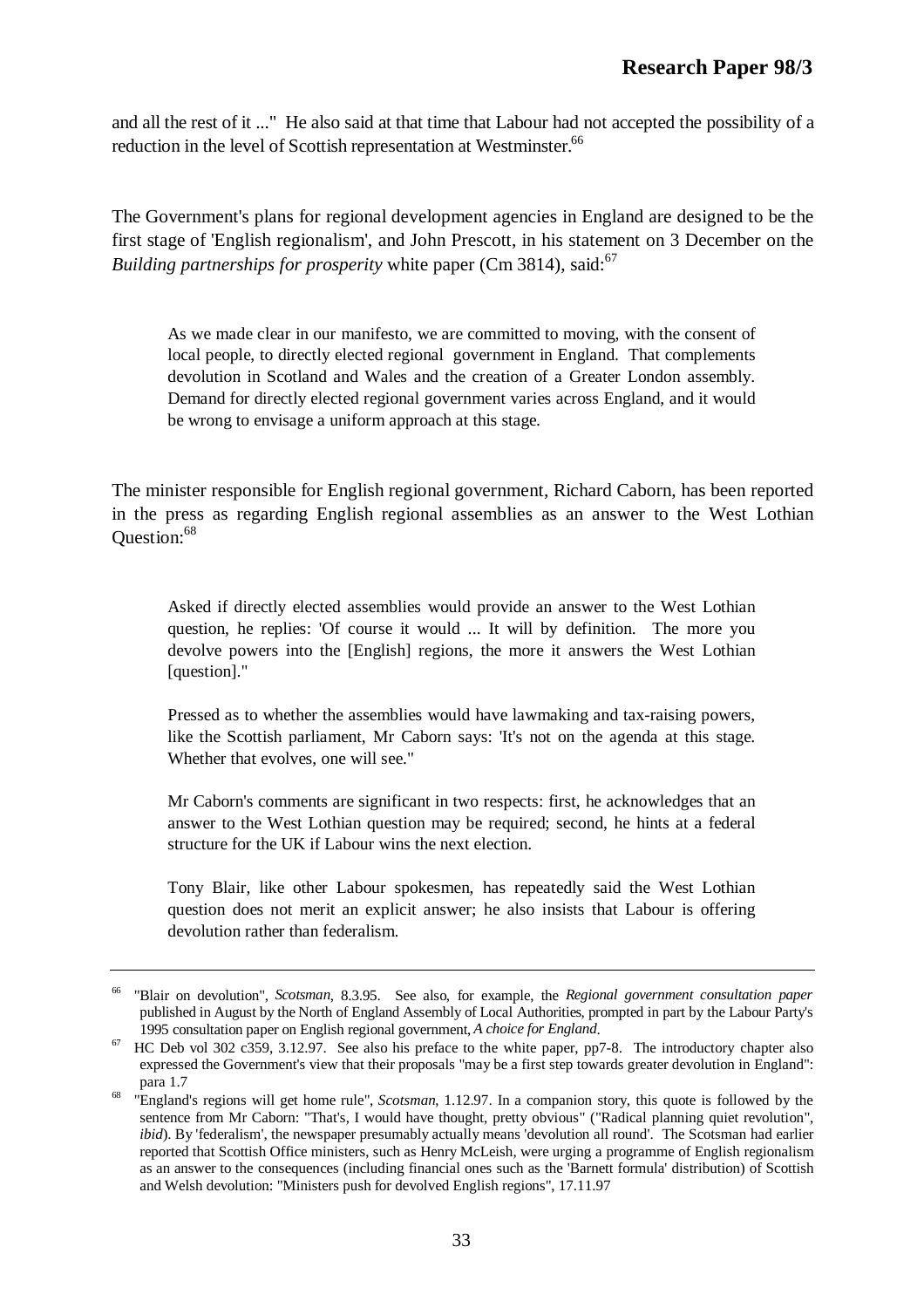The West Lothian question asks why Scottish MPs should retain the right to vote at Westminster on matters that have been devolved to the Scottish parliament. The question is only likely to become a burning issue in England once the Scottish parliament and the Welsh assembly have been set up in the millennium and 1999 respectively.

Suggestions have sometimes been made for an all-English parliament, rather than for a series of regional bodies for England. The latest instance is the forthcoming private Member's bill by Teresa Gorman, who is making the proposal as a way of highlighting what she saw as the danger of the Government's constitutional policies on the existence of the United Kingdom:<sup>69</sup>

We have a fudge, pleasing neither nationalist nor unionist, bought at the expense of the United Kingdom and paid for by the English.

But what is good for the Scottish goose is good for the English gander. Why should the English, who are the principal funders of the Union, get nothing at all out of Labour's shake up? An English parliament would not have an in-built Labour majority.

Blair has got plans for England. He wants to create regional assemblies. A collection of super councils would make it easier for Labour to keep control in England, as well as in Scotland and Wales.

South of the border we are only just waking up to the implications of Blair's election ploy. English taxpayers contributed to the cost of holding the referendum and will be expected to go on subsidising the Welsh and Scots.

"No taxation without representation" the huddled English masses will soon cry. If we are not to be represented in decisions on Scottish affairs then we should not pay for them. Nor can Scottish MPs expect to vote funds for their homelands from the pockets of English taxpayers.

That is why in January of next year I will introduce a Bill before the House of Commons calling for equal treatment for the English - an English parliament.

Tony Blair says the Scots will be content with the paltry powers vested in Edinburgh. That is more insulting to nationalists than the straight unionist view. Alex Salmond and co will use an Edinburgh assembly to secure more power and money from Westminster.

It would be contrary to their nature not to do so. They are happy to go on taking our money until they can worm their way out of the United Kingdom and start living on EU handouts.

What price the national pride of the Scots as their representatives go back and forth with a begging bowl to Brussels? Donald Dewar and Scottish Labour MPs are officially gleeful at the referendum result.

Privately many of them are less enthusiastic, facing the prospect of Scottish MPs in Westminster shrivelling from 72 to 59. They wonder whose heads will roll.

Devolution is an end to a cosy life in Westminster, where many of them only attend when the quasi-municipal, domestic concerns of the Scottish Office are discussed. They will now move to the petty-parliament in Edinburgh.

<sup>69</sup> T Gorman, "Wrong division", *Parliamentary Review*, Nov 1997, p81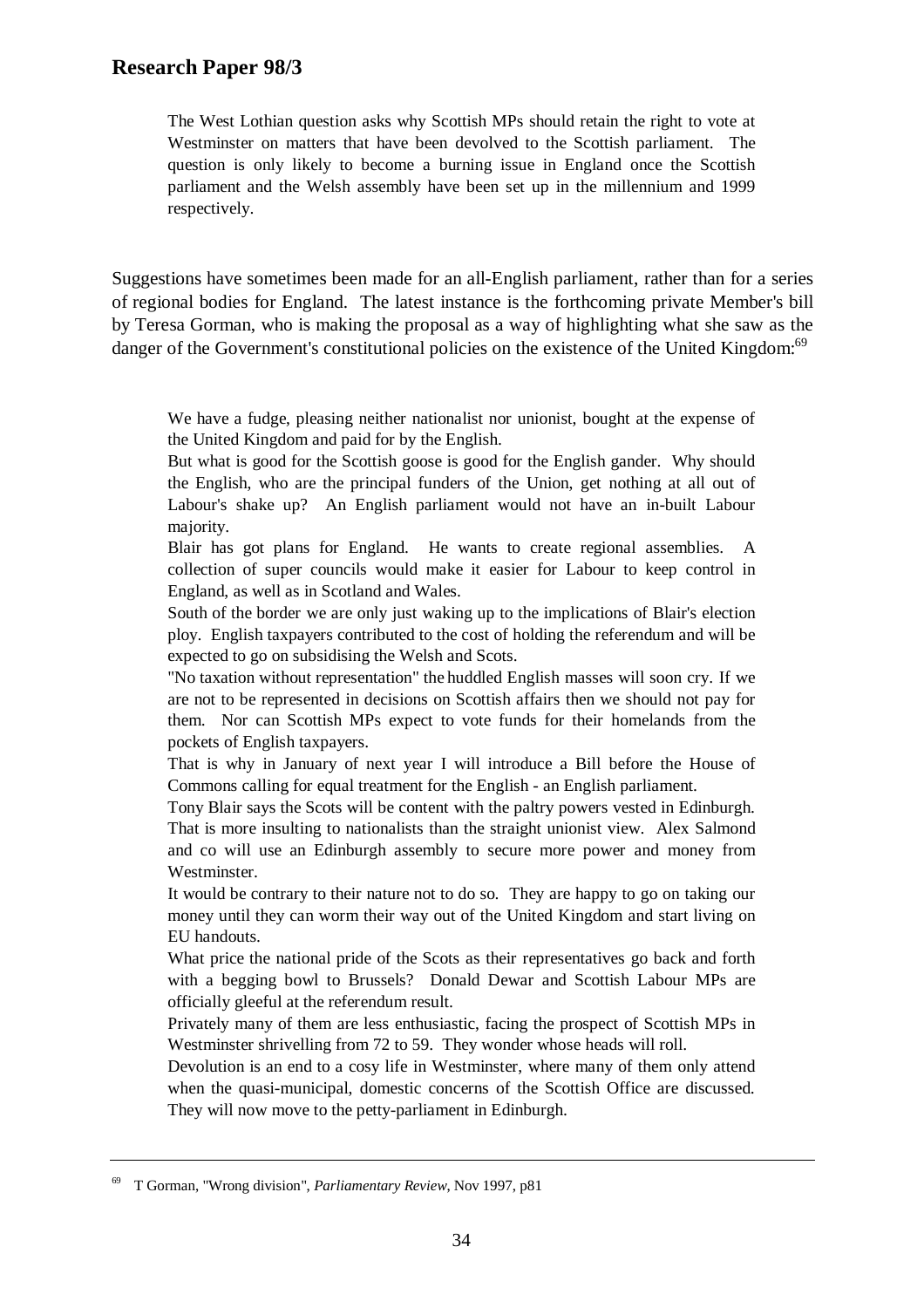So what will be their justification for Membership of the Westminster parliament? They know it won't be long before English MPs claim exclusive rights to deal with legislation affecting England.

Devolution cannot work. We cannot have elected assemblies competing for power like fleas arguing who owns the dog they are sitting on.

The establishment of one or more local parliaments must have two consequences either the conversion of our unitary parliament into a federal state, with a written constitution prescribing restricted powers of the federal and local parliaments, or complete dissolution of the nation. There is no third alternative.

 A variant of regionalism suggested by some Liberal Democrats would build upon their local government 'neighbourhood councils' arrangement:<sup>70</sup>

In Liberal Democrat run authorities neighbourhood councils have been set up to run the affairs of groups of wards, each consisting of the elected councillors for those wards. Why don't we apply this to the whole country?

We would elect MPs to Westminster as we do now. If a region decided it wished to be self-governing, those same MPs would form a regional council for the area.

There would have to be some minimum, either in terms of population or territory, for a region to be so designated.

A 'wish to be self-governing' could be a resolution of the existing principal authorities, or a referendum of the electorate, or a mixture of both.

The MPs would take with them to their regional council a whole raft of decisionmaking previously carried out by the Westminster parliament health, education, transport, economic development, and environment with appropriate tax-raising powers.

Scottish and Welsh parliaments would, of course, be given the same or similar responsibilities.

The UK Parliament would be restricted to those functions which must be administered nationally: foreign affairs and defence, some Home Office functions but not the police - national economic policy and presumably pensions and benefits.

Where no regional council had been set up, the regional functions would be exercised by an umbrella English Council sitting in London and consisting of all the nonregionalised MPs.

MPs would spend three or four days a week at their regional council and the remaining one or two at Westminster running the UK.

Does this solve the West Lothian question? I think it does.

Regional councils would be set up quickly wherever there is a regional identity. such as London, the west country or the north.

Areas like my own - Oxford. doesn't know if it is south east, Greater London or the Midlands - would hang around in the English Council for rather longer.

If we are right and regional government works, we could expect to see a whole set of regional governments within a decade or so.

This plan scores well when tested against our original three problems: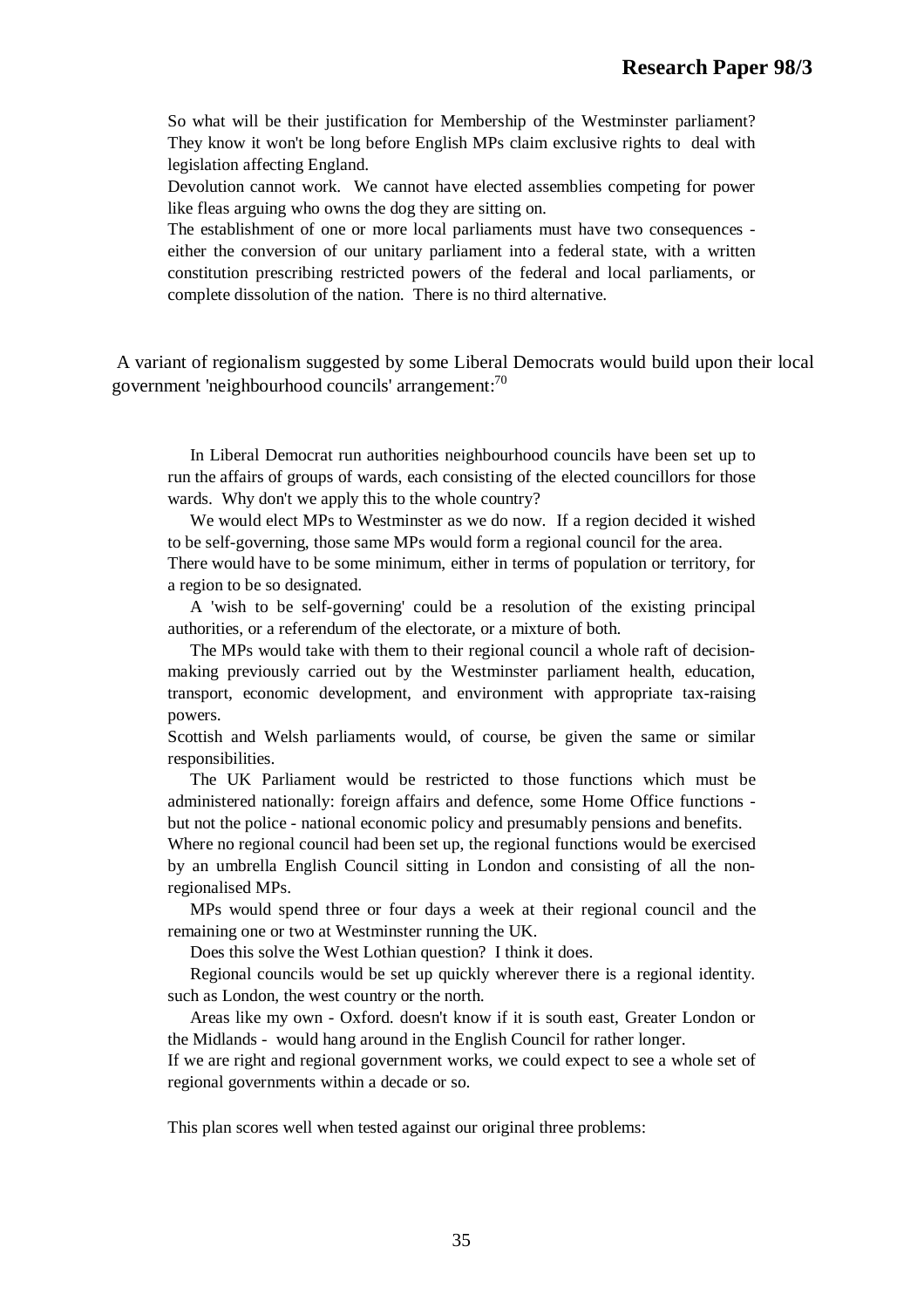- The regions define themselves, but the regional split is countrywide from the start.
- It is abundantly clear that the shift of power is from Westminster, not from local government.
- There are no extra elections.

There is one more point in its favour. As soon as the English Council has become redundant, the London Council can take over the Palace of Westminster.

The UK Parliament could arrange to use the chamber for its weekly session or, if it preferred, it could rent some space in the big building on the other side of the river. That feels like poetic justice.

#### **3. Westminster procedures**

Michael Ancram considered the options for an 'English dimension' post-devolution – "where is England's voice to be heard?" -- in a speech to the Bow Group at the 1997 party conference.<sup>71</sup> He accepted that none of his proposed options was perfect, and all had significant drawbacks compared to the present constitutional arrangements but, he conceded, "that system of government will no longer exist in five year's time. The Party must therefore consider which would be the 'least bad option' and work out how to address its drawbacks. For be in no doubt: it would be more dangerous to do nothing and leave the constitution wholly unbalanced and unable to cater to the English dimension."

He considered the 'in and out' approach, whereby the Speaker would declare certain business as relevant only to England, and MPs from the devolved countries would be barred from speaking and voting on legislation dealing with subjects devolved to that country, Scottish MPs from such primary legislation, and Welsh MPs from such secondary legislation<sup>72</sup>:

Another suggestion would formalise this process, designating certain days as 'English'. The House of Commons might, for instance, meet as a Union Parliament on Monday and Tuesday to deal with matters of concern to the United Kingdom. English MPs would then sit on Wednesday and Thursday to consider matters only of interest to their constituents.

Finally he considered "a third and radical option", that of a separate English Parliament, but confessed that he found that proposal "fraught with difficulties."

 $\overline{a}$ 

<sup>70 &</sup>quot;How to solve the W. Lothian question", *Liberal Democrat News*, 6.6.97

<sup>&</sup>lt;sup>71</sup> M Ancram, "The British constitution: a fresh approach for the  $21<sup>st</sup>$  century", Conservative party PN 1323/97, 8.10.97, pp9-10. See also his speech to the Conference itself.

<sup>72</sup> Presumably, on this basis, Scottish MPs would be barred from relevant primary *and secondary* legislation.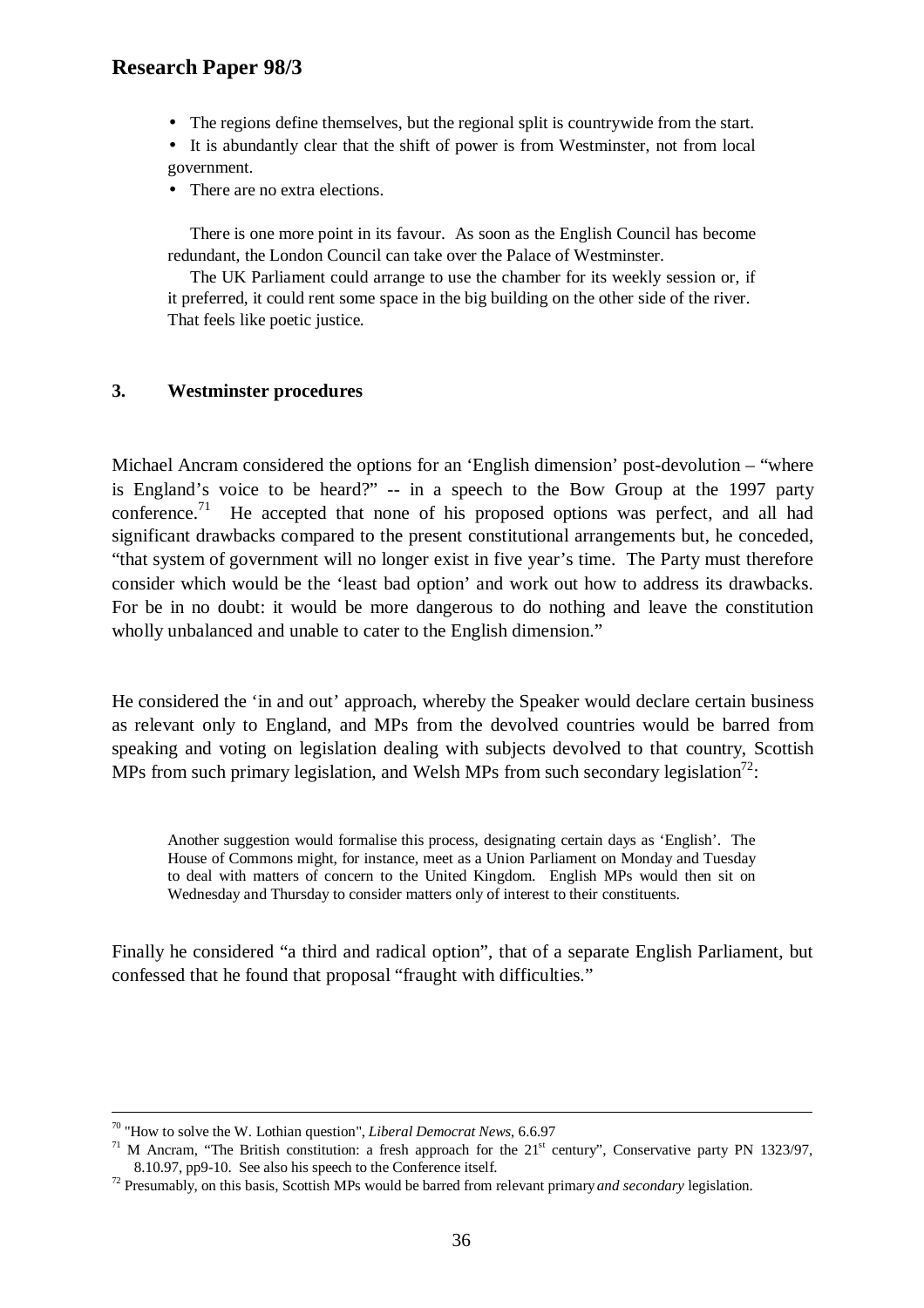He concluded:

But I shall not set out the 'pros and cons' of each option here. The Party wants to listen [to] its members. I hope that you will consider these – and, indeed, other – suggestions and let me know your views. There are no easy answers, but we must be prepared to listen and to debate.

However we must never become a party of English nationalism: we are the Party of the Union. The only way to defend the United Kingdom is to make sure that all of its member countries are treated fairly. This means that we are entitled, if not obliged, as unionists to get a fair deal for England.

An 'English Grand Committee' would fulfil the same function as a legally separate "English Parliament" in providing a forum where domestic English matters would be dealt with solely by Members representing English constituencies. The Grand Committee approach would, for example, avoid the need for the creation (by legislation) of a separate body, with its own powers, staff etc., and could be set up under Standing Orders and make use of existing Westminster facilities and resources.<sup>73</sup> On the other hand, use of Westminster resources for UK and for English-only Parliamentary activities may lead to criticisms in other parts of the UK that this arrangement simply adds weight to perceived notions that the UK Parliament at Westminster is at present a *de facto* "English Parliament".

A Standing Committee on Regional Affairs already exists under S O no. 117. It consists of all Members for English constituencies, with up to five others. It last met on 26 July 1978. It could be described as a form of "English Grand Committee.<sup>74</sup> The history and background of this Committee is described in the following extract from Griffith & Ryle's *Parliament* (p361):

"The procedure for a Standing Committee on Regional Affairs was adopted in 1975, and for two years significant use was made of it. This enabled attention to be paid to the problems of various regions (in 1975-76, for example, there were debates on East Anglia, the North West, the South East, and Yorkshire and Humberside economic planning) and gave Members from those parts outlets for expression of their concern without taking up time on the floor of the House or requiring the attendance, in case of a division, of Members from all other parts of the United Kingdom. Again there were sometimes divisions in the committee which, although largely meaningless, could be embarrassing for the Government. As any English Member could attend, the task of the Whips on either side was not easy. It may be that this was one of the reasons that these debates, although they appear to have been popular with the back-bench Members who took part, did not flourish. A debate on plans for the South-East in 1977-78 was the last use of the procedure, although Standing Order No. 100 is still available".

Members, including Ministers, from time to time refer to an already-existing English Grand Committee", by which they presumably meant the Standing Committee. For example Michael Forsyth, during a statement on Scottish Parliamentary business referred to "an

 $73$  Although there could well be a need for increases to meet extra demand.

<sup>74</sup> *Erskine May*, 22nd ed., 1997, pp721-2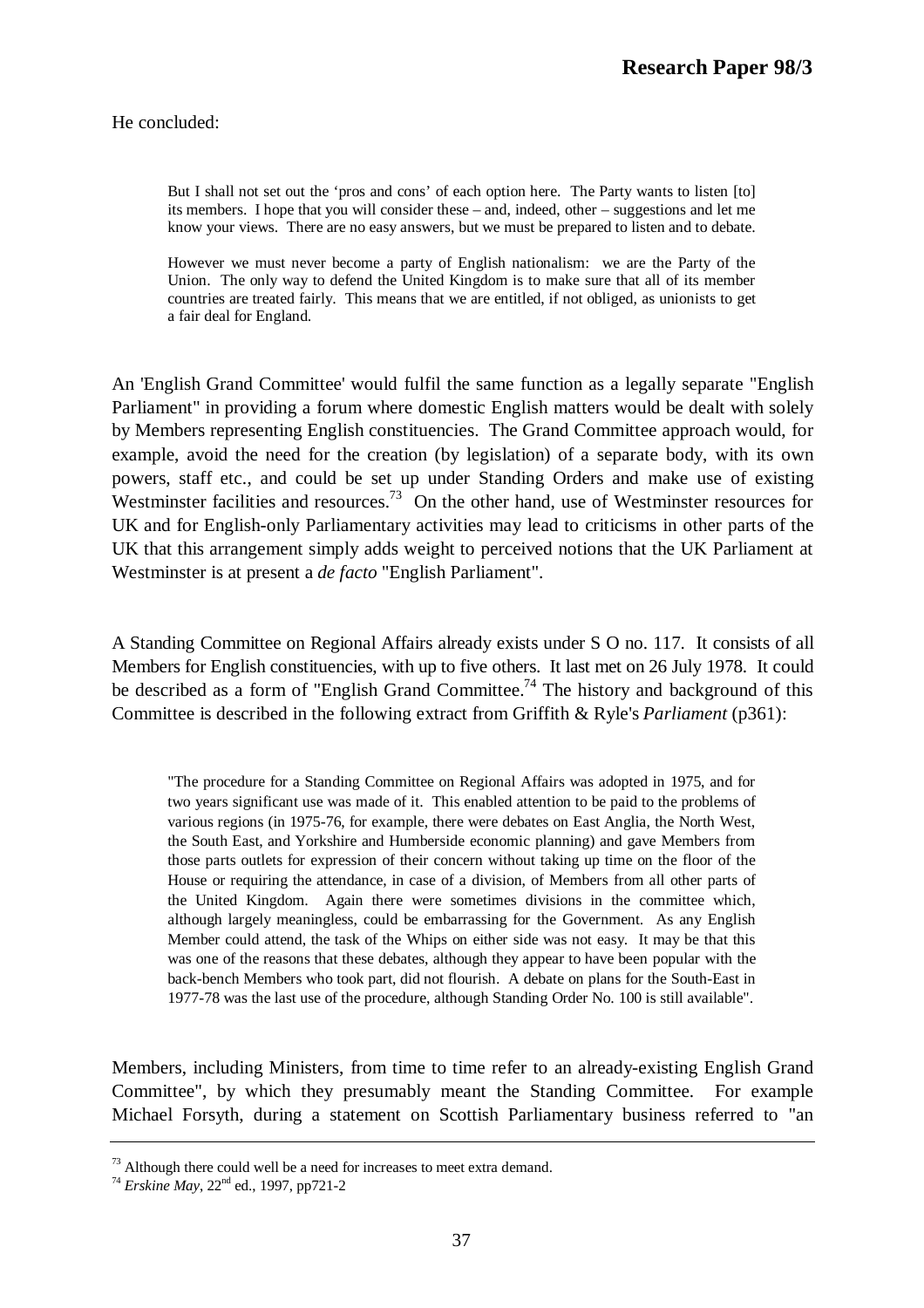English Grand Committee, for which there are provisions in our Standing Orders"75, and made the same point in a later debate on Scottish business.<sup>76</sup>

This would be an extremely large committee, with 529 Members from English constituencies, which could cause logistical difficulties (it would be too large for the Commons Chamber if most of its potential membership wished to attend). Recent changes to the existing territorial Grand Committees perhaps suggest that such a committee could be granted some Chamber-like features such as questions and adjournment debates.

However, whatever its merits or otherwise as a constitutional reform, an all-England arrangement is, in principle, an available option, which could address the West Lothian conundrum.<sup>77</sup> This could take the form, for example, of a new English body either physically within Westminster or separate from it. The latter option could perhaps be open to criticism as a potentially wasteful duplication of resources. An English body within Westminster could be, say, either legally distinct from Parliament itself, or part of Parliament as some form of an 'English Grand Committee' of the House of Commons.. Questions of membership, including possible dual-membership by English representatives, may arise in some of these possible models.<sup>78</sup> Other ' internal solutions' could involve specific 'English' ministries, with their own question times, or 'English' standing committees to deal with exclusively English legislation.

#### **4. Reduced Westminster Representation**<sup>79</sup>

Under the 1707 Union Scotland gained 45 seats, less than a strict population based allocation, in the new 558 seat Parliament of Great Britain; this under-representation gradually reduced in the  $18<sup>th</sup>$  century<sup>80</sup> and was further diminished after the Union with Ireland in 1801. During the  $19<sup>th</sup>$  century Scotland was proportionately represented in terms of electorate, until 1922 when the removal of Southern Ireland seats and the allocation of only 13 seats to Northern Ireland boosted Scotland's relative representation so that it had 12 per cent of seats but only 10.8 per cent of electorate.

The Speaker's Conference of 1944 was crucial to the development of the territorial representation in Westminster, as it led to the institutionalisation of the over-representation of Scotland and Wales within the modern boundary review system. For the first time Scotland and Wales were guaranteed a minimum number of seats.The changes that came into effect in

<sup>75</sup> HC Deb vol 267 c1232, 29.11.95

<sup>76</sup> vol 268 c1414, 19.12.95

<sup>77</sup> It must be emphasised that these options are set out solely for illustrative purposes in this Paper and *do not take account of any practical or procedural difficulties there may be.*

<sup>78</sup> On the English aspect see, for example, the Labour Government's 1976 consultative document *Devolution: the English dimension*, 9.12.76, discussed in V Bogdanor, *Devolution*, 1979, pp206-214.

<sup>79</sup> This section written by Oonagh Gay, Home Affairs Section. See further Research Paper 98/1

<sup>80</sup> Full details of Scotland's representation since 1707 is given in Research Paper 97/92 *Scotland and Devolution*, Part N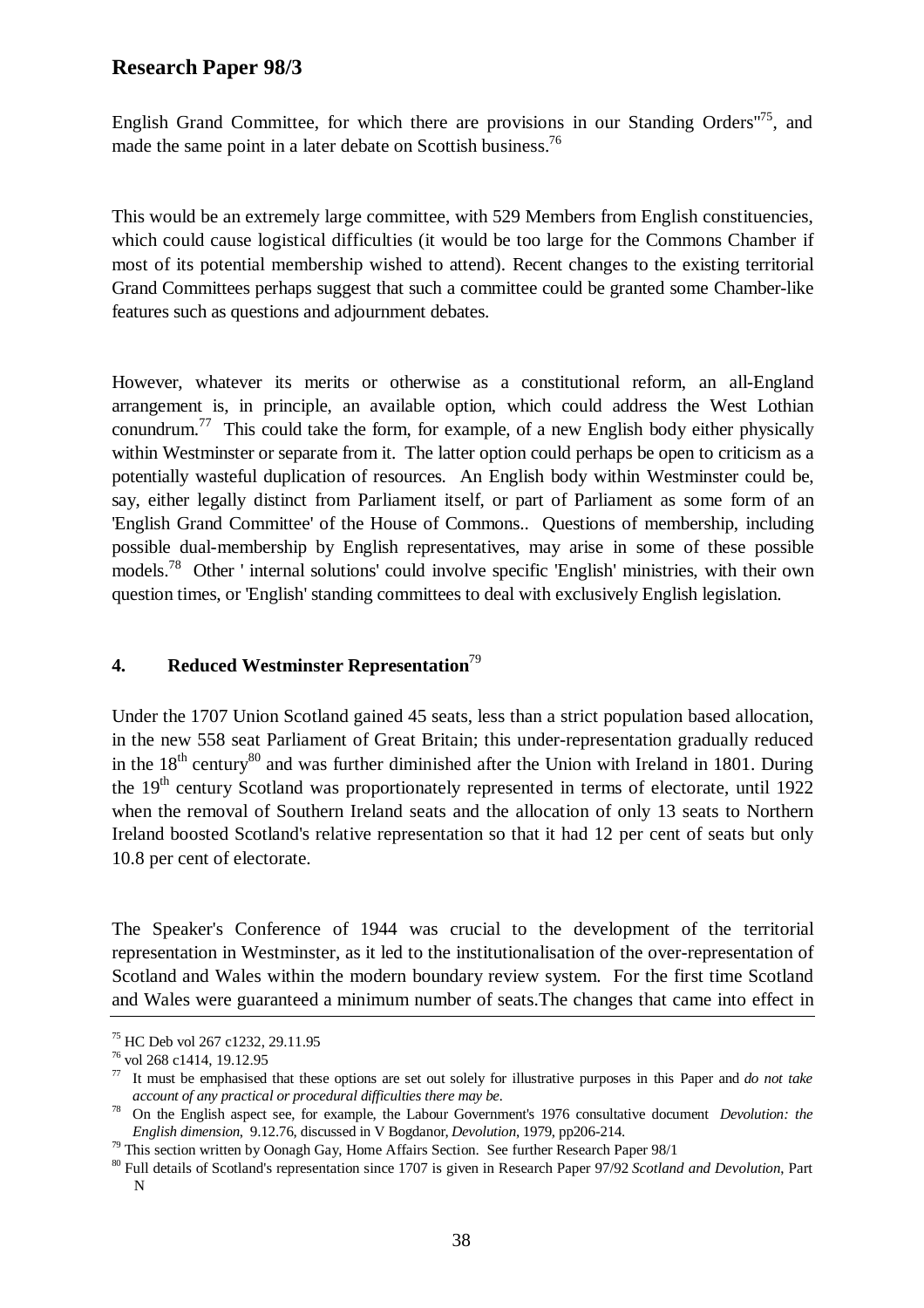1945 meant that Scotland had 11.6 per cent of the UK's seats, but 10.2 per cent of its electorate. After the most recent boundary review came into effect in 1997 its share was 10.9 per cent, and its share of electorate was 9 per cent. If the present total of 659 seats were distributed on a strict pro rata basis, the four home countries would have the following numbers of seats:

England 549 (at present 529) Wales 33 (at present 40) Scotland 59 (at present 72) Northern Ireland 18 ( the same as now)

Further legislation in 1958 introduced four different electoral quotas for each part of the UK, following a court challenge to the 1945 rules for the redistribution of seats, further institutionalising the 'over-representation' of Scotland and Wales. The Home Affairs Select Committee of 1986/87 concluded that there was a fundamental defect in the operation of the rules, leading to a cumulative increase in the number of seats in the UK Parliament. However the only legislation following the report speeded up the cycle of reviews so that reviews of boundaries must now take place between 8 and 12 years after the last. The next review is not due until 2003 at the earliest. As the rules now stand Scotland is guaranteed a minimum of 71 seats.<sup>81</sup>

TheWhite Paper noted "At present, special statutory provisions stipulate a minimum number of Scottish seats. The Government have decided that in the next review this requirement will no longer apply.<sup>"82</sup>In his statement on the White Paper Donald Dewar said "The actual number of seats allocated to Scotland will be for the boundary commission to recommend, exercising its judgement in accordance with the criteria laid down<sup>83</sup>

*Clause 81* of the *Scotland Bill* amends the *Parliamentary Constituencies Act 1986* to remove Scotland's statutory entitlement to 71 seats and requires the *English* electoral quota to be used in calculating the number of Scottish seats. The normal Rules referring to the need to take into account special geographical considerations will continue to apply so it is unlikely that Scotland would have as few as the 57 seats it would be entitled to under a strict numerical application of the quota for England. The *1986 Act* is also amended to ensure that Orkney and Shetland remain as a separate constituency. Any reduction in the number of Westminster constituencies will reduce the number of seats for the Scottish Parliament.

<sup>81</sup> *Rule 1, Rules for the Redistribution of Seats* in Schedule 2 of the *Parliamentary Constituencies Act 1986*

<sup>82</sup> Cm 3658 para 4.5

<sup>83</sup> HC Deb Vol 298 24.7.97 c1042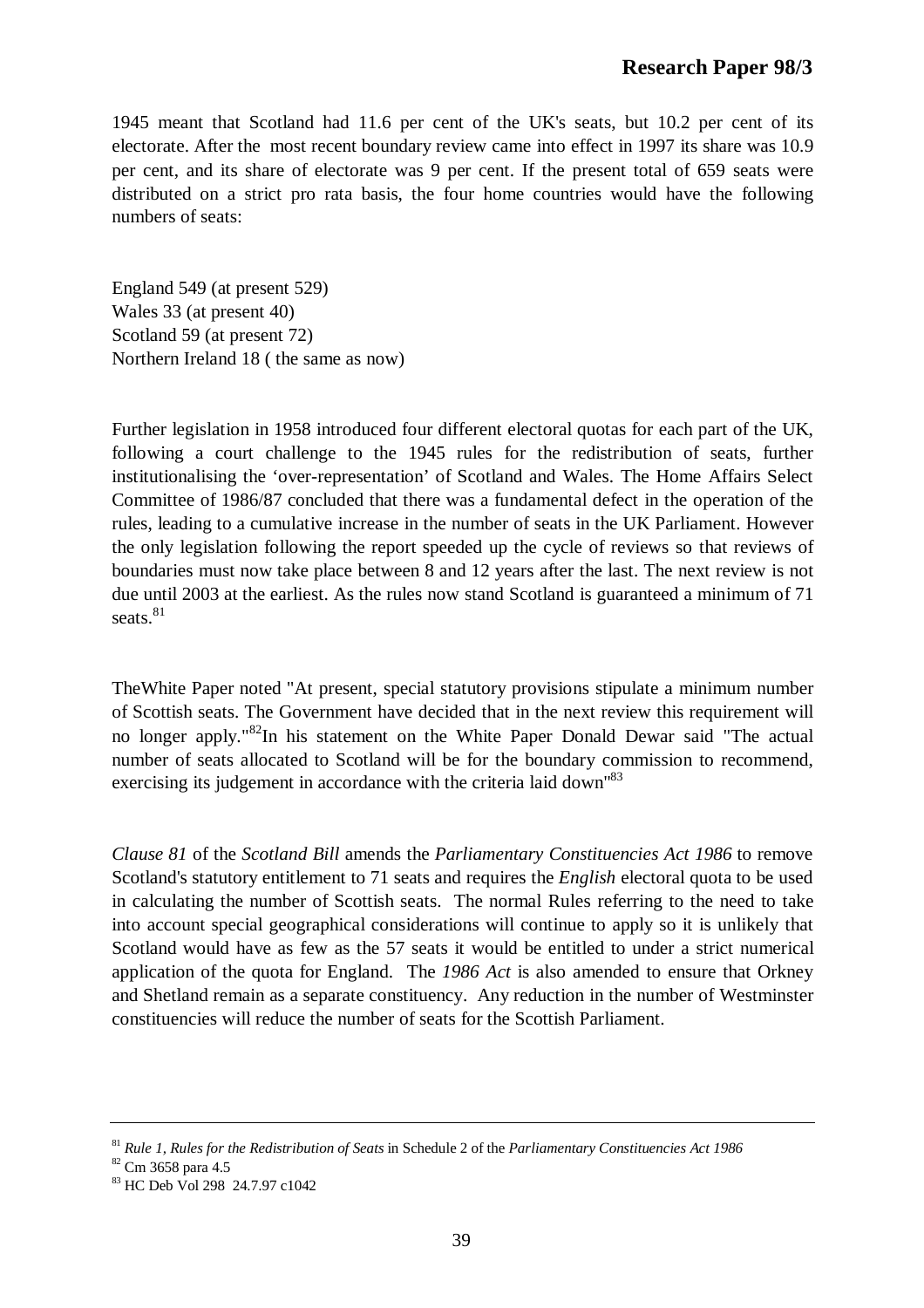There are no plans to amend Wales' parliamentary representation as a result of the *Government of Wales Bill.* The National Assembly will not have power to make primary legislation, except to reorganise a selected list of quangos.

# **D. Devolution in the UK: the Stormont Era**

*"It is an illusion to suppose that institutions always transplant happily from one jurisdiction to another; yet a comparative study may on some occasions sound useful warning notes or give helpful pointers in the right directions."84*

Northern Ireland is always a difficult comparator for constitutional purposes, and its experience of devolution doubly so, given the history of Ireland, and Northern Ireland in particular, and the reasons for the creation, operation and ending of the Stormont Parliament. The history of the Stormont Parliament, and its one-party hegemony in particular, means that it is perhaps not an ideal comparison for present or future devolution models in the UK. The Kilbrandon Report in 1973 noted that "the alternation of political parties in power, and important feature of the Westminster system of government which was applied to Northern Ireland under the 1920 Act, was not possible. Single-party rule was the most notable feature of the government of Northern Ireland.<sup>85</sup>

Buckland commented: "Reflecting entrenched positions within the community at large, parliament never became an effective part of the decision-making or policy-making processes in Northern Ireland. MPs refused to take full advantage of what powers parliament did possess … Parliament had little to offer and it largely acted as a rubber stamp for decisions made elsewhere -- between the government and interested parties outside parliament. In fact, in the 1930s parliament became almost irrelevant to many sections of the community.<sup>86</sup>

This section does not purport to be a comprehensive history of the Stormont period, but simply highlights some of the issues relevant to the representational themes of this Paper.

<sup>&</sup>lt;sup>84</sup> K Bloomfield, "Devolution: lessons from Northern Ireland?" (1996) 67 Political Quarterly 135, p140

<sup>85</sup> *Report of the royal commission on the constitution*, Cmnd 5460, Oct 1973, para 172. It did however try to evaluate the Stormont scheme notwithstanding these special features and concluded that "the home rule experiment had considerable success": para 173, and see Part X

<sup>86</sup> P Buckland, *A history of Northern Ireland*, 1981, pp 69-70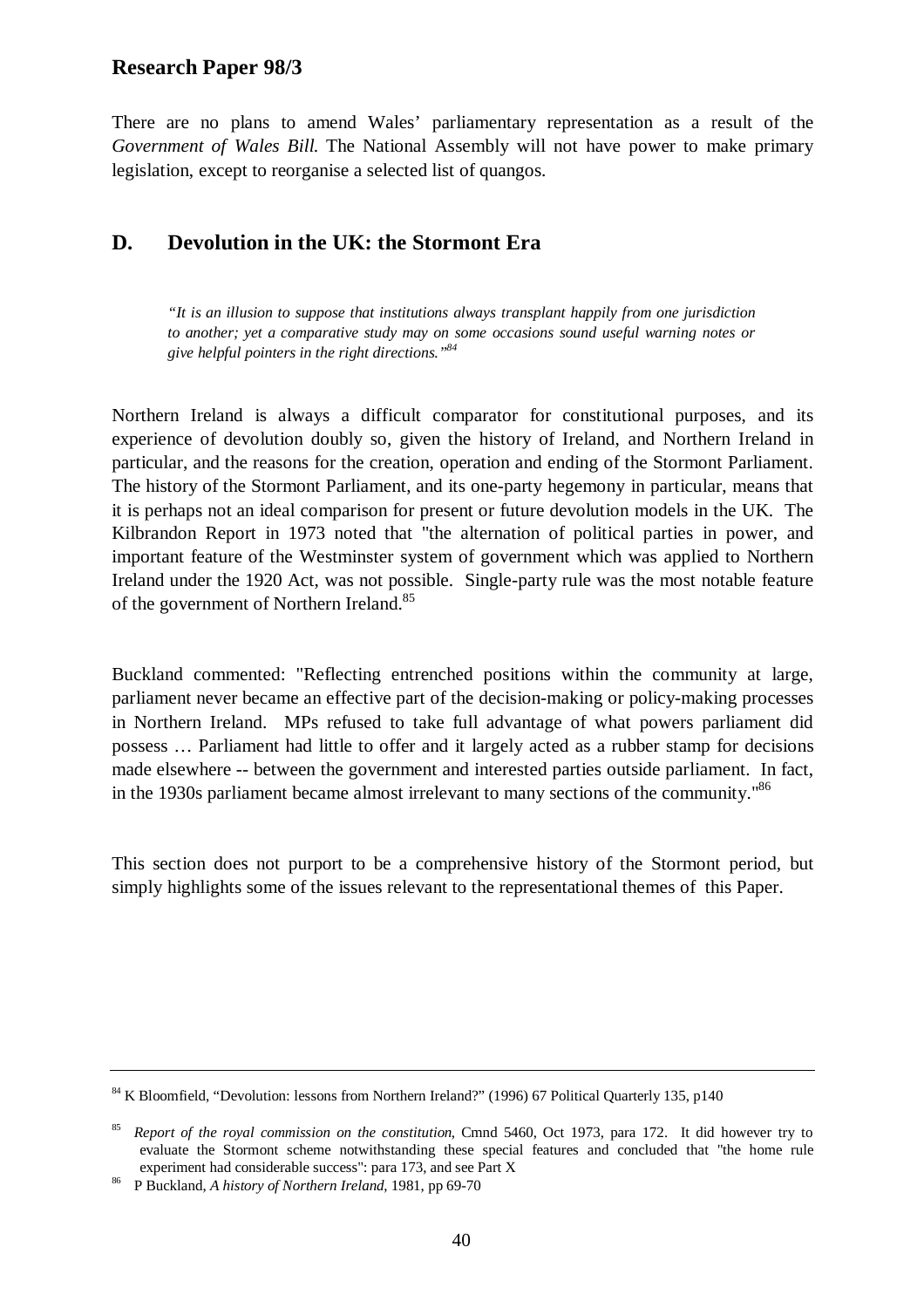#### **1. Northern Ireland at Westminster**

The Government of Ireland Act 1920 provided for 13 Westminster MPs from Northern Ireland (including one university seat). Conventions soon developed concerning the relationship between Stormont and Westminster, which the Speakers of the two bodies set out.<sup>88</sup> These conventions were generally adhered to in Westminster, although they were tested when legislation, especially of a constitutional nature, relating to Northern Ireland or what became the Irish Republic was before Parliament; when there was a Labour Government, or when non-Unionists, such as Gerry Fitt from 1966, were Members. See, for example, the Prime Minister, Harold Wilson's responses to Questions on 6 May 1965, which appear to contain West Lothian Question-type sentiments, linked to the Unionists' support for the Opposition<sup>89</sup>.

The terminology used by ministers and parliamentarians at Westminster and Stormont during the devolution period occasionally reflected some confusion over the constitutional status of the Northern Ireland. For example, in response to a Labour backbencher during business questions on 4 March 1948, the leader of the House, Herbert Morrison said: " ... He is constitutionally wrong in declaring the Parliament of Northern Ireland to be a subordinate Parliament. Within their statutory powers, the Government and Parliament of Northern Ireland are independent<sup>"90</sup> Following further questioning, the Speaker intervened: "I am afraid that I must rule these questions out of Order. They are questions of law and questions of constitution which this House has no power to discuss" (c536).

The position of the Northern Ireland Members then is of interest. Almost exclusively Unionist, and therefore generally supporters of (and virtually at times part of) the Conservatives, it was not in their interest to raise the profile of Northern Ireland's domestic affairs at Westminster. Calvert, in his 1968 text on the constitution of Northern Ireland, correctly described the constitutional position of these Members: "They are ordinary members of Parliament -- they enjoy full rights of participation in all respects in the business of the House; they have full voting rights and the same privileges as other members; and are equally subject to the rules of the House and the obligation to observe its procedures."<sup>91</sup> However he recognised that they were in an anomalous situation, in that the Westminster

See s19 and sch5 Part II of the 1920 Act. Provision was also made for 33 Westminster seats from 'Southern Ireland' (s19 and sch5 Part I), but for the purposes of this paper only the Northern Ireland position is examined. See also the *Redistribution of Seats (Ireland) Act 1918.*

<sup>&</sup>lt;sup>88</sup> See, for example, Mr Speaker's rulings on 19 April 1923 that "I think it is very desirable that we should not have questions on matters which we have delegated by Statute to the Irish Governments" [HC Deb vol 162 cc 2246-7, 19.4.95], and on 3 May 1923: " With regard to those subjects which have been delegated to the Government of Northern Ireland, questions must be asked of Ministers in Northern Ireland, and not in this House"[HC Deb vol 163 cc 1623-5, 3.5.23]. The Stormont Speaker ruled, for example, that "since .. we have no power to make laws on any of these reserved matters [ie under the 1920 Act], they are not *prima facie* proper subjects for discussion here, except possibly by means of certain forms of Resolution, such as an Address to the Crown." [NI Parl vol 8 cc490-2,  $29.3.27$ ].

<sup>&</sup>lt;sup>89</sup> For example "I am sure the House will agree that there is an apparent lack of logic, for example, about steel, when Northern Ireland can, and presumably will, swell the Tory ranks tonight, when we have no power to vote on questions about steel in Northern Ireland..." HC Deb vol 711 cc1560-2, 6.5.65.

<sup>&</sup>lt;sup>90</sup> HC Deb vol 448 c 535, 4.3.48

<sup>91</sup> H Calvert, *Constitutional law in Northern Ireland*, 1968, p77.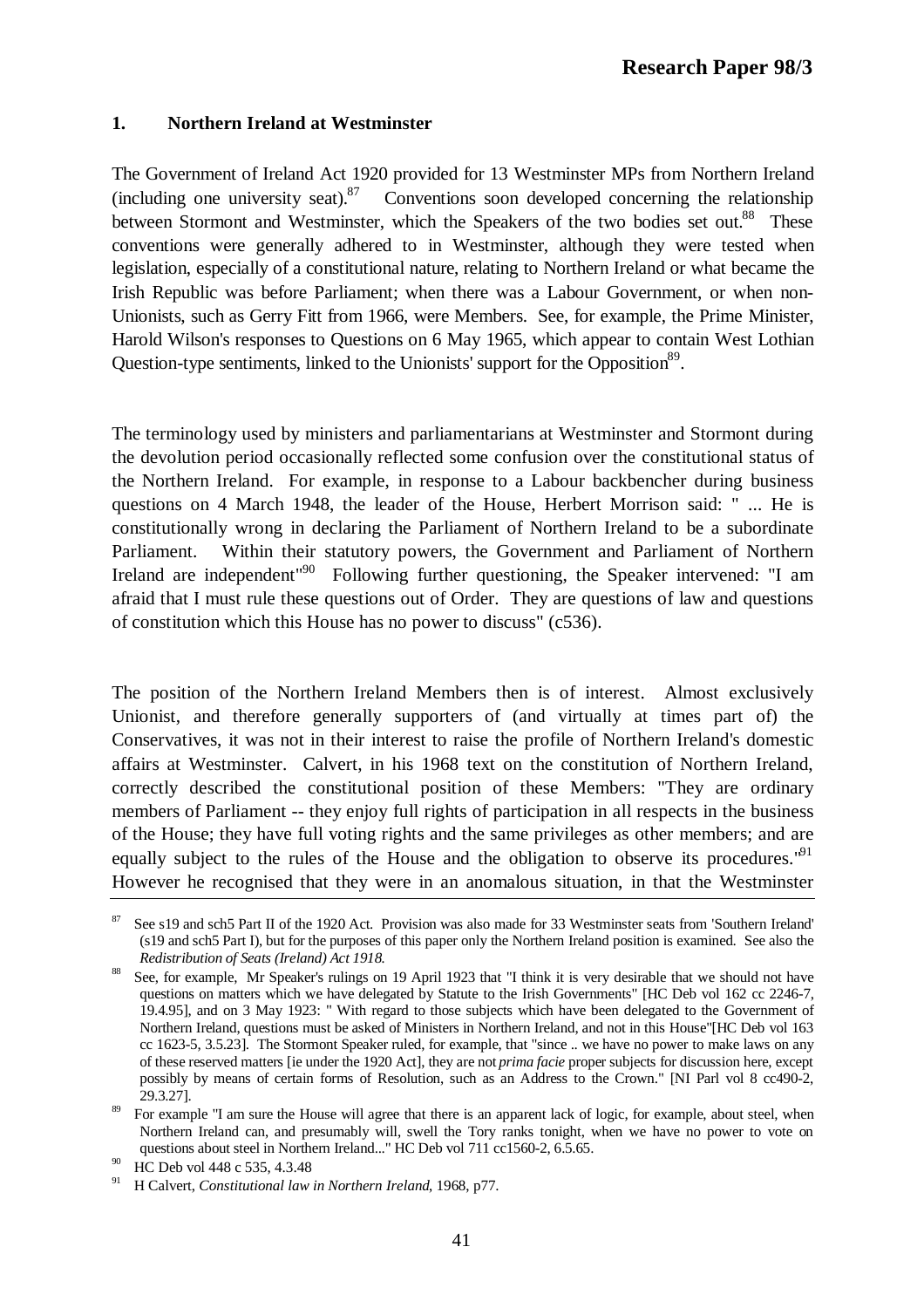Parliament, while legally fully competent to act in all matters in and affecting Northern Ireland, did not in fact generally involve itself in its domestic affairs. He argued that the under-representation of the area at Westminster during the Stormont era strengthened the argument for full rights for the Northern Ireland members at Westminster against any proposals for the application of some sort of 'in and out'-type restriction, and concluded (pp79-80):

So long as members of the United Kingdom Parliament continue assert the right to interfere in the domestic affairs of Northern Ireland. so long will the Northern Ireland members continue to assert full voting rights. So long as Northern Ireland is underrepresented on a population basis, they will be able to put forward strong justification for the proposition that Northern Ireland's control over internal affairs has already been taken into account. So long as the United Kingdom Parliament remains legally sovereign over all persons matters and things in Northern Ireland, the Northern Ireland members will resist any legal restraints upon their voting rights.

It might be thought that full representation on the basis of a convention of not voting on domestic Great Britain matters would be the most relevant way of taking into account Northern Ireland's de facto exclusive control over its own affairs. The definition of "domestic matters" does not pose insuperable problems-what is sought to be excluded are simply those matters which, in relation to Northern Ireland, are within the powers of the Northern Ireland Parliament, and thus the scheme of definition contained in the 1920 Act would be appropriate. The practical difficulties would be readily dealt with by the device of attaching the Speaker's certificate to domestic bills and motions. But, so far, the question has not been seriously considered. It would be a constitutional change which even a Labour government under the extreme pressure of a very small majority in the House concedes would need a mandate from the electorate.

George Thomas, when a junior Home Office minister, said: "The question has been raised tonight of the voting rights of hon. Gentlemen who come from Northern Ireland. We have always been proud in this House that we have no first or second class members, that we are all here with equal rights. We have always maintained, and none more than myself, 'No taxation without representation'. I therefore leave that matter there  $192$ 

He also considered the means of inter-governmental communication between London and Belfast during this era, which unlike the means of Parliamentary liaison (at least in the Northern Ireland-to-London direction), were not specifically provided for in the realm of non-devolved matters. This was a matter he regarded as necessary because policy in that area can have an impact in the devolved sphere, or because of occasional overlap or redefinition of the boundary between the two, or where one executive may act as the agent of the other. For example, some Northern Ireland executive bodies (such as the Ministry of Commerce and the Development Council) retained permanent representation in London. The then Northern Ireland Prime Minister described other links in  $1960$ :<sup>93</sup>

<sup>&</sup>lt;sup>92</sup> HC Deb vol 718 c106, 26.10.65

<sup>&</sup>lt;sup>93</sup> HC Deb (NI) vol 47 cc 231-2, 2.11.60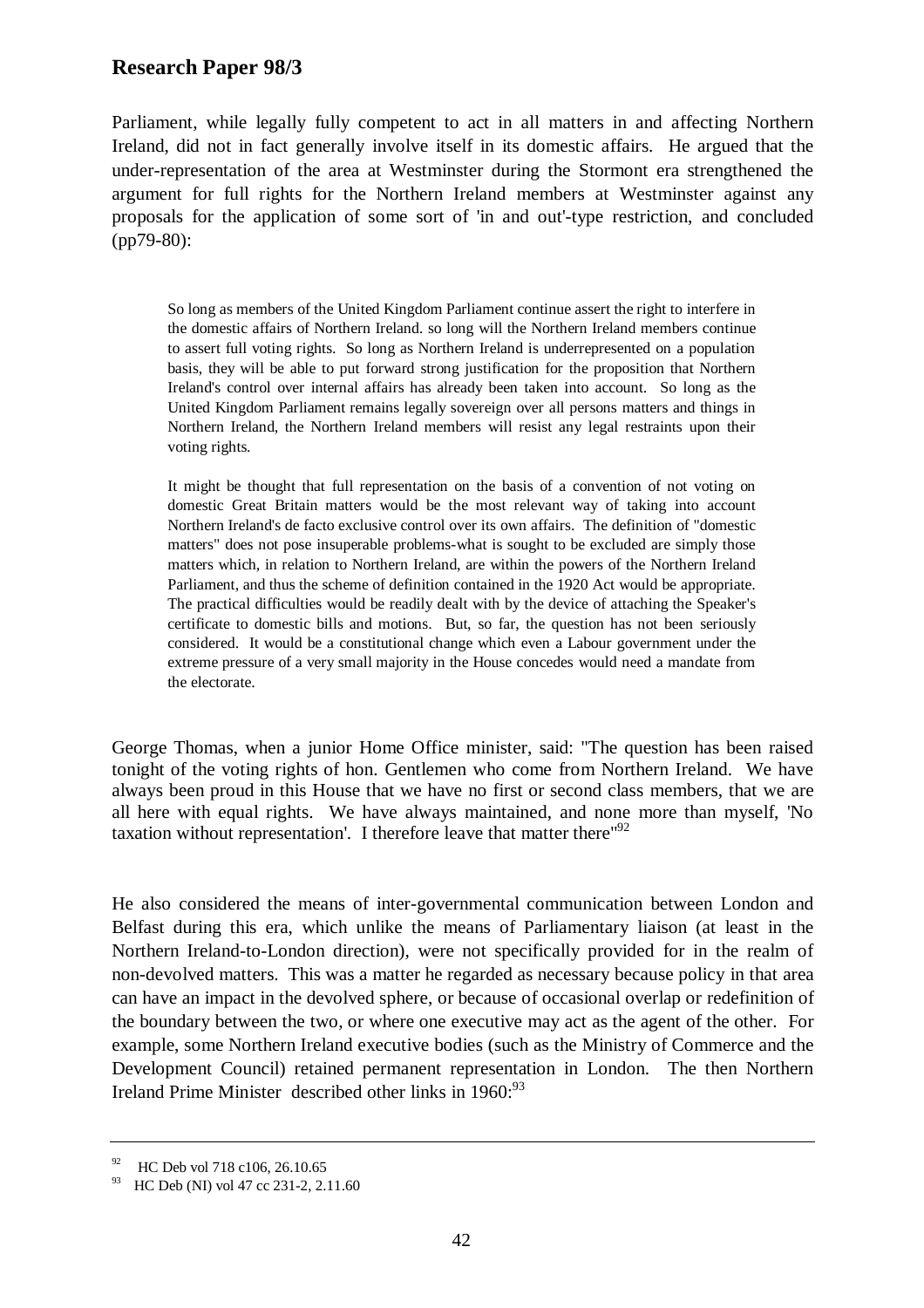Strictly speaking, the official channel of communication between the Government of Northern Ireland and Her Majesty's Government is through our Cabinet Offices and the Home Office. That was the original set-up. Since then, for purposes of convenience, for purposes of speed and for personal contact, Ministers are in direct contact with their opposite numbers on the other side.

Generally a copy of whatever letter has been sent to the Minister or whatever arrangement has been made is sent to the Home Office to keep it informed. In addition to that there is a member of our Cabinet staff permanently at the Home Office**,** which is the centre of all information and all action. Then there are exchanges of information between the civil servants in the various Ministries. That is a daily occurrence.

An example of inter-governmental consultation was described in a written answer in 1965, when a junior economic affairs minister, William Rodgers, said that the operation of prices and incomes controls would also apply to Northern Ireland following the agreement of its Government, and that there would be prior consultation with that Government about any proposed references to the Prices and Incomes Board where the industry involved was of special importance to Northern Ireland.<sup>94</sup>

Calvert considered the conventions which developed in Stormont and Westminster, especially in the bodies' activities other than legislating, that is the discussion of devolved matters at Westminster and of non-devolved matters at Stormont. One approach would have been to regard the spheres of competence of the two Parliaments as mutually exclusive; another to have regarded Westminster's sphere as all-embracing, but Stormont's as limited to devolved matters. In an area with two Parliaments, both acting in relation to that area, but only one acting in the whole state, this is fraught with difficulties: "A local parliament, however, may operate as a forum for the expression of local opinion upon national matters. And a national parliament may operate as a forum for the expression of national opinion upon local affairs" (p86).

He distinguished between legislating and discussing Northern Ireland issues at Westminster. Constitutional theory, made explicit by s75 of the Government of Ireland Act, meant that the UK Parliament did not (and could not) divest itself of legislative competence over Northern Ireland, but political realities meant that a practice developed whereby London did not expressly legislate for it without the consent (willing or otherwise) of its Government,  $95$ though Calvert quoted examples where Stormont legislated itself under some form of London compulsion/persuasion. Thus Calvert concluded that the fact that London did not generally legislate directly for Northern Ireland was due, not to any sense of legal requirement, but to convention or practice, in effect a self-denying ordinance by the sovereign power. This

<sup>94</sup> HC Deb vol 720 c 87W, 17.11.65

<sup>&</sup>lt;sup>95</sup> Calvert's work was published in 1968 before the current 'Troubles', which led to direct rule and the end of Stormont, began in earnest.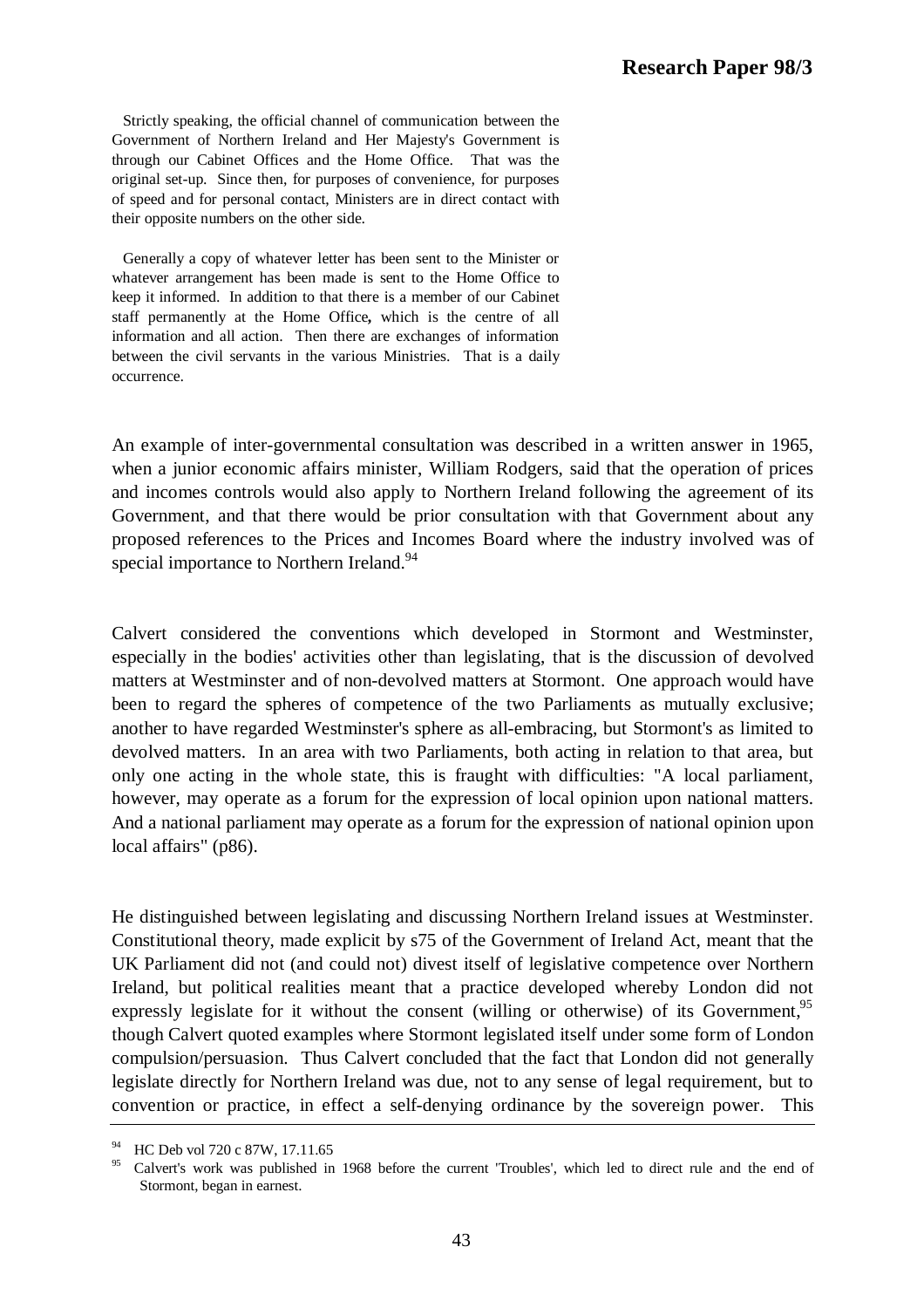position was consistent with the principle and purpose of devolution, which was to confer some degree of governmental discretion and autonomy upon the local legislature and executive (p92):

The position which is thus arrived at is that Westminster legislation in the sphere of transferred matters without reference to Northern Ireland enjoys constitutional propriety only where it is absolutely necessary to ensure, within these very broad limits, the maintenance of good government in Northern Ireland. This, it is believed, is the view of the Home Office which is reliably reported" to have expressed the view that section 75 should only be used in the most exceptional circumstances. It is very much a long stop. Comity would require consultation even before resort was had to it. As long as the Northern Ireland organs of government are doing the job for which they were established and not exceeding their powers in doing it, section 75 will not be used.

As Bloomfield, a former NIO permanent secretary, noted: "It was clear throughout the existence of the Northern Ireland Parliament and Government that successive UK Governments recognised how difficult it would be, having created responsible democratic institutions in a jurisdiction, thereafter openly to over-ride their decisions<sup>"96</sup>

The existence of a practice of non-discussion of Northern Ireland affairs at Westminster was considered by Calvert. He noted that early practice in the 1920s (even before Stormont has come into operation) was to allow some discussion, but this finally changed with a Speaker's ruling in 1923 that questions on matters delegated to Stormont must be addressed to Northern Ireland ministers, not UK ministers in the House of Commons at Westminster. The Speaker rejected any link between the fact that Northern Ireland continued to send Members to Westminster, and the ability of the Commons to discuss devolved matters.<sup>97</sup> Even before then, the Speaker had said that, as Parliament had legislated for Northern Ireland devolution, "it is quite impossible for us to have questions and answers on a subject for which Ministers on this Bench do not hold responsibility. I can say no more than that."98

Such a policy by the Chair was then followed consistently, but with varying degrees of strictness for the next 40 years,  $99$  based, according to Calvert, on the absence of normal ministerial responsibility for devolved Northern Ireland affairs by UK ministers. A useful example of the attitude of the Chair in the 1960s is the Speaker's ruling on a debate on the Common Market:<sup>100</sup>

<sup>&</sup>lt;sup>96</sup> K Bloomfield, "Devolution: lessons from Northern Ireland?" (1996) 67 Political Quarterly 135, p137

<sup>&</sup>lt;sup>97</sup> HC Deb vol 163 cc1623-5, 3 May 1923

<sup>98</sup> HC Deb vol 151 c1089, 7.3.22

<sup>&</sup>lt;sup>99</sup> The stance of the Chair and of ministers must be distinguished. The refusal to allow a question, for example, should be distinguished from the practice of a minister to refuse to give a substantive answer.

<sup>&</sup>lt;sup>100</sup> HC Deb (NI) vol 48 cc3069-70, 27.6.61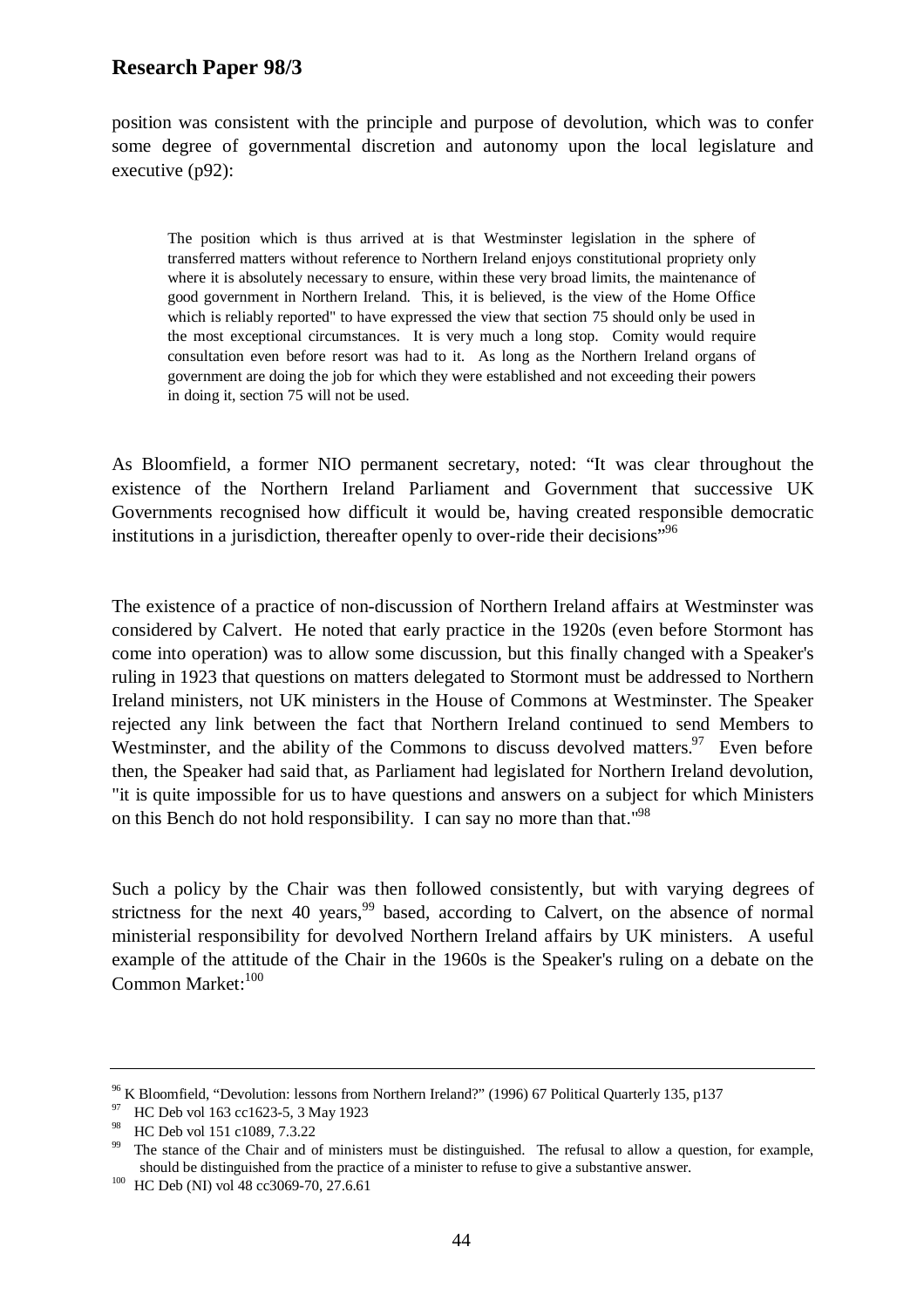**Mr. Speaker:** The hon. Member for Antrim (Mr. Minford) asked me on Thursday last for a Ruling as to whether this House could debate the question of the European Common Market, and I promised to give a considered Ruling today.

As hon. Members are aware, the Parliament of Northern Ireland is subject to the restrictions imposed by the Government of Ireland Act, 1920, and amending legislation. Section 4, paragraphs (4) and (7), of the Act of 1920 preclude this Parliament from legislating on treaties and agreements with foreign States, and on trade with any place outside Northern Ireland. The effect of subsection (8) of Section 8 of the Act of 1920 is to impose corresponding restrictions on the powers of the executive responsible to this Parliament. From these limitations it follows that it would not be in order to put down any Motion involving direct legislation or direct government action on the subjects excepted by Section 4 of the Act of 1920.

It has, however, in the past been recognised that legislation or executive action at Westminster may have a considerable effect on the internal affairs of Northern Ireland which would be a matter of concern to, this House. This was the basis of the Rulings given by my predecessor to the effect that it is in order to put down substantive Motions asking the Government of Northern Ireland to make representations to Her Majesty's Government in the United Kingdom on matters arising out of legislation or governmental action at Westminster.

Applying these principles to the question asked by the hon. Member for Antrim, I must rule that in this House it would only be in order to suggest that representations be made to the United Kingdom Government concerning matters which, under the Act of 1920, are the sole responsibility of that

Government. In the present case it would be proper for hon. Members to ask that representations of this kind be made in relation to the possible effect on the economy of Northern Ireland of the entry of the United Kingdom into the European Common Market. Hon. Members could suggest the making of representations arising out of the possible repercussions on our unemployment situation or on our agricultural - or industrial economy, so that the views of the House may be made known.

I must make it clear that this Ruling is not to be taken as referring to the consideration of any legislation or other action, within the powers of the Parliament of Northern Ireland, which may be thought necessary as a result of any step which the Government of the United Kingdom may take in relation to the European Common Market, or as precluding the seeking of information as to the discharge by officers of a Northern Ireland Department of functions under an arency arrangement made with a department of the Government of the United Kingdom.

I did not accept the two Notices of Motion which were submitted on the subject of the European Common Market on the grounds that they were too widely drawn and could have involved matters which do not come within the jurisdiction of this House.

He examined apparent examples of discussion of Northern Ireland matters being permitted, such as in relation to persons domiciled in Great Britain but affected by the conduct of the Northern Ireland authorities.<sup>101</sup> Activity at Westminster could have arisen if Stormont was seen to step outside its statutory jurisdiction, either in terms of the range of devolved powers, or statutory control on the exercise of such power (eg. against religious discrimination).<sup>102</sup>

<sup>101</sup> HC Deb vol 151 cc1084ff, 7.3.*22*

 $102$  See, for example, HC Deb vol 707 cc 59-92, 22.2.65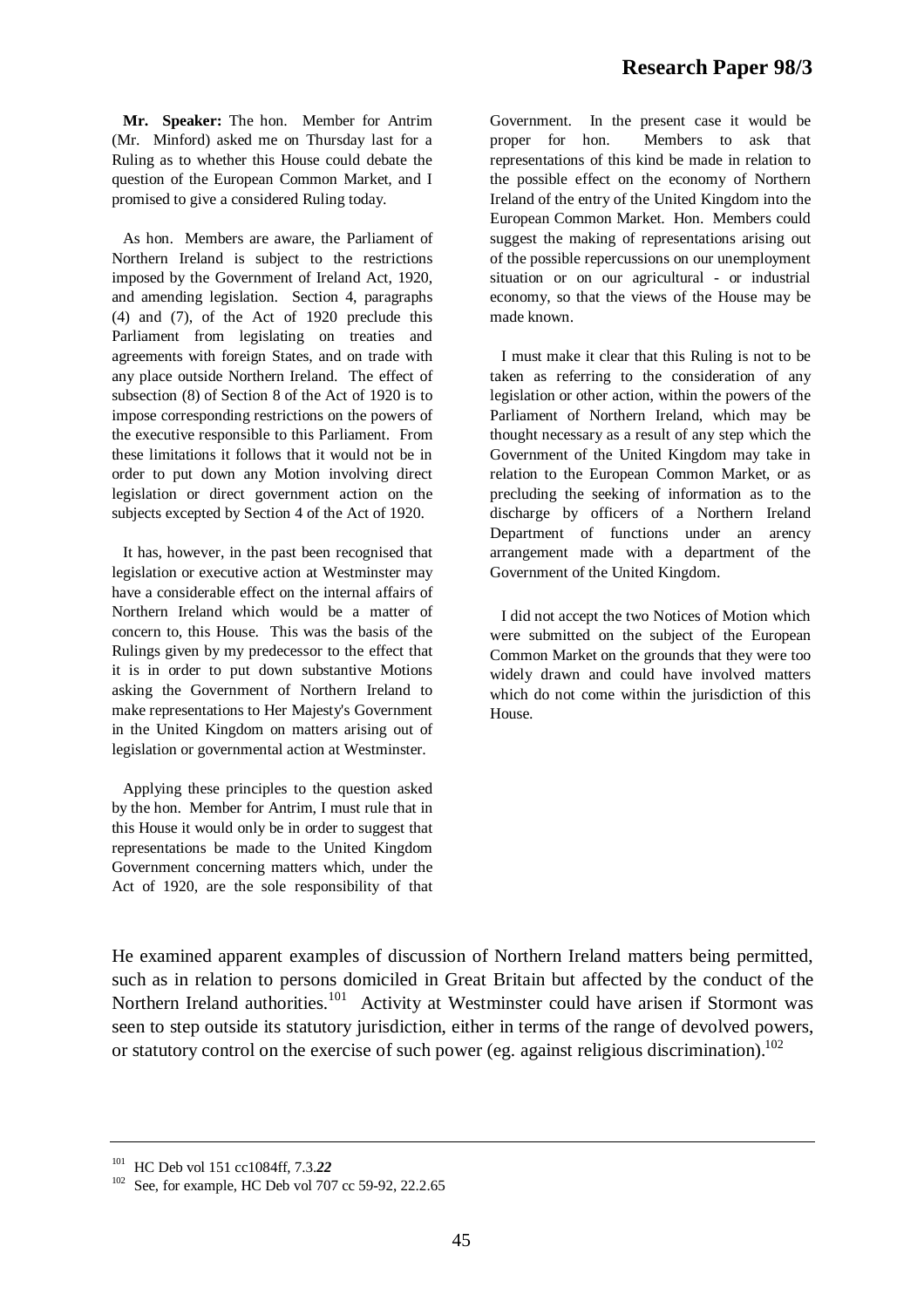A useful way of tracing the development, at least in relation to questions to ministers, is through the various editions of Erskine May. In the 1924 edition, among the list of areas where questions were not allowed because of no ministerial responsibility were "matters" which had been transferred to the Parliament of Northern Ireland .. or the Irish Free State."<sup>103</sup> Thereafter the following editions used a similar forms of words as one of the list of 'out-oforder' topics,<sup>104</sup> until the 1971 edition which stated:<sup>105</sup>

Questions dealing with matters transferred to the Government of Northern Ireland are not in order. When, however, UK Ministers have entered into discussions with Northern Ireland Ministers on matters within the latter's responsibility, questions have been allowed on the subject matter of these discussions.

This form of words was repeated in the 1976 edition, though with a footnote to the first sentence: "This rule has ceased to apply since the assumption of full powers over Northern Ireland by the United Kingdom Government." (fn r), and the matter did not appear at all in future editions.

Some studies have suggested that the major figures in Unionism gravitated to Stormont rather than Westminster. Harbinson, for example, studied the Ulster Unionists at Westminster and concluded that "a very few were major figures in the Unionist Party, and none appears to have been duly rewarded for their service"<sup>106</sup> Bernard Jenkin made a similar point during his speech on the recent second reading of the *Government of Wales Bill*: "Look what happened when Northern Ireland was given Stormont: the long tradition of politicians such as Castlereagh, who played a leading role in the governance of the United Kingdom, was directly ended. Northern Irish politics drew in upon itself, and the parties and policies ceased to have much to do with Westminster."107

#### **2. UK matters at Stormont**

Calvert noted that "over the years following the establishment of the Northern Ireland Parliament, there developed a practice in its House of Commons that members were virtually debarred from debating reserved and excepted matters in respect of which the Parliament was not competent to legislate. The reasoning was that if the Parliament cannot legislate, it cannot debate."108 In the early period there was discussion of non-devolved matters by Stormont Members, but, because the Northern Ireland Government had no ministerial responsibility for such matters, criticism of them in relation to such matters was ruled out of

 $103$  13<sup>th</sup> ed., 1924, p240 fn3.

<sup>&</sup>lt;sup>104</sup> "Dealing with matters transferred to the Government of Northern Ireland", eg  $14<sup>th</sup>$  ed., 1946, p338

 $18<sup>th</sup>$  ed., 1971, pp325-6. No examples, however, were given.

<sup>106</sup> J Harbinson, *The Ulster Unionist Party 1882-1973*, 1973, p103

<sup>107</sup> HC Deb vol 302 c886, 9.12.97

<sup>108</sup> Calvert, *op cit*, p103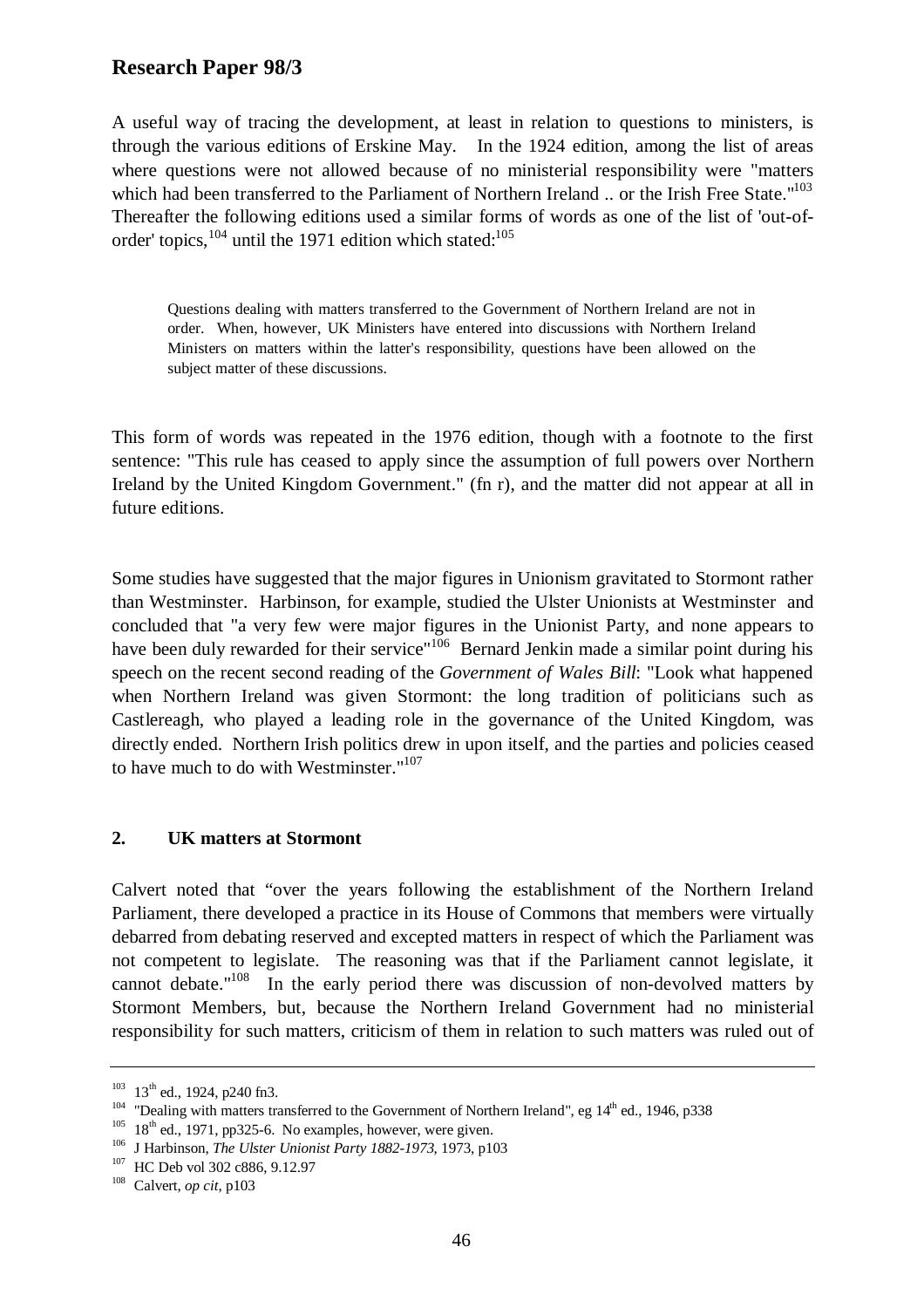order, though suggestion that Stormont ministers seek to make representations to London were sometimes permitted.

However a stricter exclusionary practice was set by the Stormont Speaker's ruling in March 1923, that there could be no discussion (other than perhaps by certain forms of resolution, such as an Address, or where the Northern Ireland authorities was acting as agent in nondevolved matters) on matters where there was no statutory power to legislate.<sup>109</sup>

Calvert noted that there was a strong contrary argument (p108):

But there is one other policy argument which deserves great weight. Parliament, leaving aside questions of strict law for the moment, is above all the forum for the expression of popular views by the representatives of the people on matters which concern them. The degree of concern experienced by subjects does not vary according as to whether the matter is reserved or transferred and whilst it should not be inferred that there should therefore be no limit to discussion, there is nevertheless good reason for presuming that discussion should be allowed unless there are very clear countervailing considerations. None have been suggested.

The *1920 Act* did not expressly empower Stormont to discuss or consider non-devolved matters,  $110$  though Calvert argued that the supplementary powers granted by the Act did, in effect, allow Stormont to regulate its own internal procedure, including the scope and exercise of its non-legislative powers, and the 1923 ruling was therefore ill-founded.

Newark, writing in 1940, criticised the Stormont Speakers' approach to discussion of nondevolved matters, and the ground upon which it was said to be founded: $111$ 

The broad ground which supports these rulings of the Speakers is that Parliament which cannot legislate on a given matter. cannot debate that matter. It is submitted that this practice is unwarranted by law or usage, that it is a source of great inconvenience, and that it is based on a misapprehension of the true nature of a Parliament.

He believed that there was no basis in the 1920 Act for such a narrow approach, as its restrictions referred to legislative powers, and argued that the Westminster Parliament, in all its discussions on Irish constitutional matters, had never contemplated the exclusion of the discussion of non-devolved matters in any subordinate Irish Parliament, even citing Gladstone in support (pp 79-80). While not wishing to enter into the arguments of dual representation of Northern Ireland (at Westminster and at Stormont), he noted that "one of the

<sup>&</sup>lt;sup>109</sup> HC Deb (NI) vol 8 cc490-2, 29.3.27. See further the Speaker's ruling in 1961, HC Deb (NI) vol 48 cc3069-70, 27.6.61, above

<sup>110</sup> Unlike the provision in *clause 34* of the current *Government of Wales Bill*

<sup>111</sup> F Newark, "Parliamentary freedom and the Government of Ireland Act 1920", (1940) 4 *NILQ* 75, 76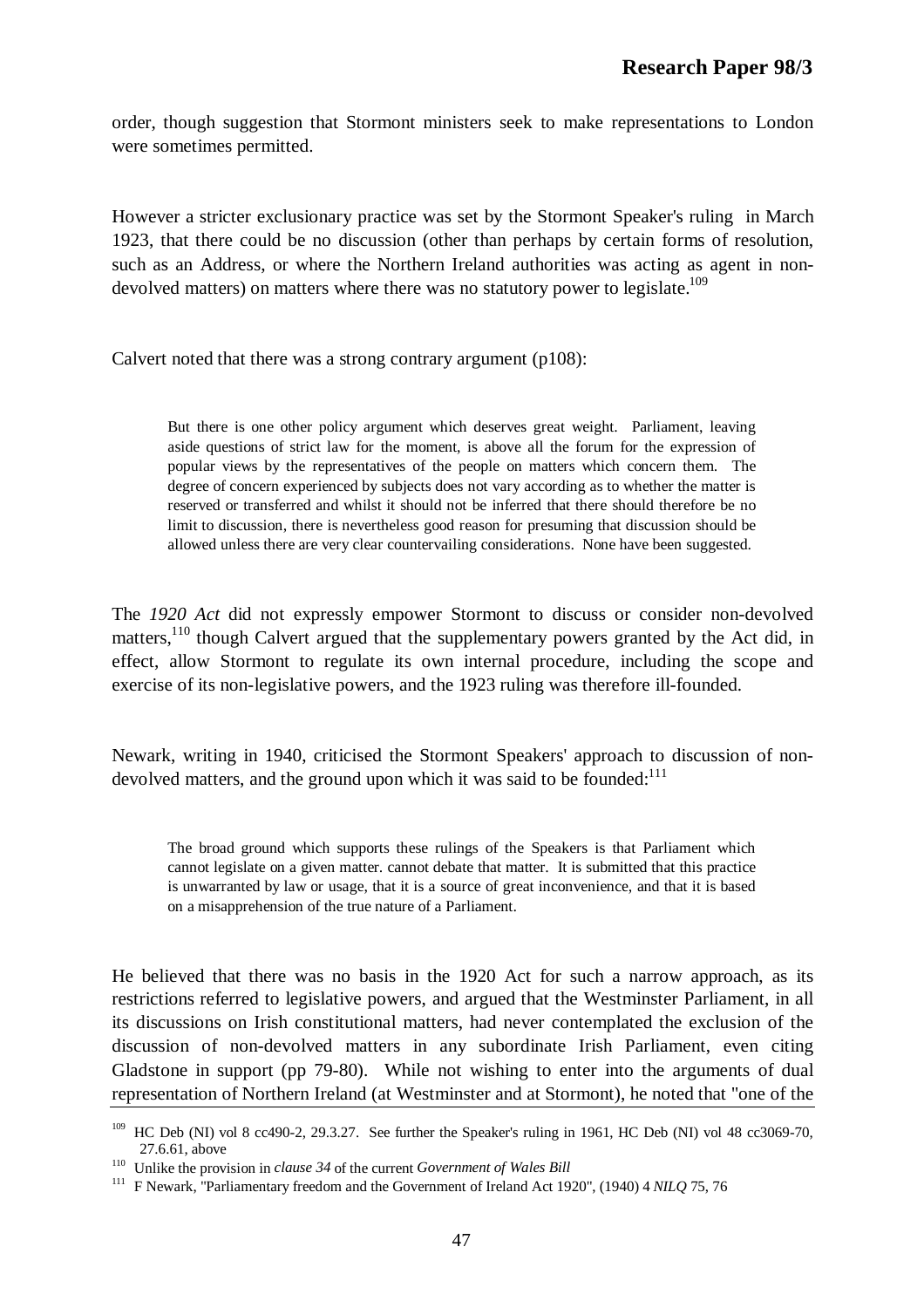evils of such dual representation is the dissipation of political strength which it involves" and is compounded by the fact that those who chose to seek election to Stormont as a way of serving Northern Ireland "are debarred from assisting in propagating a collective view on problems affecting the welfare of the United Kingdom as a whole" (p82).

#### **3. The end of Stormont**

When the situation in the province deteriorated in the late 1960s, there was renewed pressure for a more pro-active approach by Westminster notwithstanding the longstanding conventions. This led to protests from Unionists that the conventions were being broken.<sup>112</sup>

**Mr Stratton Mills:** While acknowledging that the Prime Minister has always acted with constitutional propriety towards Northern Ireland, may I ask if he will confirm that there is a longstanding convention of non-interference in Northern Ireland affairs by the Westminster Government?

**The Prime Minister:** Yes, Sir. I did say that two years ago, But I think that the hon. Gentleman will agree that there has been widespread concern in more than one part of the House about certain events which have occurred in Northern Ireland. Without departing from the convention, I thought it right to embark on a series of talks with the Prime Minister of Northern Ireland to discuss these questions and, as he knows, I have had two very interesting discussions, and a third will take place in due course.

In October 1968, for example, when asked to refer to the Procedure Committee "the convention whereby members of the House are unable to discuss matters or table questions relating to the administration in Northern Ireland", the Leader of the House, Fred Peart, refused, explaining that "the House is already free to discuss, on an appropriate Motion, those Northern Ireland affairs which are within the transferred field" The Liberal leader, Jeremy Thorpe, claimed that "one cause for concern is that the Government have not merely stood by the 1920 Act but have interpreted certain conventions which have no juridical validity to suppress debate in this House.... [W]hen Ulster Members of Parliament have no inhibitions about interfering in our internal affairs, it is quite intolerable that this House does not urgently and in detail discuss matters going on in Ulster today."<sup>113</sup> An interesting account of the Parliamentary convention, and of the Home Office's approach to the province in the 1960s is contained in James Callaghan's book on Northern Ireland, *A house divided*. 114

<sup>&</sup>lt;sup>112</sup> HC Deb vol 745 c1822, 27.4.67

<sup>&</sup>lt;sup>113</sup> HC Deb vol 770 cc 882-5, 21.10.68. See also, for example, an exchange during Prime Minister's Questions on 11 July 1968 [HC Deb vol 768 cc 731-3, and the follow-up written answer at c124w, 11.7.68.

 $114$  pp1-2.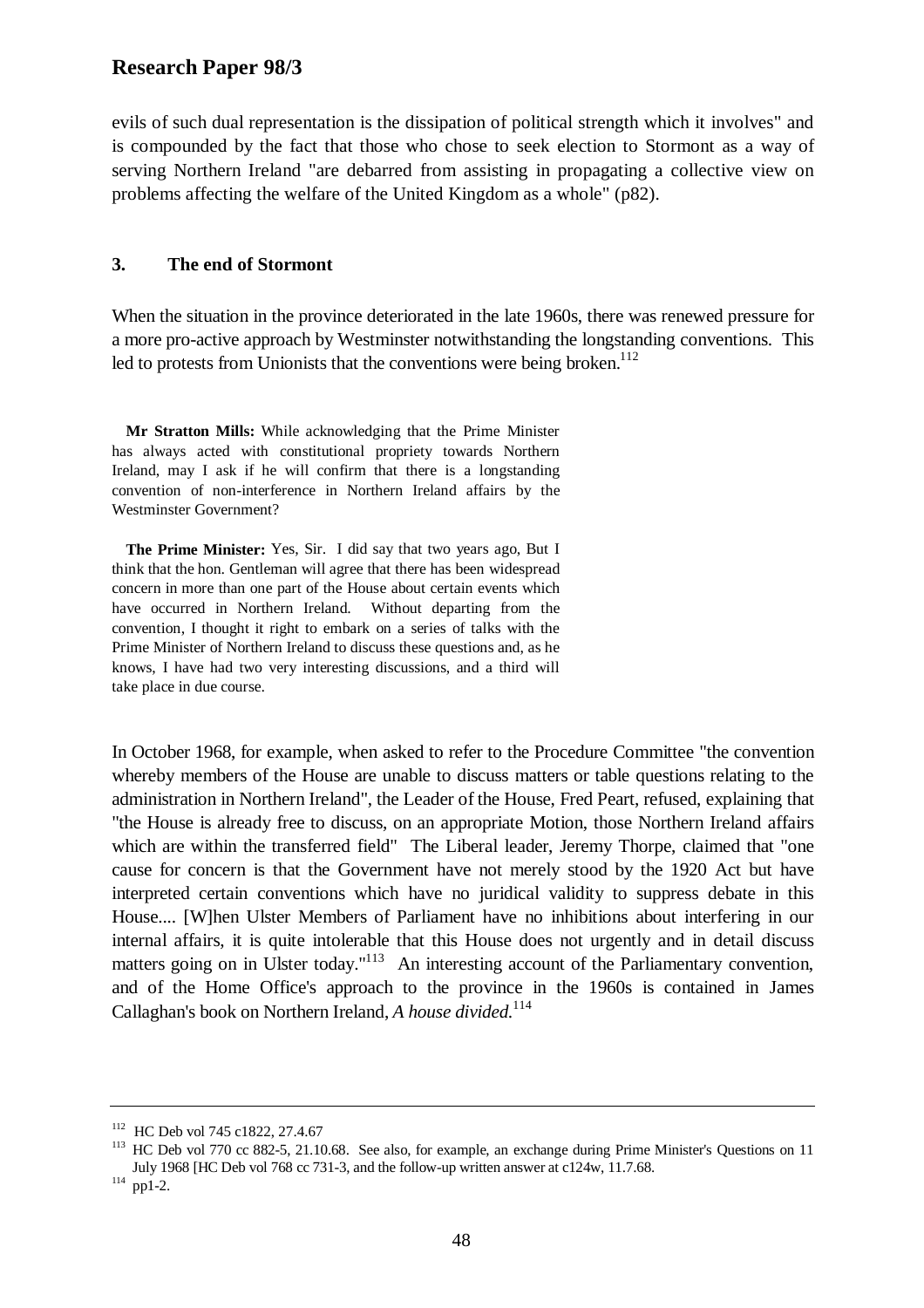Following direct rule in 1972, Northern Ireland has, at least superficially, adopted many of the Parliamentary and governmental characteristics of Scotland and Wales, with its own department of state, under a secretary of state; its own question time, standing and select committees and so on. The major obvious distinction remains probably the 'Order in Council' legislative procedure for Northern Ireland legislation.

# **E. Representational Issues: MPs and MSPs**

#### **1. General**

The essence of the West Lothian Question is one of legitimacy and fairness of representation. This raises a number of issues, some of which have been thoroughly canvassed, and some which have not. For example, one aspect of the 'Question', in its widest sense, which is perhaps not considered as much as others, is the relationship between Members from Scottish<sup>115</sup> constituencies and their constituents. While solutions (such as 'in and out') seek to address the situation of such Members dealing with matters in Westminster not transferred to the Scottish Parliament, especially domestic English business, they do not tend to cover Scottish Members' role in relation to the devolved matters themselves, at least directly. Again, many aspects of the representational role of MSPs (ie the Members of the devolved Parliament) tend to receive relatively little consideration in 'West Lothian' terms.

The British Parliamentary tradition is, generally, that the primary representational relationship lies with people and the locally elected representative for the body responsible (in terms of legislative and other power, and to which the relevant 'executive' is accountable) for the particular issue or function. For example, in matters dealt with primarily by local authorities, the primary relationship is between councillors and their constituents. Members conventionally deal with matters which affect their own constituents. In practice, Members of the Westminster Parliament often deal, at various levels, with local government issues, either directly with the relevant council departments, members and officers, or at national level with the appropriate government department, officials and ministers. Members may often have a close relationship with local councillors within their constituency (especially, perhaps, those of the same party), even to the extent of holding joint 'surgeries' so that they and the councillors can efficiently deal with appropriate issues, on behalf of their constituents. People, who may often seek help from those they know of, or whom they believe are best placed to help them, may resort to their Member of Parliament rather than their local councillor even in local authority matters. Another instance of traditional representational practice is the Westminster convention that Members should not deal with constituency matters of other Members.

<sup>&</sup>lt;sup>115</sup> Readers are reminded that 'Scottish' is used here, as throughout this Paper, for illustrative purposes. Similar issues apply to the different scheme for Welsh devolution under the *Government of Wales Bill*, and some aspects of this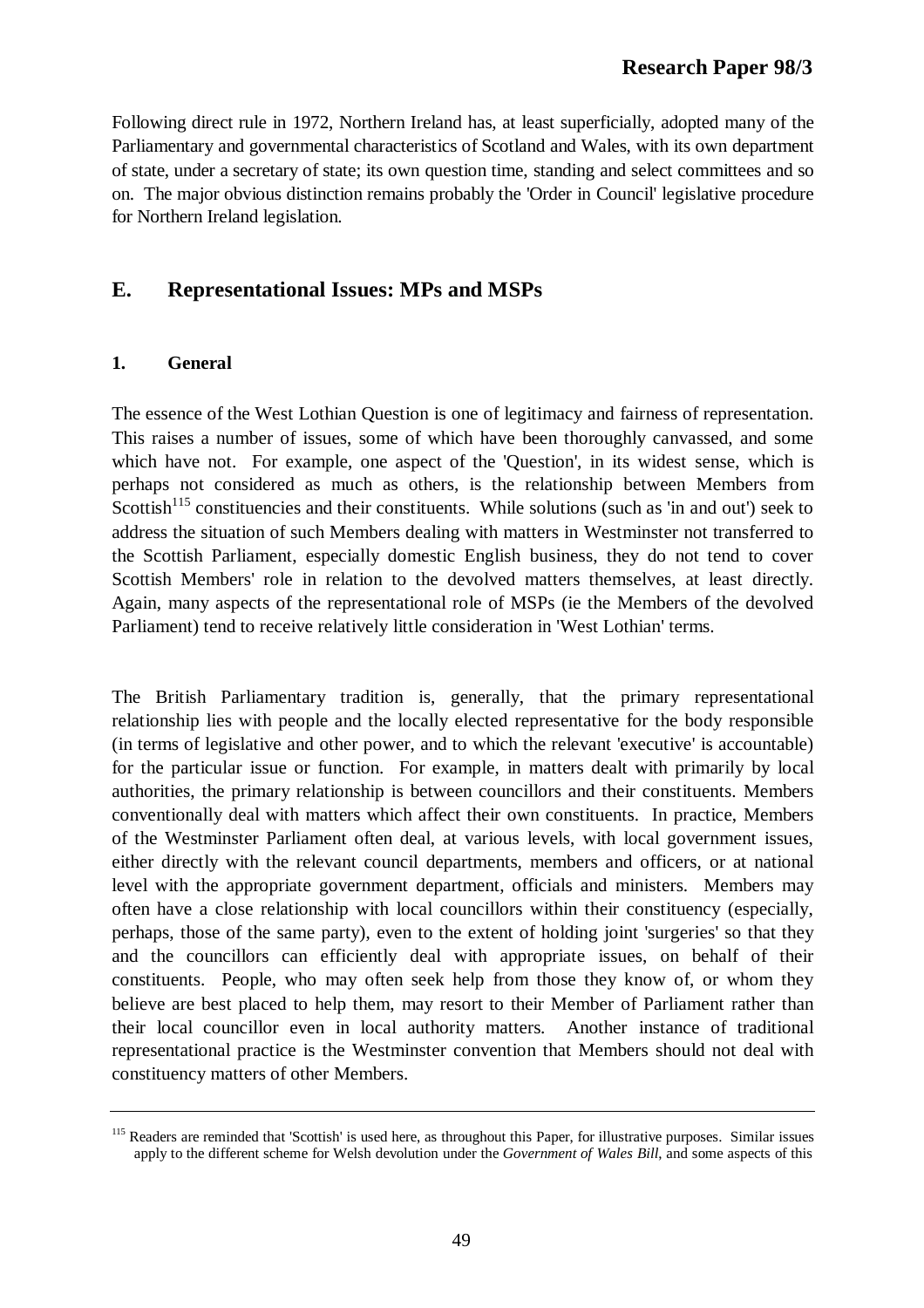#### **2. Representation under a new voting system**<sup>116</sup>

The above analysis presupposes the continuation of the existing electoral system, where those elected represent distinct territorial areas<sup>117</sup>, whereas it is proposed that in the devolved bodies in Scotland and Wales, only some of whom will conform to this traditional form of representation.<sup>118</sup> This will not only mean that, under devolution, there will be two classes of Member, in terms of their form of election, but also that this could well make post-devolution representational relationships more complex. In other words, the simplistic form of relationship,  $MP \leftrightarrow MSP$ , may have to be represented, at least in some senses, as  $MP \leftrightarrow$ **constituencyMSP** + MP $\leftrightarrow$ **regionalMSP** + **constituencyMSP** $\leftrightarrow$ **regionalMSP**. The UK has no experience of a 'parliament' where its members are elected under two different systems, and foreign systems which do operate such arrangements may not prove to be appropriate comparators. For example, Bogdanor, when examining the German system, noted that both constituency and list members of the Bundestag seemed to be treated the same, but pointed out possibly relevant differences between the UK and the German political systems, such as the propensity for more disparate grievance channels in a federal state, and the tendency for smaller parties to gain most, if not all, their representation through the list.<sup>119</sup> See also the interesting discussion by Farrell: $120$ 

The party leaderships may not see the two sets of MPs as different, but evidence from a survey of the members of the Bundestag in the mid-1980s suggests that the constituency MPs do see their role as different from list MPs, paying closer attention to constituency concerns. The bulk of the MPs asked (70 per cent) felt that 'representatives from single-member districts are more accountable' to the voters (Lancaster and Patterson, 1990: 466). This finding may need some qualification, especially when we try to get a true impression of what German MPs mean by constituency service. For instance, it has been stressed by Geoffrey K. Roberts (1975: 221) that the German political culture differs from the British in that German MPs do not have 'a sensitivity toward the constituency relationship; it did not exist before 1949, and has not been highly developed since then'. Furthermore, German voters do not seem very interested in the distinction between the two types of MPs, indeed, '[m]ost voters are completely unaware of the names of their constituency candidates' (Jesse, 1988: 113). Finally, there is the fact that because Germany is a federation, voters have multiple levels of representatives (e.g. *Land* politicians, local councillors) to choose from when raising constituency problems so 'constituency members necessarily play a smaller role in dealing with grievances than in Britain, a unitary and highly centralized country' (Bogdanor, 1984:57).

 $\overline{a}$ 

are considered in Research Paper 97/132*, The Government of Wales Bill: operational aspects of the National Assembly*, 4.12.97, esp sections IIIC and V.

<sup>116</sup> See P Riddell, "Out of kilter with the Commons", *Times*, 25.8.97

<sup>&</sup>lt;sup>117</sup> Other than MEPs and local councillors in Northern Ireland

<sup>118</sup> On alternative voting systems generally, see Research Paper 97/26, *Voting systems -- the alternatives*, 13.2.97. Representation is a complex political concept, and is more than the simple Member-constituent link which is considered here for the purposes of this Paper. On the wider issues, see, for example, V Bogdanor (ed.), *Representatives of the people?*, 1985 and the works of AH Birch, such as *Representation*, 1971

<sup>119</sup> V Bogdanor, *What is proportional representation?*, 1984, pp56-9

<sup>&</sup>lt;sup>120</sup> D Farrell, *Comparing electoral systems*, 1997, pp98-99. See further T Burkett, "The West German Deputy", chap 7 of V Bogdanor (ed), *Representatives of the people?*, 1985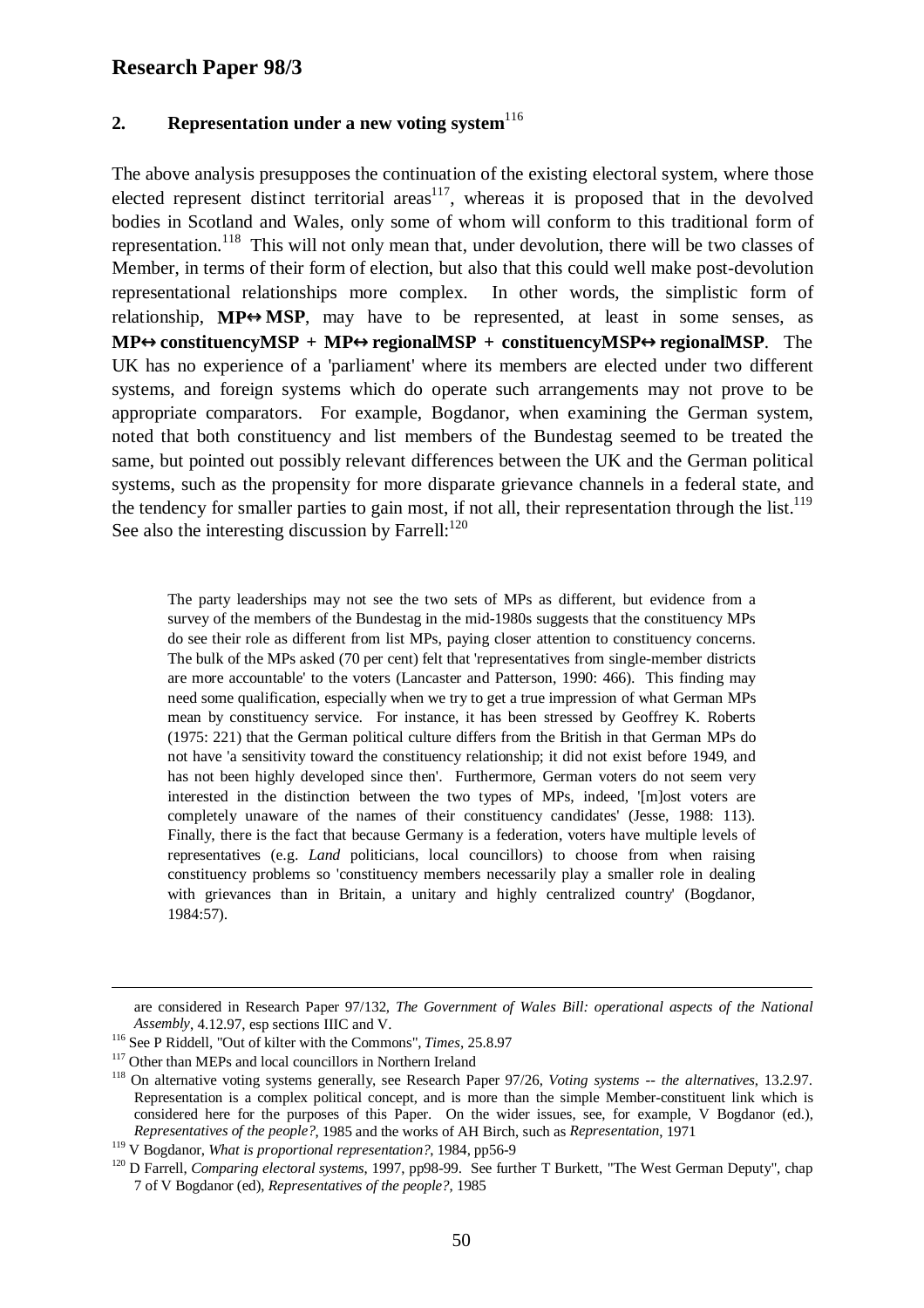#### The Labour Party's working party on electoral systems under Raymond Plant considered the pros and cons of an Additional Member (or Mixed Member) System:<sup>121</sup>

(ii) It would be wrong to have two classes of members in the Commons - those who represent constituencies and those who do not. There would be a danger that the latter would still be less directly accountable; and there should be differences in workload, with nonconstituency members relieved of constituency casework. This could also mean the latter would be less in touch with the day-to-day concerns of the electors.

Against this, it could be pointed out that the 'highest losers' in a region would have the responsibility of representing the substantial number of electors who voted for a party which otherwise gained little or no representation in that region. These 'regional' representatives in areas with little or no party representation through constituencies could actually have a very substantial workload, in which case there would be little danger of them becoming 'free loaders'. However, unlike candidates from a party list, they would have to face the electorate again directly, if they wanted to be re-elected in future. This plurality point about two classes of member was explored by those members of the Working Party who visited Germany in 1992. Most of those we met argued strongly that there was no significant difference between constituency and additional members, both of whom had substantial constituency workloads.

Of the systems the Working Party has actively considered for the Commons a Mixed Member System would present the greatest challenge to the present wholly constituencybased composition of the House of Commons and the culture which derives from that. Against this, it can be argued that this is inevitable if we are to have a more pluralist system of representation and one in which the very substantial votes in regions for parties which do not win constituencies are to count for something in the political culture of the United Kingdom.

Contrast two views from Members who are now Ministers. "The Additional Member System (AMS) favoured by most PR advocates in the Labour Party would mean two classes of MP: some constituency-based, the others constituency free-loaders chosen from lists and without any constituency responsibilities" (Peter Hain), $1^{22}$  and "AMS is sometimes criticised on the basis that it throws up two classes of MPs -- those elected in constituencies and those in the 'top up'. I once heard a Parliamentary colleague eloquently argue that Privy Councillors (ie 'Right Hons') are a different class from the rest of us … No PC ever resigns to join the rank and file of MPs! In addition, ministers are extremely restricted in their ability to represent their constituents' interests. Under AMS members will be elected in different ways, but they will all be legitimate ... It is crucial that additional members should not be freeloaders. Constituency duties could be assigned either by parties or by an independent electoral commission" (Jeff Rooker)<sup>123</sup>

Similar issues arise in the European Parliament, where many states use forms of list systems. A 1992 study by Bowler and Farrell concluded that "individual voters are better -- or at least more frequently -- served by representatives elected under district based systems and where voters can choose candidates," $124$  and (p16):

 $121$  1993, p23.

<sup>&</sup>lt;sup>122</sup> P Hain "Selling the system: the alternative vote", chap 6 of G Smyth (ed.), *Refreshing the parts*, 1992, p47

<sup>&</sup>lt;sup>123</sup> J Rooker "The additional member system (AMS), chap 6 of Smyth, *op cit*, pp52-53 (extracts)

<sup>124</sup> S Bowler & D Farrell, *Legislator shirking and voter monitoring: impacts of European Parliament electoral systems upon legislator/voter relationships*, 1992, p15. See also R Corbett et al, *The European Parliament*, 3rd ed., 1995, p62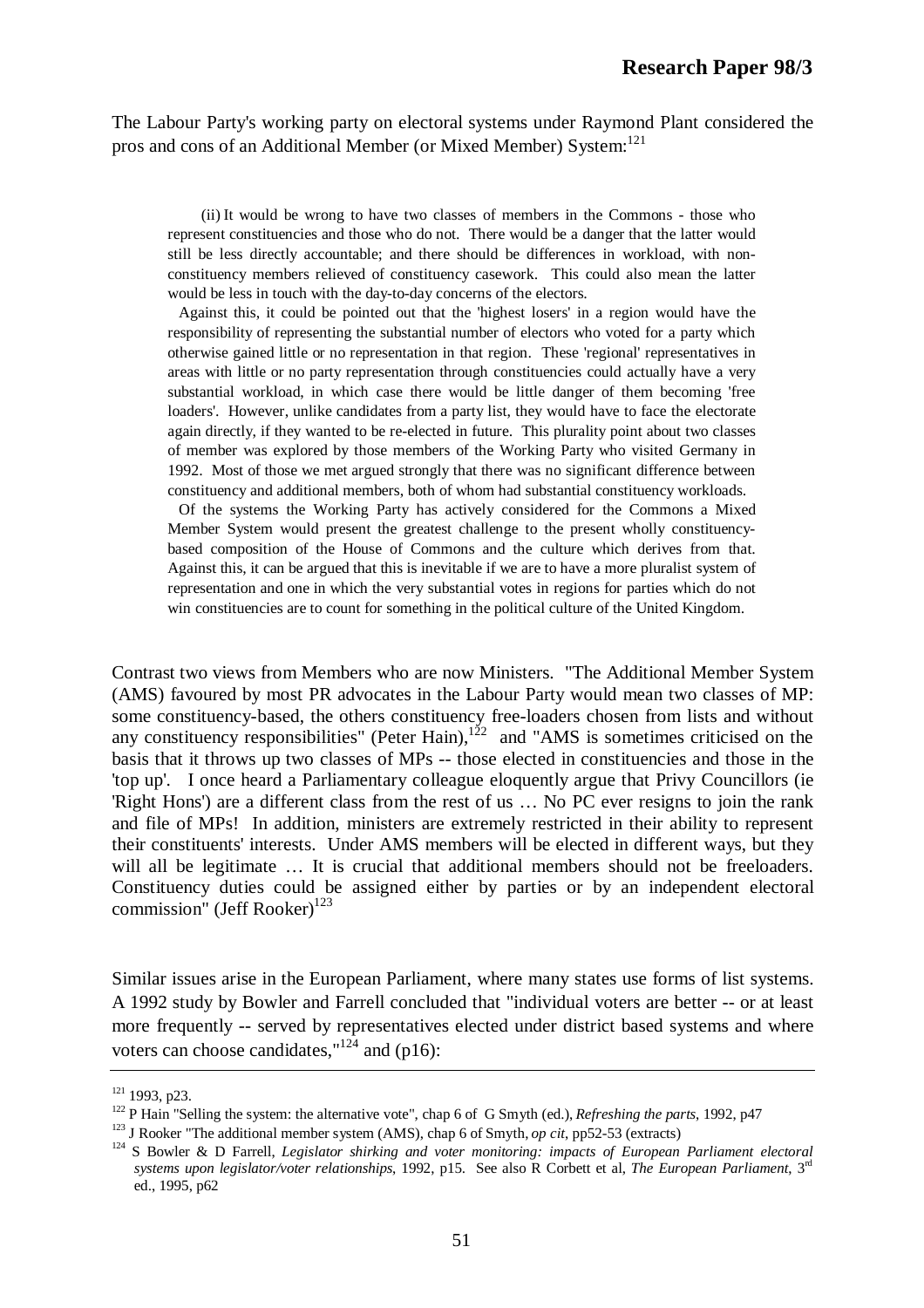The move to a unified system of elections will, on the basis of the evidence presented here, change the relationship between citizens and EPS in some states. It may be for the better. For instance, if it should be towards national list PR, legislators freed from constituent demands win be able to concentrate more fully on wider issues of more general concern and so help to shape better public policy. Such a shift may well be for the better; the better for legislators, the better for policy, the better for all Europeans in the long run. But such a shift does, implicitly, define the representative process in a certain way. It is here that we return to the points of wider concern raised at the beginning of this paper. While the claims for more powers for the European Parliament are often made on the basis of the EP being a representative institution, the term 'representative' is rarely spelled out. Who or what is being represented is usually not quite clear. Even if a given commentator does have a clear *normative* answer to this question, it is unlikely that s/he has a clear picture of the institutional mechanisms which are meant to promote that particular picture of representation. Over twenty years ago A. H. Birch wrote:

The concept of representation, like those of liberty, equality and democracy, has been developed more by politicians and propagandists than by political scientists. ...Like them also, it is a rather loose concept, which has been used in different ways by different writers, each of whom tends to claim that the meaning he attributes to it is the only proper meaning (Birch, 1971, p. 124).

Birch's comments still seem appropriate today, especially in relation to the institutional development of the European Parliament.

Devolution, if and when implemented, would inevitably lead to the evolution of new conventions and arrangements for the various accountability and representational relationships inherent in an additional elective/legislative tier.<sup>125</sup> Constituents will find that they have an potential additional source of assistance, especially for devolved matters.<sup>126</sup> (including those where the primary function remains with another body, such as a local authority), and the Scottish and UK Parliaments may evolve conventions as to the extent, if any, of the involvement of each in the areas primarily the responsibility of the other. UK Ministers may, for example, decide not to answer substantive questions on day-to-day devolved matters, much as they did not for nationalised industries or executive agencies in the past. The White Paper simply stated that "it will be for the House of Commons to consider its future arrangements for Scottish business."127

On the other hand, subject to the terms of any devolution legislation, a devolved Parliament may wish to take a broad view of its role, and decide that statutory limitations on its legislative competence do not preclude it from considering, by way of debate, question or other procedure, matters not directly devolved to it.128 The UK Parliament, perhaps including the Members for constituencies in the devolved country, may well object (generally or in particular cases) to this expansive role, seeing it as the devolved body straying into the

 $125$  Especially if they were not expressly set out in any of the relevant legislation.

 $126$  For example, MPs and MSPs, if of the same party, may hold joint surgeries

<sup>&</sup>lt;sup>127</sup> Cm 3658, para 4.6

<sup>&</sup>lt;sup>128</sup> The Welsh Assembly would be able to consider, and make appropriate representations about, any matter affecting Wales (*clause 34, Government of Wales Bill*)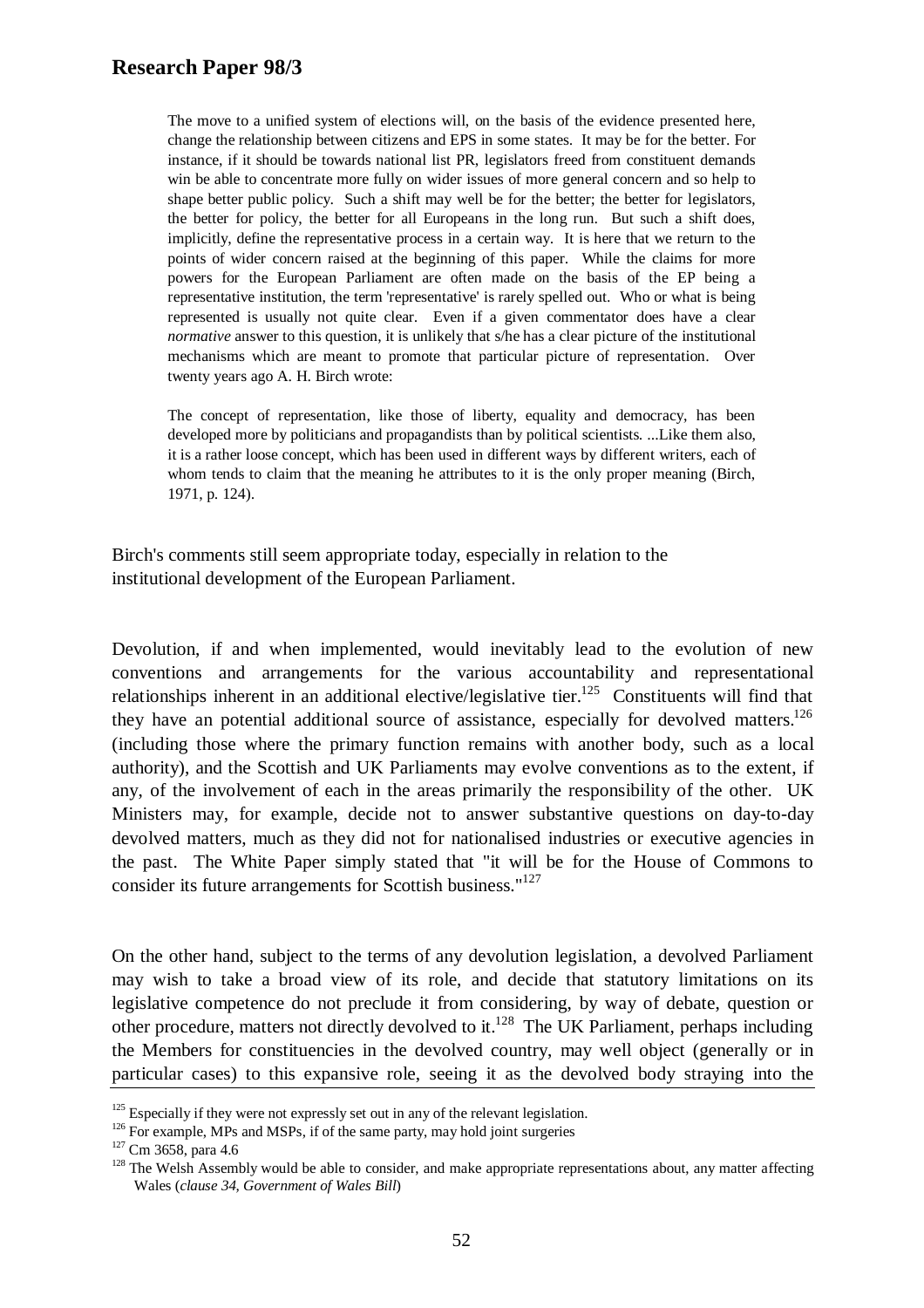exclusive preserve of the Westminster Parliament. Crick & Millar, in their 1995 set of draft Standing Orders for a Scottish Parliament, when considering these points, concluded that "the immediate answer is that the Scottish Parliament should be able to debate any subject on which it is itself competent, or on which it can take effective action vis-a-vis the competent authority. But a 'grey area' of responsibility would undoubtedly exist in such a case, and other such cases readily come to mind. It is in order to resolve such borderline cases in a constitutional and effective manner that conciliation machinery between the Scottish and UK parliaments will become necessary."129 They suggested that the Stormont era may "throw light on this subject" although the proposed devolution package for Scotland would be significantly different.

#### **3. Representational relationships**

The main representational relationships of relevance in a 'West Lothian' context can be summarised in the following list. Relationship C is the one usually considered in 'West Lothian' terms, but relationships A, D, G and H are also of potentially practical interest in this context. This list is in terms of Parliamentary relationships; there will also be parallel 'executive-executive' relationships and crossover 'executive-Parliamentary' relationships.<sup>130</sup> In 'West Lothian' terms, the type of business usually considered is legislation, where Members participate and decide by speaking and voting. There are other forms of Parliamentary proceeding, such as questions, motions and petitions, as well as speaking in non-legislative debates, where, in general, factors such as order, ministerial responsibility, and the Chair's discretion will determine what matters are dealt with in the House, and by whom.

The relationships assume a 'normal' situation of devolved matters being dealt with by the Scottish Parliament, and reserved and domestic English matters by the UK Parliament at Westminster. In addition Westminster will deal with devolved matters directly when considering the boundary between devolved and reserved powers (for example, when legislation to amend the boundary is proposed or introduced, or when there are 'demarcation disputes'), or indirectly for comparative purposes when dealing with domestic English business. The Scottish Parliament may also deal with reserved or domestic English matters for similar reasons.

<sup>129</sup> B Crick & D Millar, *To make the Parliament of Scotland a model of democracy*, Nov 1995, Appendix B, p35

<sup>&</sup>lt;sup>129</sup> Especially if they were not expressly set out in any of the relevant legislation.

<sup>&</sup>lt;sup>129</sup> B Crick & D Millar, *To make the Parliament of Scotland a model of democracy*, Nov 1995, Appendix B, p35

<sup>&</sup>lt;sup>130</sup> Examples of the latter are the relationship, if any, between Scottish MPs and the Scottish Executive in devolved and in reserved matters.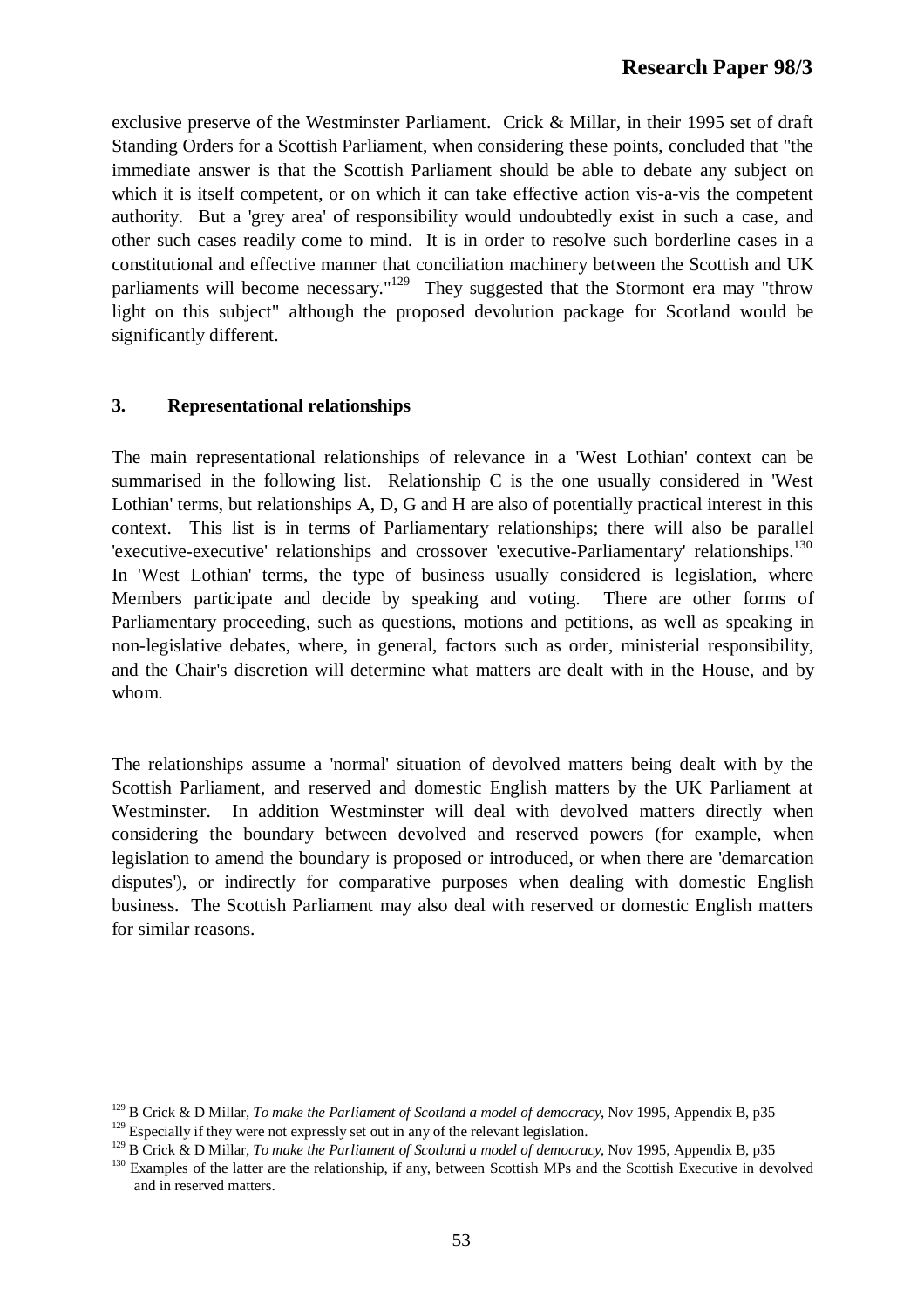## *Westminster:*

**A/ Scottish MPs and devolved matters:** The nature and extent of representation in a Parliamentary system such as ours depends ultimately on the powers of the Parliament and the responsibilities of the Executive in that Parliament. Therefore, if certain powers are neither within the normal jurisdiction of the Westminster Parliament (subject to its overriding sovereignty) nor the day-to-day responsibility of Ministers in (or answerable to) that Parliament, then it may be argued that the theoretical underpinning for Scottish Members actively involving themselves at Westminster (and Whitehall) in devolved matters *as members of that Parliament* is either weakened or removed. The extent to which, and the ways in which, the Westminster Parliament would deal with devolved matters would be the result of the application of any relevant rules, conventions and practices that exist or evolve in the post-devolution era. Members of Parliament routinely deal with matters within the province of local government, where their constituents have representatives directly elected to the local authorities responsible for these matters, and it may be that something of this practice could evolve in relation to devolved matters.

**B/ Scottish MPs and reserved131 matters:** As reserved matters are ones for the UK Parliament, as they concern the UK (or GB) as a whole, English and Scottish Members would appear to be equally entitled, in all senses, to participate fully in such business.

**C/ Scottish MPs and English matters:** This relationship is at the heart of the 'West Lothian Question' as it has been posed in the last twenty years, together with relationships A and D. Is it fair that Scottish MPs should be able to participate fully<sup>132</sup> in domestic English matters (such as housing or education), when they cannot consider these same matters as they affect their own constituents because they are devolved matters, and neither can English MPs consider them for the same reason? Scottish MPs will be able to act in this way because domestic English matters will continue to be dealt with, as now, by the UK Parliament, the same Parliament which, in relation to Scotland, will only be able (subject to its overriding sovereignty) to deal with non-devolved matters. Defenders of this position argue, for example that English MPs have always been able to involve themselves in Scottish matters to date, and, because of their overwhelming numerical superiority, could override the clear (or even unanimous) wish of Scottish representatives.

**D/ English MPs and devolved matters:** Unlike Scottish MPs, English Members will have no 'constituency' interests in devolved matters, but will retain such interest in them as the Westminster Parliament chooses to operate, including any legislation to amend the main devolution legislation such as the boundary between the devolved and reserved areas, or

<sup>&</sup>lt;sup>131</sup> Reserved matters are those retained at a UK (or GB) level, and, for the purposes of this discussion, do *not* include matters of solely 'domestic' English interest (eg English local government finance, housing or education)

<sup>&</sup>lt;sup>132</sup> This section deals primarily with Parliamentary aspects. MPs (and MSPs) will interact with Ministers in London and Edinburgh in other ways, such as correspondence and meetings.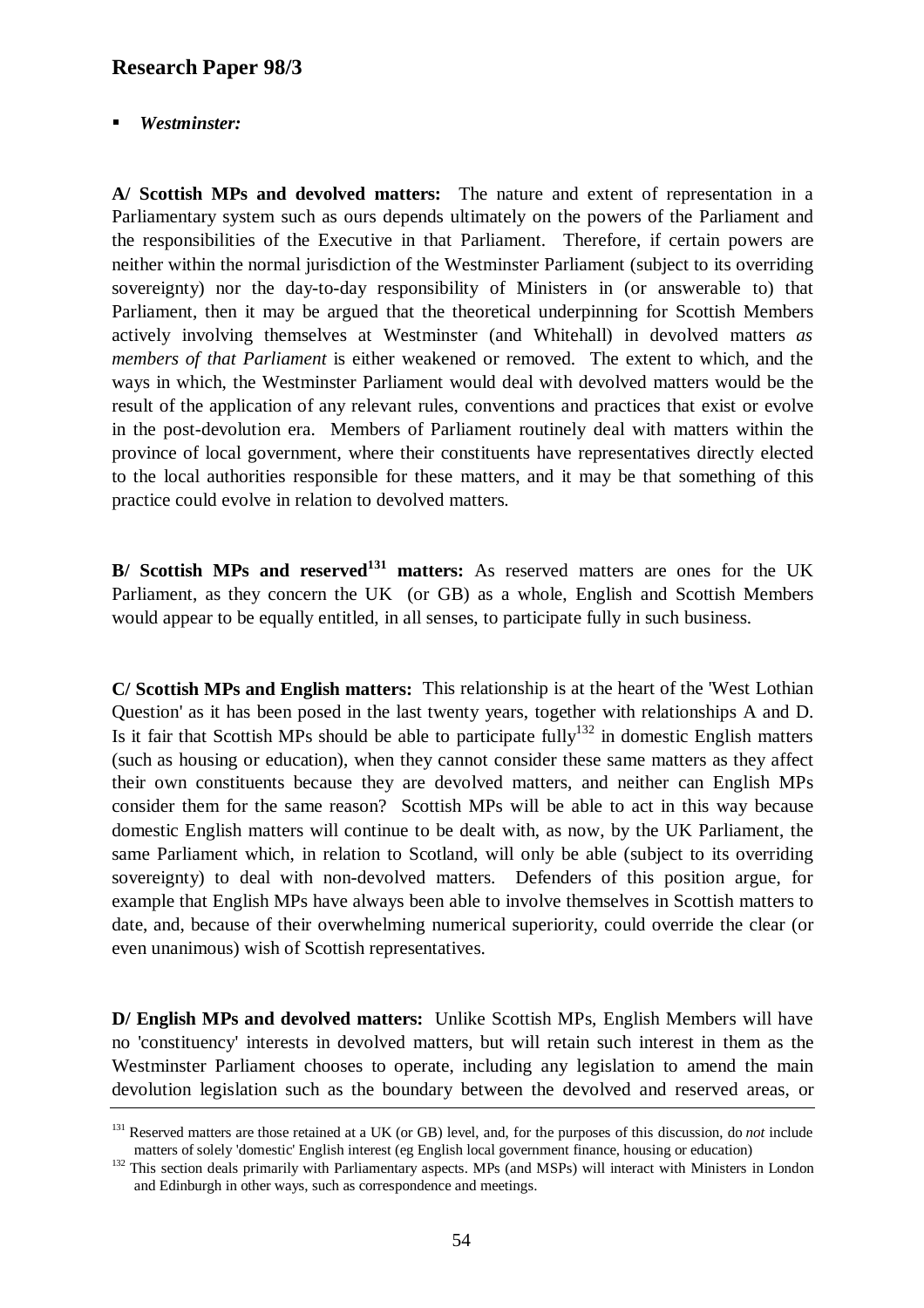through any committees and other procedures that may be created at Westminster to scrutinise or observe the operation of devolution.<sup>133</sup> The extent to which, and the ways in which, these relationships evolve may well depend, to a large degree, on the attitude of the Government of the day to devolution as such and to the devolved bodies in practice.

**E/ English MPs and reserved matters:** As reserved matters are ones for the UK Parliament, concerning the UK (or GB) as a whole, English and Scottish Members would appear to be equally entitled, in all senses, to participate fully in such business.

**F/ English MPs and English matters**: This is possibly the most straightforward relationship, except in so far as Scottish MPs, in the absence of any 'in and out' arrangement, will be equally entitled to participate in such Westminster business. Procedures may perhaps be evolved at Westminster to permit some 'English-only' activity, such as some form of 'English Grand Committee'.<sup>134</sup>

#### *Edinburgh:*

**G/ MSPs and devolved matters:** This should, in principle, be straightforward, as MSPs will be elected to serve in a Parliament which has been expressly established by statute to deal with these devolved matters, and in which there will be an Executive answerable to that Parliament for the operation of these devolved functions.

**H/ MSPs and reserved matters:** Subject to any provisions in the devolution legislation, MSPs will not have any formal role in relation to reserved UK (or GB) matters, although there may be ways (parliamentary or 'extra-parliamentary') in which their views, as elected representatives, on such matters may either be sought by or given to Westminster/Whitehall, perhaps, in some cases, through the Secretary of State and the Scottish Office.

**I/ MSPs and English matters:** In principle there would be no formal role for MSPs in domestic English matters, except perhaps for comparative purposes, eg where policy in the various jurisdictions is either uniform or diverse. Joint bodies of the two Parliaments may be created to deal with, for example, 'cross-border' issues or for general 'inter-parliamentary relations'.

<sup>&</sup>lt;sup>133</sup> In Wales, of course, all Welsh matters will remain, to some degree subject to Westminster scrutiny and no powers of primary legislation are being devolved to the proposed Assembly.

<sup>&</sup>lt;sup>134</sup> Such as the Standing Committee on Regional Affairs, under S.O. no. 117